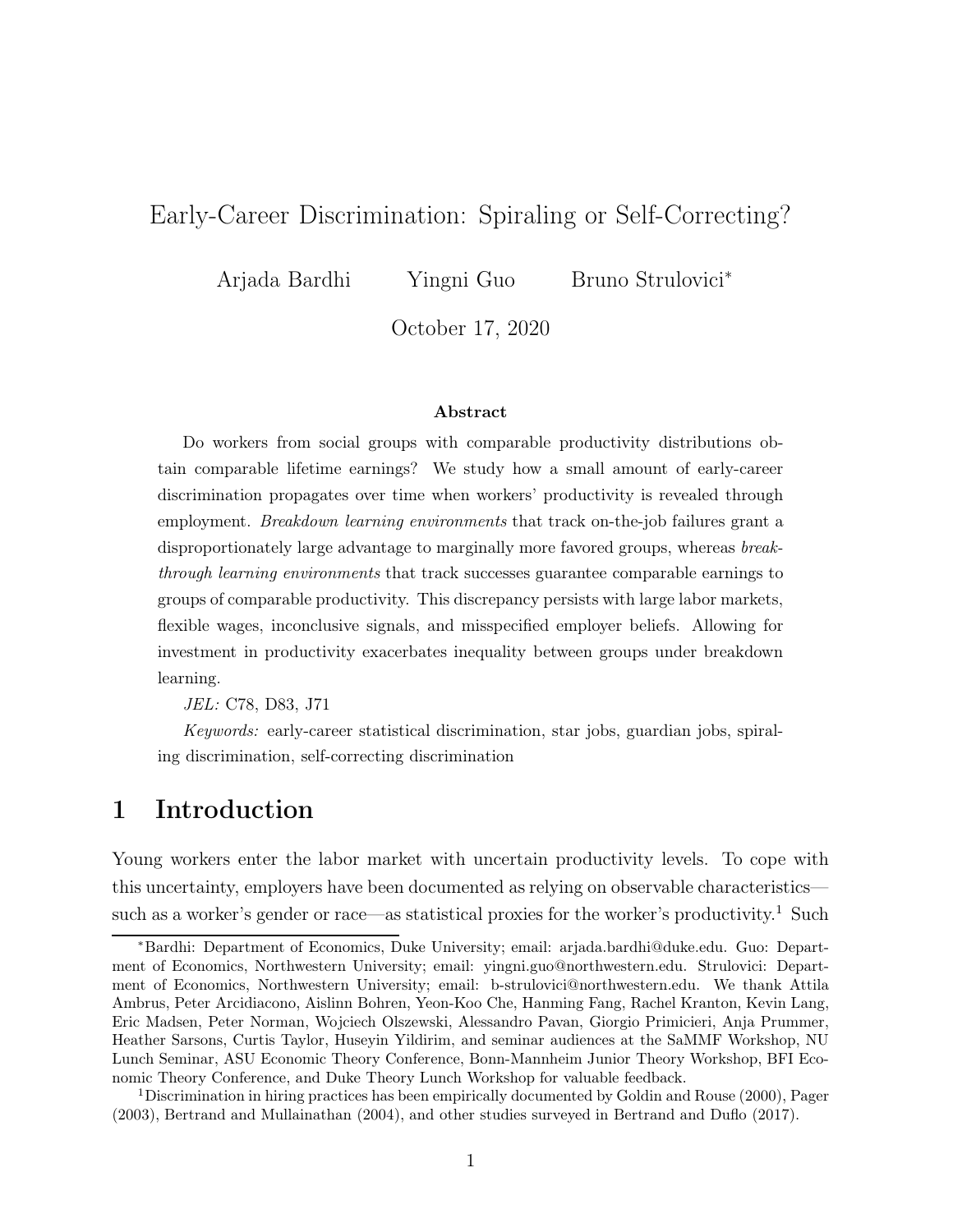early-career statistical discrimination determines who makes the first cut when opportunities are scarce. Workers from social groups that are expected to be more productive may be systematically prioritized even when differences in the groups' productivity distributions are infinitesimally small.

Does the impact of such early-career discrimination on workers' earnings vanish or intensify over time? One conjecture is that social groups of comparable productivity obtain comparable lifetime earnings: over time, employers learn about workers' productivity after observing their on-the-job performance and reallocate opportunities accordingly. An opposite conjecture suggests that comparable groups fare drastically differently: early opportunities to perform are pivotal in a worker's career progression, and hence, workers favored early on fare substantially better.

This paper shows that the right conjecture depends crucially on how employers learn about workers' productivity. In environments that track on-the-job successes, early-career discrimination has only minor consequences for workers' later employment opportunities and lifetime earnings. In environments that track on-the-job failures, in contrast, earlycareer discrimination significantly affects workers' prospects. Moreover, its adverse effect on workers who are discriminated against intensifies with job scarcity: the scarcer jobs are relative to the size of the workforce, the higher the inequality between groups. Our analysis thus suggests a classification of learning environments that predicts whether and when the impact of early-career discrimination vanishes or gets amplified over time.

We show that this contrast between learning environments persists when workers can invest in their productivity and, perhaps counterintuitively, even when wages are flexible. Workers' being able to invest in their productivity magnifies the difference in the postinvestment productivity of the two groups in learning environments that track failures, but not in environments that track successes. It also creates a *tradeoff between efficiency and* equality: learning environments that alleviate the impact of early-career discrimination also lead to lower equilibrium productivity of employed workers. When wages are flexible—a possibility that we formalize in a dynamic two-sided matching model—comparable groups face very different wage paths in environments that track failures.

Model. Our analysis focuses on labor markets in which (i) workers from distinct groups compete for scarce tasks, (ii) employers learn about a worker's productivity only if the worker performs a task, and (iii) groups have comparable productivity distributions.<sup>[2](#page-1-0)</sup> Sar-

<span id="page-1-0"></span><sup>2</sup>These stylized features tractably capture a more general setting in which (i') some tasks are more desirable than others and desirable tasks are in limited supply, (ii') workers who perform desirable tasks reveal more about their productivity in performing these tasks than do workers who are either employed in other tasks or unemployed, and (iii') groups need not have comparable productivity distributions. Our focus on groups with comparable productivity distributions provides a particularly stark illustration of the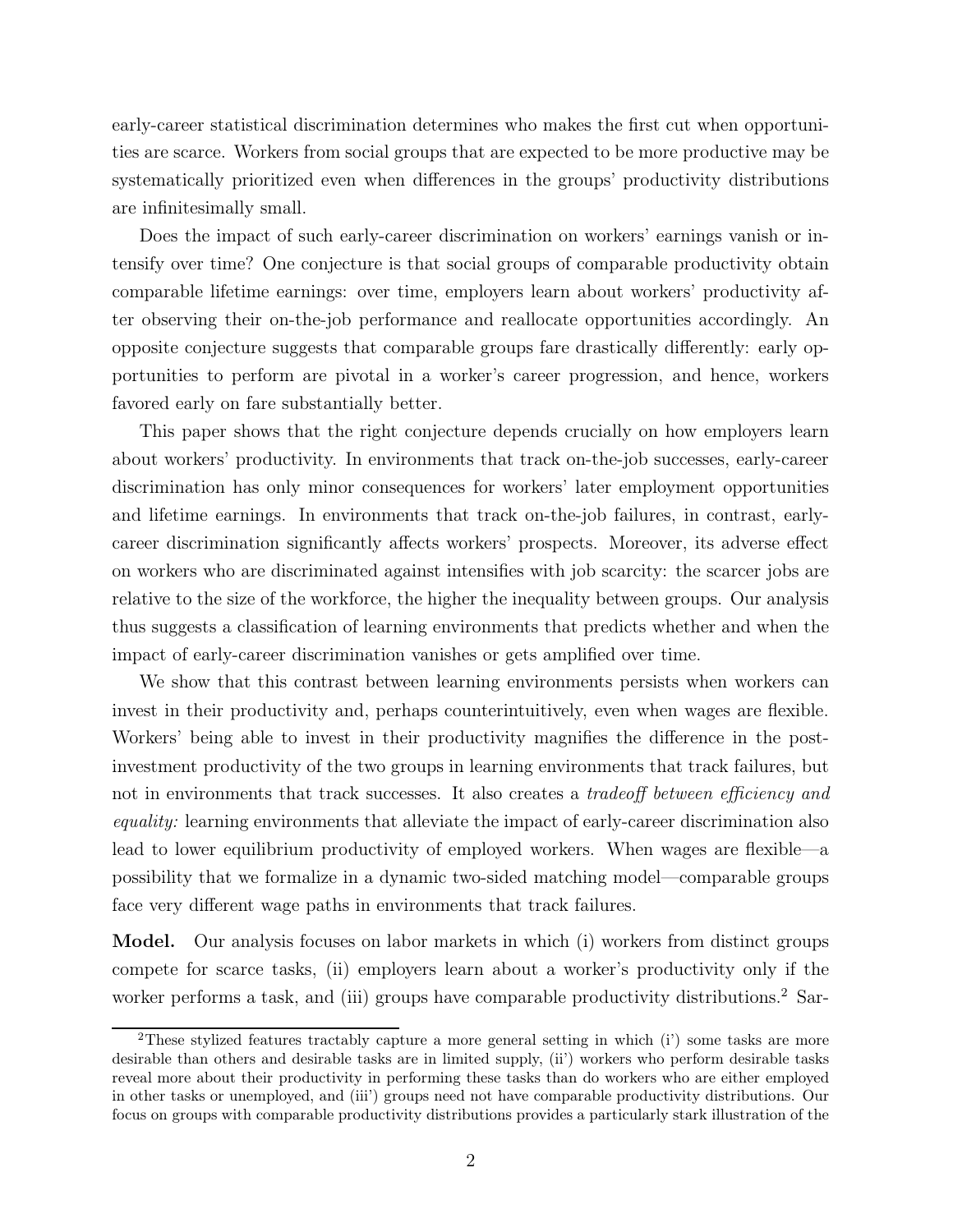sons [\(2019](#page-32-1)) studies one such market, in which male and female surgeons compete for referrals from physicians. Physicians learn about surgeons' abilities from surgeries they have performed in the past. [Sarsons \(2019\)](#page-32-1) documents the fact that male and female surgeons have comparable abilities: although female surgeons have a lower average ability in her sample, the difference is very small.<sup>[3](#page-2-0)</sup> We investigate the consequences of such a small initial difference on workers' subsequent employment opportunities and earnings.

Scarcity of tasks relative to workers, which our model takes as exogenous, can arise from various contributing factors. It can stem from increasing automation in the workplace, which reduces the demand for human labor. It can also arise from the pyramid structure of most organizations, as positions become scarcer at higher ranks. Another contributing factor is the high cost of setting up and maintaining certain job positions. Task scarcity could also be due to job specialization: only a few workers are needed in highly specialized positions.

We begin with a stylized *baseline model* that features one employer and two workers identified by their respective social groups,  $a$  and  $b$ . We then generalize the analysis to a dynamic two-sided matching model with multiple workers in each group and multiple employers. In the baseline model, a worker's productivity is either high or low, and worker a is ex ante more likely than worker b to have high productivity. At each instant, the employer allocates the task to one of the two workers—similar to a physician choosing a surgeon for referral, as in [Sarsons \(2019](#page-32-1))—or takes an outside option if the expected productivity of both workers is too low. The employer's flow payoff is increasing in the productivity of the employed worker, whereas each worker benefits from being allocated the task regardless of his productivity.

The employer learns about a worker's productivity from observing the worker's performance. We contrast two learning environments: *breakthrough* and *breakdown*. In the breakthrough environment, a high-productivity worker generates successes, or "breakthroughs," at randomly distributed times, whereas a low-productivity worker generates no successes. In the breakdown environment, a low-productivity worker generates failures, or "breakdowns," at randomly distributed times, whereas a high-productivity worker generates no failures.<sup>[4](#page-2-1)</sup>

The employer's learning environment can be viewed as an intrinsic feature of the job

role played by the learning environment in the dynamics of statistical discrimination.

<span id="page-2-1"></span><span id="page-2-0"></span> ${}^{3}$ See section 2.2.2 and figure 2 in [Sarsons \(2019\)](#page-32-1).

<sup>4</sup>Section [7.1](#page-24-0) extends the results to the case in which low-productivity workers also generate breakthroughs but at a lower frequency than high-productivity workers. Similarly, our results remain qualitatively unchanged when high-productivity workers also generate breakdowns but at a lower frequency than low-productivity workers.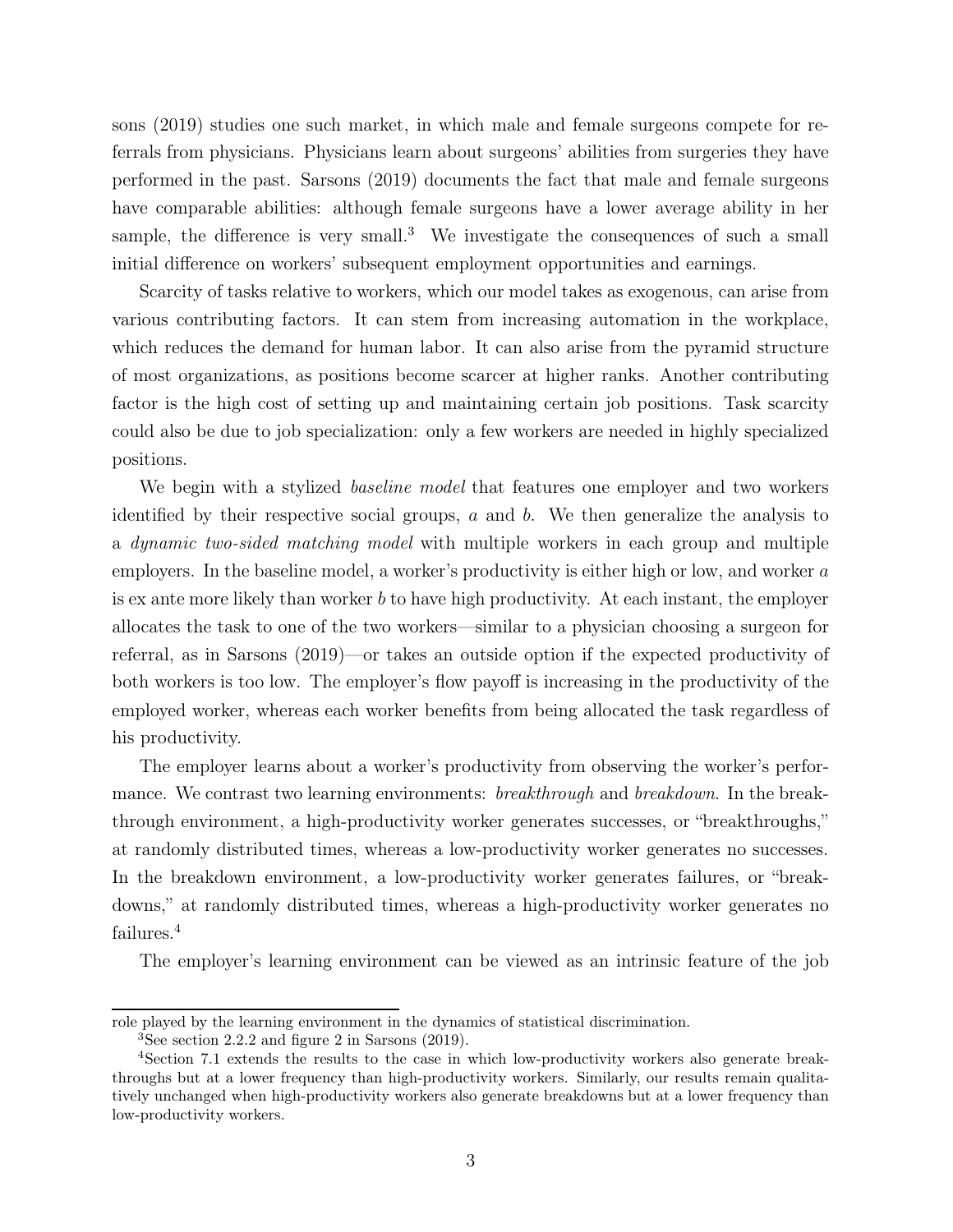considered. Breakthrough and breakdown environments correspond, respectively, to "star jobs" and "guardian jobs," as conceptualized by [Jacobs \(1981](#page-30-1)) and [Baron and Kreps](#page-28-2) [\(1999](#page-28-2)). In terms of performance, star jobs have a high upside and a low downside, while guardian jobs have a low upside and a high downside. (Figure [4](#page-33-0) in appendix [A.1](#page-32-2) compares the performance distributions of star jobs and guardian jobs.[5](#page-3-0) ) Following [Jacobs \(1981\)](#page-30-1) and [Baron and Kreps \(1999](#page-28-2)), scientific researchers and high-stakes salespeople are examples of star jobs, while routine surgeons, airline pilots, and prison guards are examples of guardian  $i$ obs. $6$ 

Main results. In both learning environments, the employer first allocates the task to worker a, who has a higher expected productivity. However, subsequent task allocations differ drastically across environments. In the breakthrough environment, worker a's expected productivity declines gradually in the absence of a breakthrough, until it drops to that of worker b's. From this point onward, the employer treats the two workers equally. The length of the "grace period" over which the task is allocated exclusively to worker a reflects the difference in the two workers' expected productivity at the start. The smaller this initial difference, the shorter the grace period for worker  $a$ , and the smaller the firsthire advantage of worker a. As this difference shrinks to zero, so does the advantage of worker a. The breakthrough environment is thus *self-correcting*.

In the breakdown environment, in contrast, the absence of a breakdown from worker a makes the employer more optimistic about his productivity. Therefore, the employer allocates the task exclusively to worker  $a$  until a breakdown occurs. Worker  $b$  gets a chance to perform the task only if worker a has low productivity and misperforms the task. As a result, worker b's expected lifetime earnings are only a fraction of worker a's. Even if worker a's productivity distribution is only slightly superior ex ante, this small initial difference spirals into a large payoff inequality. This *spiraling* effect persists *even as learning* becomes arbitrarily fast. It can explain why societies struggle to eliminate inequality in labor markets.

The contrast between the two employer learning environments is even sharper when workers can invest in their productivity before entering the labor market. The analysis with

<span id="page-3-0"></span> $5$ Similarly to the performance distribution of star jobs in figure [4,](#page-33-0) [O'Boyle and Aguinis \(2012\)](#page-32-3) and [Aguinis and Bradley \(2015\)](#page-27-0) show that in occupations centered around star performance, such as researchers, entertainers, and athletes, the empirical distribution of performance is indeed right-skewed. This implies that "the majority of individuals are assumed to perform at an average level, with very few people actually achieving a [level of performance that would place them in the](#page-27-0) category of being a star performer" (Aguinis and Bradley, [2015\)](#page-27-0).

<span id="page-3-1"></span><sup>6</sup>[Bose and Lang \(2017\)](#page-29-0) argue that most nonmanagerial jobs are guardian jobs and derive the optimal monitoring policy for such jobs. We instead compare the lifetime impact of early-career discrimination in star jobs to that in guardian jobs.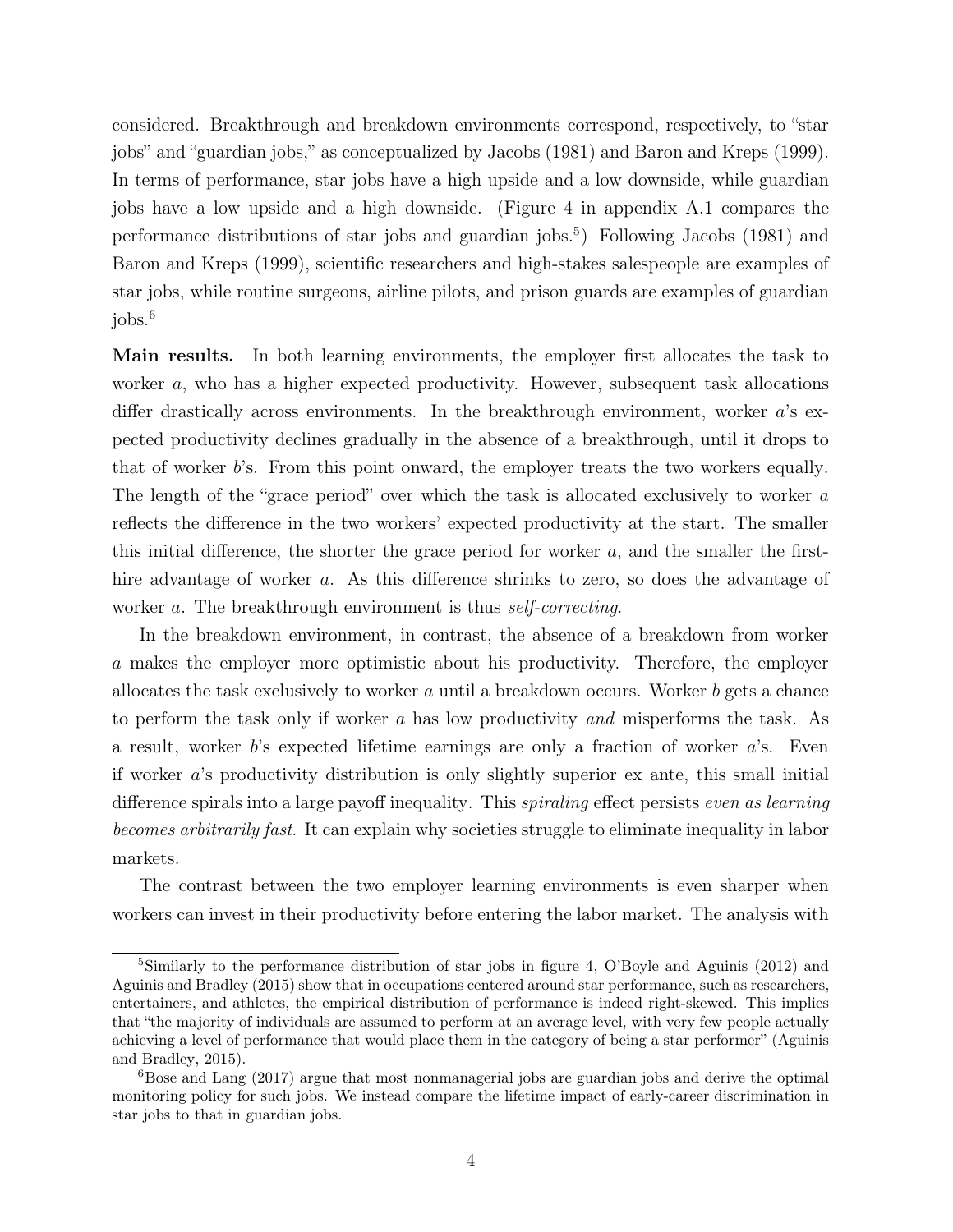investment is complicated by the fact that multiple equilibria exist in each environment. To address such multiplicity, we compare the lowest payoff inequality attained across all equilibria in each environment. In every equilibrium of the breakdown environment, slightly different groups invest in significantly different amounts. Inequality across groups is even greater (i.e., spiraling is even worse) than in the baseline model, since access to investment disproportionately benefits the group favored post-investment. In the breakthrough environment, in contrast, there generically exists an equilibrium in which comparable groups invest in their productivity in comparable amounts and obtain comparable lifetime earnings. Hence, the self-correcting property of the breakthrough environment persists with investment opportunities.

When learning is sufficiently fast, the breakdown environment features greater polarization in investment incentives than does the breakthrough one. Across all equilibria, the worker who is favored post-investment invests strictly more in the breakdown environment than in the breakthrough one, whereas the worker who is discriminated against post-investment invests strictly less. If, in addition, investment is sufficiently effective, the employer prefers the breakdown environment, since it induces almost sure investment by the worker favored post-investment. This result points to a novel tradeoff between efficiency for the employer and equality between the workers.

We further explore this contrast in a large market with many workers from each group and many employers. We show that the key determinant of the spiraling effect in the breakdown environment is the scarcity of tasks relative to the size of each group. As tasks become scarcer, the inequality between groups increases. This implies that, while all groups suffer from a decrease in labor demand during economic downturns, groups that are discriminated against will suffer disproportionately more.

One might a priori conjecture that wage flexibility eliminates inequality between groups with comparable productivity. For instance, [Flanagan](#page-30-2) [\(1978](#page-30-2)) adapts an argument formulated by [Becker \(1957](#page-28-3)) to suggest that if employers can flexibly engage in wage discrimination, the wage differential should equalize the employment rates across groups. To evaluate this conjecture, we introduce flexible wages into the large market described in the previous paragraph. From a methodological standpoint, we develop a dynamic two-sided matching model that incorporates both learning and flexible wages, and show that the essentially unique stable stage-game matching is *dynamically stable* [\(Ali and Liu \(2020\)](#page-27-1)).

We find that wage flexibility does not resolve the severe differential treatment of comparable groups in the breakdown environment. Intuitively, flexible wages do not overcome the tension caused by relative task scarcity: when only a subset of workers can be hired, those who generate higher surplus in expectation get hired first. Hence, as in the case of fixed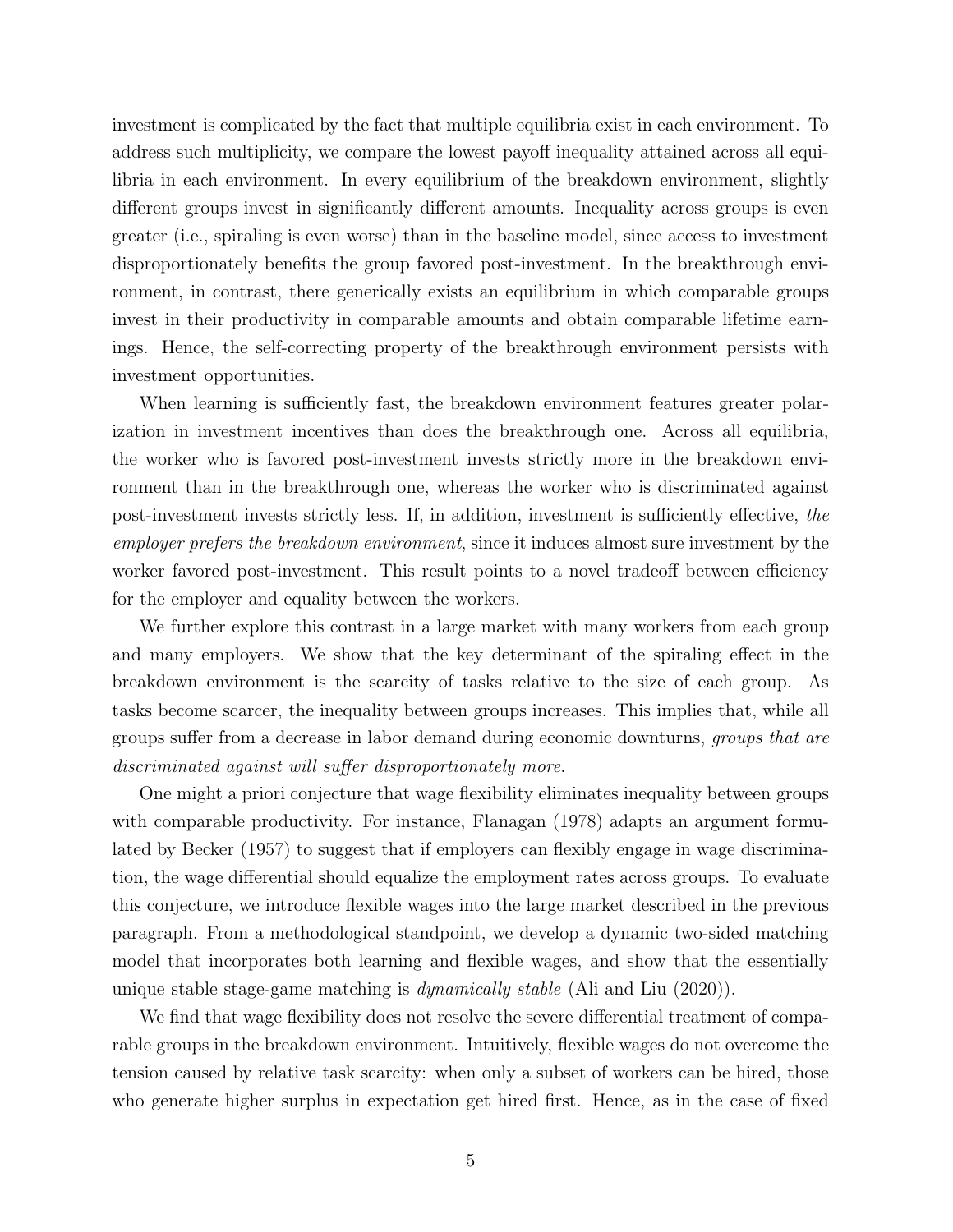wages, workers from group b experience a delay in employment relative to workers from group a: b-workers are not given a chance to perform unless and until sufficiently many a-workers have experienced breakdowns. This delay further implies that employers learn more about a-workers than b-workers. Hence, employed a-workers (i.e., those who have not generated breakdowns) earn a higher wage than employed b-workers. Breakdown learning thus results in substantial wage and earnings gaps between groups of almost identical expected productivity.

Figure [1](#page-5-0) illustrates the predicted paths of average wages and those of average earnings for two such groups.[7](#page-5-1) Both the gap in average wages and that in average earnings expand in the early part of workers' careers, and persist for a substantial amount of time. If tasks are sufficiently scarce relative to workers, the earnings gap persists throughout workers' careers.

<span id="page-5-0"></span>

Figure 1: Average wage/earnings under breakdowns for groups of comparable productivity

Empirical implications and evidence. Our findings are consistent with the persisting gender pay gap among surgeons documented by [Lo Sasso et al. \(2011](#page-31-0)) and [Sarsons](#page-32-1) [\(2019](#page-32-1)). In line with our emphasis on early-career discrimination, a recent statement by the Association of Women Surgeons finds that "[T]he disparities women face in compensation at entry level positions lead to a persistent trend of unequal pay for equal work throughout the course of their careers."[8](#page-5-2) Our results are also consistent with empirical evidence of racial wage gaps that are small at early career stages but widen with labor market experience, as documented by [Arcidiacono \(2003](#page-28-4)) and [Arcidiacono, Bayer and Hizmo \(2010\)](#page-28-5). We provide a learning-based mechanism that can explain this growing wage gap across groups.

In contrast to the breakdown environment, the paths of employment rates, average wages, and average earnings in the breakthrough environment are arbitrarily close across

<span id="page-5-1"></span><sup>&</sup>lt;sup>7</sup> Average earnings are defined as the average payoff across both employed and unemployed workers. The average wage is taken across employed workers only, so it is higher than average earnings.

<span id="page-5-2"></span><sup>8</sup>For more, see [the 2017 Association of Women Surgeons' Statement on Gender Salary Equity](https://www.womensurgeons.org/page/SalaryStatement) (https://www.womensurgeons.org/page/SalaryStatement).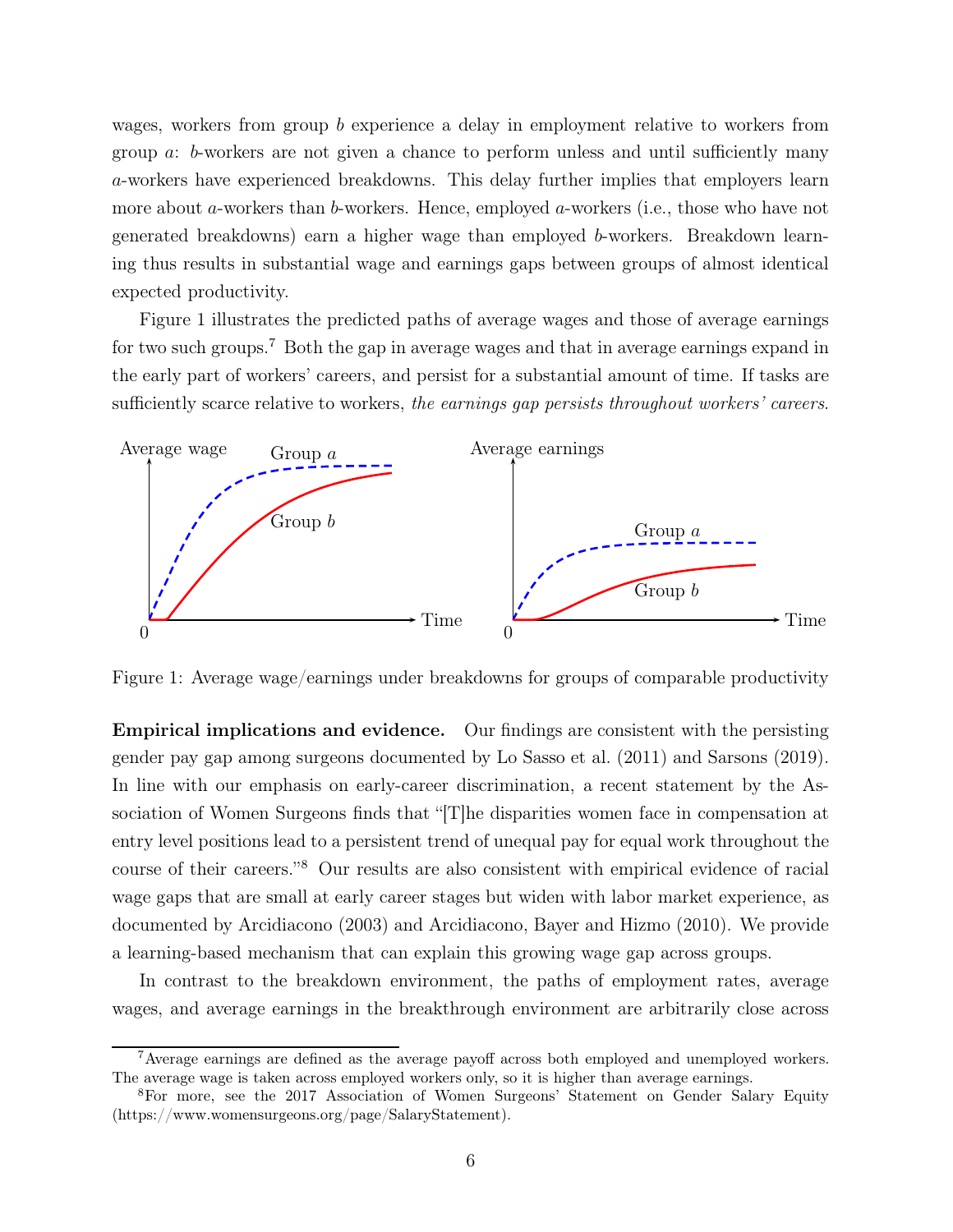the two groups. [Lang and Lehmann \(2012\)](#page-31-1) observe that it is challenging to explain the simultaneous presence of large racial wage and employment gaps in low-skill occupations and the absence of such gaps in high-skill occupations. Our model provides a mechanism that can explain such discrepancies across occupations. We predict that, all else being equal, breakthrough-like occupations tend to exhibit smaller and more transient wage and employment gaps than breakdown-like occupations. To the extent that low-skill occupations tend to be breakdown environments and high-skill occupations tend to be breakthrough ones, we provide an explanation for the more persistent wage gaps and longer unemployment duration faced by groups discriminated against in low-skill occupations.

Early-career discrimination due to prejudice. Lastly, prejudice can be another cause of early-career discrimination: even when different groups have the same productivity distribution, employers may mistakenly believe that one group's distribution is inferior to the other's. Such prejudice may be caused by inaccurate stereotypes or inaccurate information about the workforce that enters a particular occupation. The contrast between breakthrough and breakdown environments extends to this setting as well, as we show in section [7.2.](#page-25-0) In a breakdown environment, prejudice among employers, even if very mild, can have dire consequences for the group that is discriminated against.

### Related literature

First and foremost, our paper contributes to the literature on statistical discrimination, the theoretical contributions of which are surveyed by Fang [and Moro \(2011\)](#page-29-1). [Phelps](#page-32-4) [\(1972](#page-32-4)) and the literature that followed it (e.g., [Aigner and](#page-27-2) Cain [\(1977\)](#page-27-2), [Cornell and Welch](#page-29-2) [\(1996](#page-29-2)), and [Fershtman and Pavan \(2020\)](#page-30-3)) assume that there is a significant, exogenous difference between social groups; in these models, inequality between groups arises due to this d[ifference. In contrast,](#page-30-4) [Arrow \(1973](#page-28-6)[\) and the subsequent literature \(e.g.,](#page-30-4) Foster and Vohra [\(1992](#page-30-4)), [Coate and Loury \(1993](#page-29-3)), [Moro and Norman \(2004](#page-31-2)), and [Gu and Norman](#page-30-5) [\(2020](#page-30-5))) assume no exogenous difference between groups; in these models, inequality arises because groups coordinate on different equilibria or specialize in different roles within an equilibrium.[9](#page-6-0)

Our approach differs from both of these strands of literature. First, we consider groups that share arbitrarily similar expected productivity. In [Phelps](#page-32-4) [\(1972](#page-32-4)) and its subsequent literature, inequality across groups disappears as the difference between groups vanishes, whereas our model highlights the fact that a vanishingly small difference can snowball into

<span id="page-6-0"></span><sup>9</sup>[Blume \(2006\)](#page-29-4) and [Kim and Loury \(2018\)](#page-31-3) extend the static setup of [Coate and Loury \(1993](#page-29-3)) to incorporate generations of workers. In contrast, we examine a single generation of long-lived workers whose productivity is revealed gradually while performing tasks.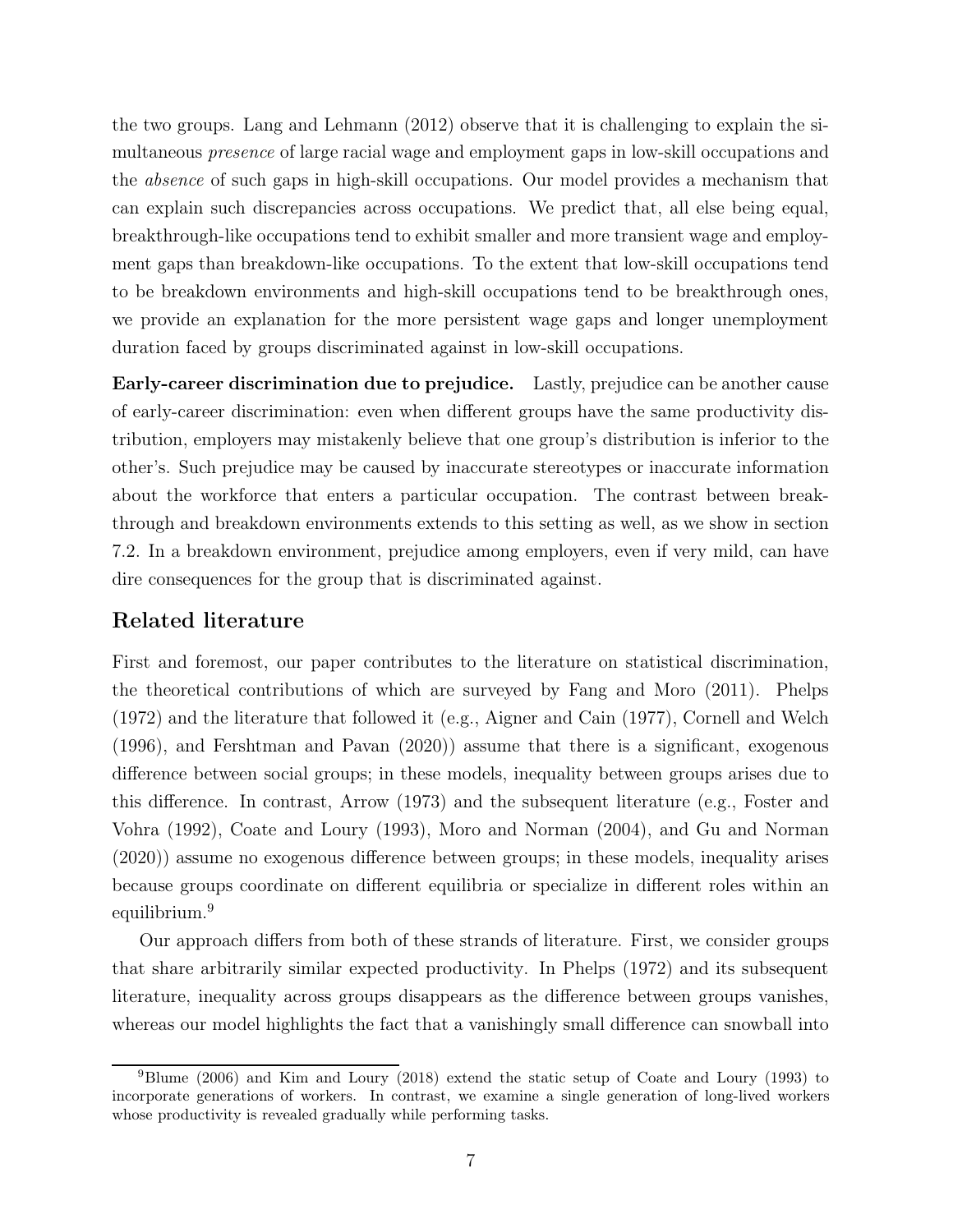a large payoff gap. Second, in contrast to [Arrow \(1973\)](#page-28-6) and its subsequent literature, the across-group inequality that we uncover is not due to the existence of multiple equilibria. Third, most papers in both of these strands do not model group interaction, whereas in our model [groups compete for tasks. From this standpoint our](#page-29-2) paper is related to Cornell and Welch [\(1996\)](#page-29-2) in the first group and [Moro and Norman \(2004](#page-31-2)) in the second. These two papers consider static task allocation, whereas we explore the consequences of repeated task allocation.

Our analysis also contributes two insights to the literature on *cumulative discrimination* (e.g., [Blank, Dabady and Citro \(2004\)](#page-29-5), [Blank \(2005\)](#page-28-7)). First, the nature of the employer learning environment has a critical impact on the magnitude of cumulative discrimination. Second, the prospect of future cumulative discrimination casts a long shadow on workers' investment in productivity.

[The paper contributes to the literature on employer learning \(e.g.,](#page-29-6) Farber and Gibbons [\(1996](#page-29-6)), [Altonji and Pierret \(2001\)](#page-28-8)). The employer's learning environment can be interpreted as an intrinsic feature of an occupation. In this respect, our work is related to [Altonji](#page-28-9) [\(2005](#page-28-9)), [Lange](#page-31-4) [\(2007](#page-31-4)), [Antonovics and Golan](#page-28-10) [\(2012](#page-28-10)), and [Mansour](#page-31-5) [\(2012](#page-31-5)). Whereas the models in these papers assume that occupations differ only in the frequency of signals, we allow the direction of these signals to differ across occupations, and demonstrate the importance of this distinction.

Our analysis leverages the tractability of Poisson bandits, which have been used widely in strategic experimentation models (e.g., [Keller, Rady and Cripps](#page-31-6) [\(2005](#page-31-6)), [Keller and Rady](#page-30-6) [\(2010](#page-32-5)), [Strulovici](#page-32-5) (2010), [Keller and Rady \(2015\)](#page-30-7)).<sup>[10](#page-7-0)</sup> In our setting, the employer is the bandit operator and the workers are the bandit arms. Because we explore workers' incentives to invest in productivity, the quality of the bandit arms is endogenously determined. In m[odeling bandit arms as strategic players, our paper is related to](#page-28-11) Bergemann and Valimaki [\(1996](#page-28-11)), [Felli and Harris \(1996\)](#page-29-7), and [Deb, Mitchell and Pai \(2019\)](#page-29-8). Unlike our analysis of investment in productivity, these models assume that the quality of the bandit arms is exogenously given.<sup>[11](#page-7-1)</sup> One exception is Ghosh and Hummel  $(2013)$ , in which the quality of the arms is endogenous.

There is a growing [literature on bandit problems and statistical discrimination.](#page-31-7) Li, Raymond and Bergman [\(2020\)](#page-31-7) designs a screening algorithm that values exploration and thus leads to higher quality and diversity of interviewed candidates. [Lepage](#page-31-8) [\(2020](#page-31-8)) assumes

<span id="page-7-0"></span><sup>10</sup>Othe[r areas of applications include moral hazard \(e.g.,](#page-30-9) [Bergemann and Hege \(2005](#page-28-12)[\),](#page-30-9) Hörner and Samuelson [\(2013\)](#page-30-9), [Halac, Kartik and Liu \(2016\)](#page-30-10)), collaboration (e.g., [Bonatti and Hörner \(2011\)](#page-29-9)), delegation (e.g., [Guo \(2016](#page-30-11))), and contest design (e.g., [Halac, Kartik and Liu \(2017](#page-30-12))).

<span id="page-7-1"></span> $11$ Both [Felli and Harris \(1996\)](#page-29-7) and this paper use the framework of multi-armed bandits to model labor market learning.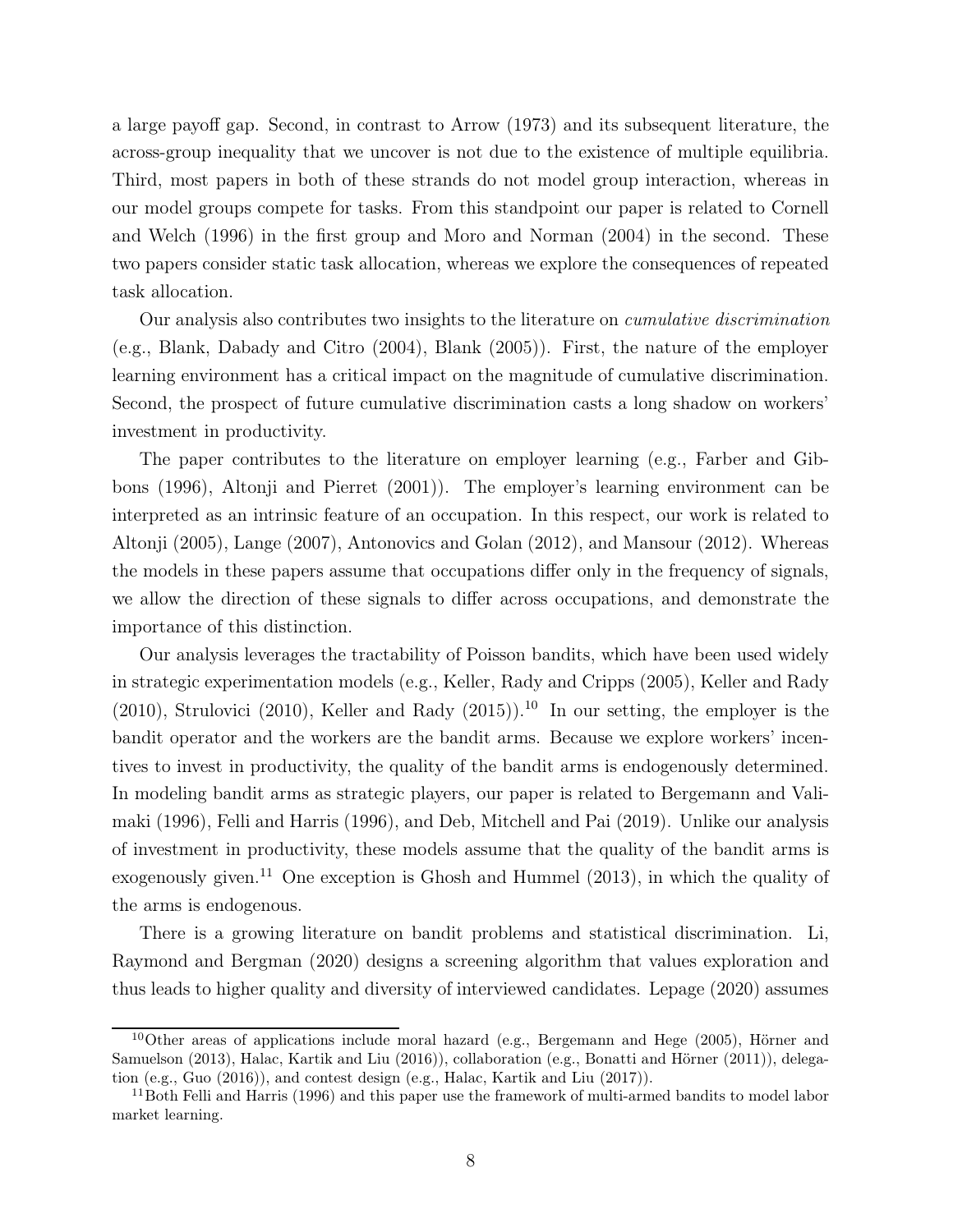that employers are uncertain about minority groups' productivity. He shows that early negative signals from minority workers deter future learning and lead to group differential in the long run. [Komiyama and Noda \(2020](#page-31-9)) examines social learning by short-run employers, showing that p[opulation imbalance can lead to under-exploration of minority groups.](#page-29-10) Che, Kim and Zhong [\(2019](#page-29-10)) also considers a social learning model: even with identical groups, there exist [discriminatory equilibria in which one group remains under-explored.](#page-30-3) Fershtman and Pavan [\(2020\)](#page-30-3) shows that policies that aim to recruit more minority candidates can backfire if evaluation of minority groups is noisier.

Structure of the paper. Section [2](#page-8-0) presents the baseline model. Section [3](#page-10-0) identifies the contrast between breakthrough and breakdown environments. Section [4](#page-13-0) analyzes the role of workers' investment in productivity. Section [5](#page-19-0) generalizes the model to many workers from each group and many employers. Section [6](#page-21-0) shows that allowing for flexible wages does not overturn the contrast drawn in section [3.](#page-10-0) Section [7](#page-24-1) establishes the robustness of our results to more general learning environments and to misspecified beliefs. Section [8](#page-26-0) concludes.

## <span id="page-8-0"></span>2 Baseline model

**Players and types.** Time  $t \in [0, \infty)$  is continuous, and the discount rate is  $r > 0$ . There is one employer ("she") and two workers (each "he"). Workers belong to one of two social groups, a or b. We refer to the worker from group  $i \in \{a, b\}$  as worker i.

Before time  $t = 0$ , workers' types are drawn independently of each other. Worker is type,  $\theta_i$ , is either high  $(\theta_i = h)$  or low  $(\theta_i = \ell)$ . The prior probability that worker i has a high type is  $p_i \in (0,1)$ . The employer knows  $(p_a, p_b)$ , but she does not observe workers' types. We interchangeably refer to  $p_i$  as the *prior belief* for worker i or as worker i's *expected* productivity at time 0. We assume that worker a is ex ante more productive:  $p_a > p_b$ . Our focus is on groups with comparable expected productivity, i.e., when  $p_b$  is close to  $p_a$ .

**Task allocation.** At each  $t \geq 0$ , the employer allocates a task either to one of the two workers or to a safe arm. Allocating the task to the safe arm can be interpreted as the employer resorting to a known outside option.

A worker obtains a flow payoff  $w > 0$  whenever he is assigned the task. Otherwise, his flow payoff is zero. The parameter w can be interpreted as the fixed wage for a worker who performs the task. Without loss of generality, we normalize  $w$  to one. Section [6](#page-21-0) provides a general analysis of the case in which workers' wages are flexible.

The employer obtains a flow payoff  $v > 0$  if she allocates the task to a high-type worker, and a flow payoff normalized to zero if she allocates the task to a low-type worker. These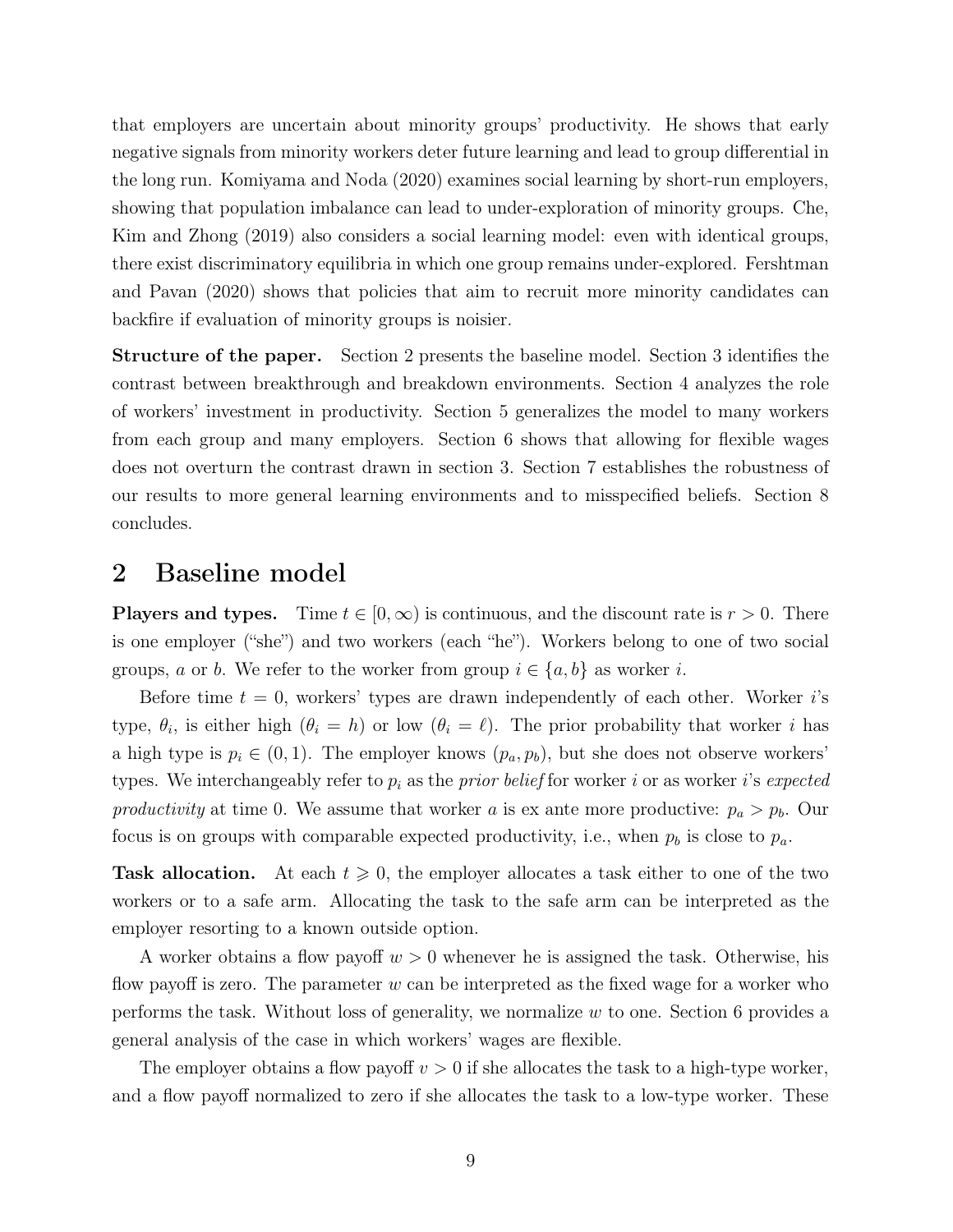payoffs are the employer's net payoffs after wage  $w$  is paid. If the employer allocates the task to the safe arm, she earns a flow payoff  $s \in (0, v)$ . The employer's payoffs are observed at the end of the horizon.[12](#page-9-0)

Learning by allocating. Learning about a worker's type proceeds via Poisson signals. If worker *i* is allocated the task over interval  $[t, t+dt)$  and his type is  $\theta_i$ , a public signal arrives with probability  $\lambda_{\theta_i} dt$ . With complementary probability  $(1 - \lambda_{\theta_i} dt)$ , no signal arrives.

Thus, a *learning environment* is characterized by a pair of type-dependent arrival rates  $(\lambda_h, \lambda_\ell) \in \mathbb{R}^2_+$ . Based on whether the arrival of a signal reveals a high or a low type, we distinguish between two learning environments:

- (i) breakthrough environment: a signal is a breakthrough if  $\lambda_h > 0 = \lambda_{\ell};$
- (ii) breakdown environment: a signal is a breakdown if  $\lambda_{\ell} > 0 = \lambda_h$ .

A breakthrough perfectly reveals a high-type worker and a breakdown perfectly reveals a low-type one. In section [7.1,](#page-24-0) we extend our analysis to inconclusive breakthrough environments ( $\lambda_h > \lambda_\ell > 0$ ) and inconclusive breakdown environments ( $\lambda_\ell > \lambda_h > 0$ ).<sup>[13](#page-9-1)</sup>

As discussed in the introduction, we can interpret the learning environment as an intrinsic feature of the job. We can also interpret it as an intrinsic feature of how performance is evaluated. The breakthrough environment tracks overperformance (breakthroughs) relative to expected performance (no signals), whereas the breakdown environment tracks underperformance (breakdowns).

We let  $\underline{p}$  denote the belief below which the employer switches to the safe arm. This belief threshold, derived in in appendix [A.2,](#page-32-6) is given by

$$
\underline{p} := \begin{cases}\n\frac{rs}{(r + \lambda_h)v - \lambda_h s} & \text{if } \lambda_h > 0 = \lambda_\ell; \\
\frac{rs}{(r + \lambda_\ell)v - \lambda_\ell s} & \text{if } \lambda_\ell > 0 = \lambda_h.\n\end{cases}
$$

The threshold  $\underline{p}$  is lower than the myopic threshold  $s/v$  in both environments due to the value of learning for future allocation decisions. We assume that  $p_i > p$  for  $i \in \{a, b\}$ , so the employer prefers to experiment with both workers before turning to the safe arm.

<span id="page-9-0"></span><sup>&</sup>lt;sup>12</sup>We scale players' lifetime payoffs by a factor of  $r$ , as per standard practice in experimentation models (e.g., [Keller, Rady and Cripps \(2005\)](#page-31-6)). This normalizes the employer's lifetime payoff from a high type to v and a worker's lifetime payoff from being allocated the task for the entire horizon  $[0, \infty)$  to 1.

<span id="page-9-1"></span><sup>&</sup>lt;sup>13</sup>In our formulation, the employer learns through observing signals rather than her payoffs. This is equivalent to an alternative formulation in which the employer learns through observable payoffs. In this alternative formulation: (i) in the breakthrough environment type  $h$  generates a lump-sum benefit at arrival rate  $\lambda_h > 0$  and the safe arm generates a flow benefit, (ii) in the breakdown environment, type  $\ell$  generates a lump-sum cost at arrival rate  $\lambda_{\ell} > 0$  and the safe arm generates a flow cost. Our formulation makes it easier to compare payoffs across the two learning environments.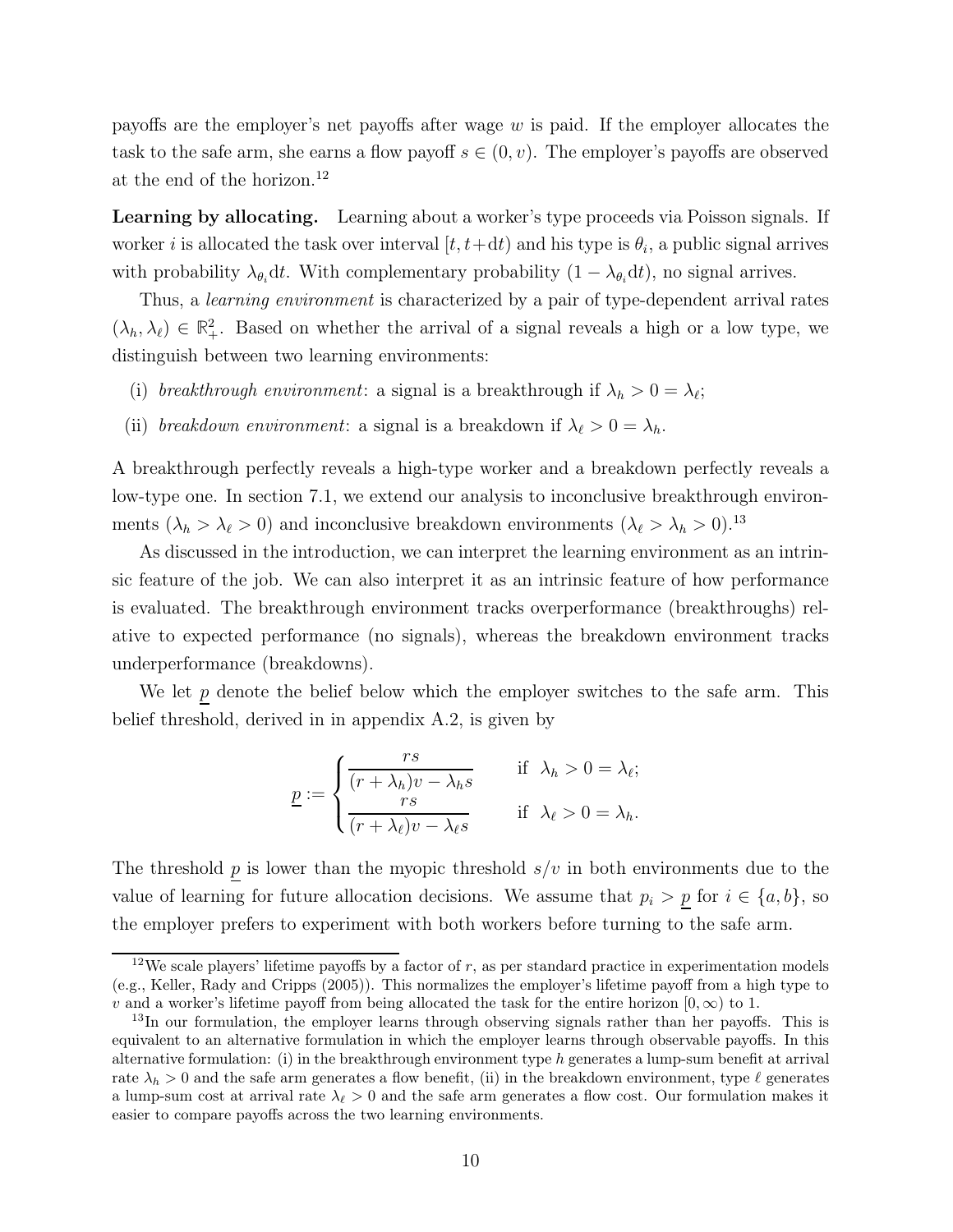## <span id="page-10-0"></span>3 Benchmark Comparison

This section establishes a stark contrast between the two learning environments. We analyze workers' expected lifetime payoffs given the employer's optimal task allocation behavior. Our focus is on groups with comparable productivity distributions: we compare workers' payoffs when the expected productivity of one group is arbitrarily close to that of the other and study how this comparison depends on whether the signal takes the form of a breakthrough (section [3.1\)](#page-10-1) or a breakdown (section [3.2\)](#page-11-0).

### <span id="page-10-1"></span>3.1 Self-correction under breakthrough learning

In the breakthrough environment, the arrival of a signal conclusively proves that the worker has a high type. In the absence of a breakthrough the employer becomes more pessimistic about a worker's type. Proposition [3.1](#page-10-2) establishes a *self-correcting property* of breakthrough learning: a small difference in prior beliefs can result in only a small payoff advantage for worker a.

At each instant, the employer allocates the task to the worker with the higher expected productivity.<sup>[14](#page-10-3)</sup> Since  $p_a > p_b$ , the employer first allocates the task to worker a. Because the belief that worker a has a high type drifts down for as long as no breakthrough arrives, worker *a* is effectively given a grace period  $[0, t^*)$  over which to perform. Here,  $t^*$  measures how long it takes for the belief about worker a's type to drift down from  $p_a$  to  $p_b$  in the absence of a breakthrough. If worker  $a$  generates a breakthrough before  $t^*$ , the employer allocates the task to him alone thereafter. Otherwise, starting from  $t^*$ , the employer splits the task equally between the two workers until the belief drops down to  $p$ , so the workers obtain the same continuation payoff starting from  $t^*$ . The hiring dynamics therefore go through two distinct phases: a first phase during which worker  $a$  is hired exclusively, and a second phase during which the two workers are treated symmetrically.

Importantly, as  $p_b$  gets close to  $p_a$ , the grace period  $[0, t^*)$  shrinks to zero. The probability that worker  $a$  generates a breakthrough before  $t^*$  converges to zero as well. Hence, the two players obtain similar expected payoffs.

<span id="page-10-2"></span>**Proposition 3.1** (Self-correcting property of breakthrough learning). As  $p_b \uparrow p_a$ , the expected payoff of worker b converges to that of worker a.

Proof. The employer initially allocates the task exclusively to worker a. If worker a produces no breakthrough, this initial allocation lasts until the employer's belief that  $a$  has a

<span id="page-10-3"></span> $14$ This is true in both learning environments because (i) workers have binary types, and (ii) the arrival rates of signals and the employer's type-contingent flow payoffs are the same for both workers.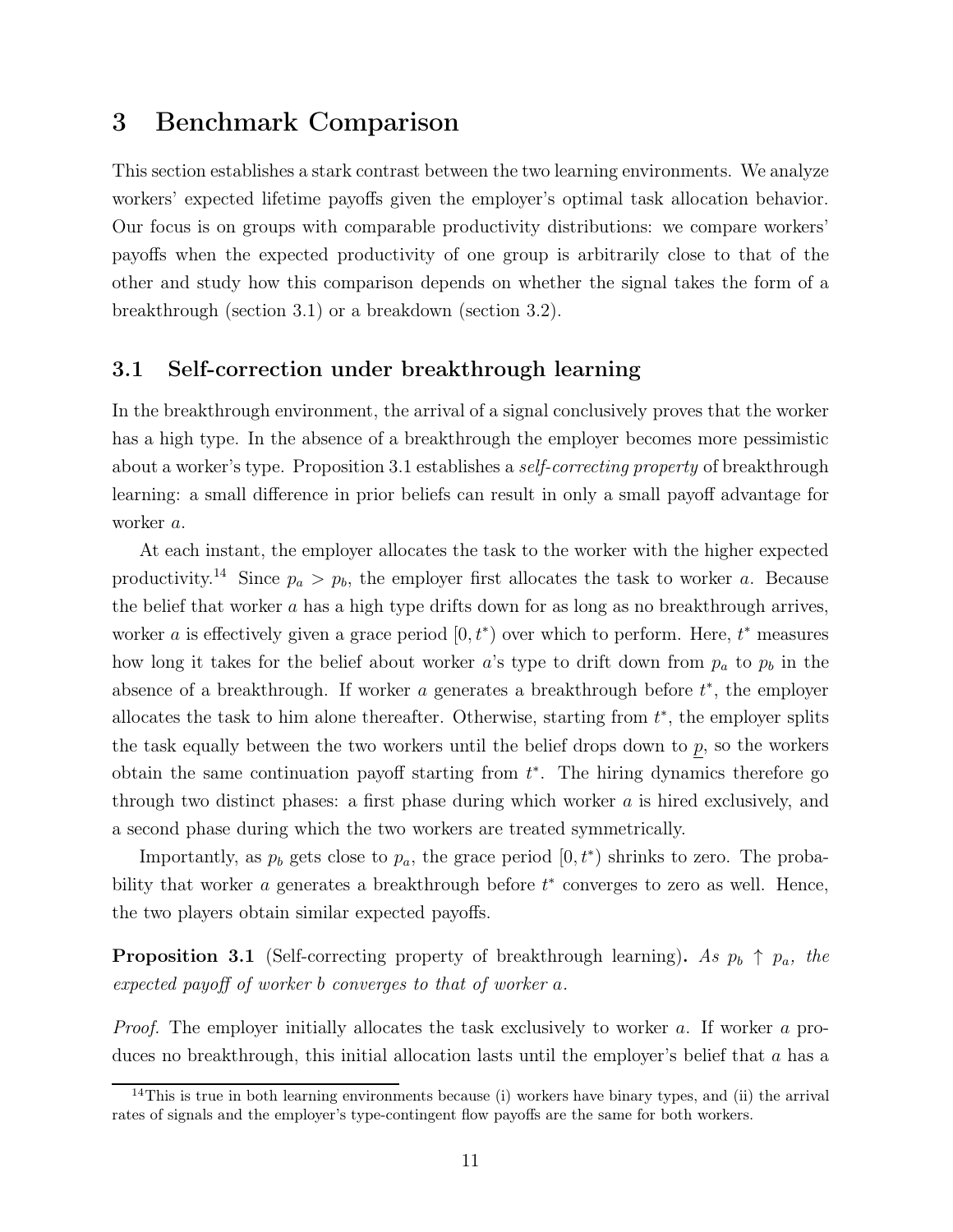high type decreases to  $p<sub>b</sub>$ , which happens at time  $t^*$ , where  $t^*$  is defined by

<span id="page-11-2"></span>
$$
\frac{p_a e^{-\lambda_h t^*}}{p_a e^{-\lambda_h t^*} + 1 - p_a} = p_b, \quad \text{i.e.,} \quad t^* = \frac{1}{\lambda_h} \log \frac{p_a (1 - p_b)}{(1 - p_a) p_b}.\tag{1}
$$

After  $t^*$ , the employer splits the task equally between the two workers until either a breakthrough occurs or the belief about the workers' types hits  $p$ . If a breakthrough occurs, the employer thereafter allocates the task only to the worker who generated the breakthrough.

We let  $U_i(p_a, p_b)$  denote worker *i*'s payoff given belief pair  $(p_a, p_b)$ . Note that  $U_a(p, p)$  =  $U_b(p, p)$  for any  $p \in (p, 1)$ . Over interval  $[0, t^*),$  worker a generates a breakthrough with probability  $p_a(1 - e^{-\lambda_h t^*})$ . If a breakthrough arrives, worker a's payoff is 1. If it does not arrive, worker a's payoff consists of the flow payoff from  $[0, t^*$ , which is  $1 - e^{-rt^*}$ , and the continuation payoff from time  $t^*$  onward, which is  $U_a(p_b, p_b)$ . Worker a's total expected payoff is

$$
p_a (1 - e^{-\lambda_h t^*}) + (1 - p_a + p_a e^{-\lambda_h t^*}) (1 - e^{-rt^*} + e^{-rt^*} U_a(p_b, p_b)).
$$

Worker b gets continuation payoff  $U_b(p_b, p_b)$  at time  $t^*$  if and only if no breakthrough occurs over  $[0, t^*$ :

$$
(1-p_a+p_a e^{-\lambda_h t^*}) e^{-rt^*} U_b(p_b, p_b).
$$

<span id="page-11-0"></span>As  $p_b \uparrow p_a$ ,  $t^* \to 0$ , so the two workers' payoffs are equal in the limit.

### 3.2 Spiraling under breakdown learning

We now turn to the breakdown environment, in which a signal conclusively proves that the worker has a low type. As long as a worker generates no breakdown, the employer becomes more optimistic that the worker's type is high. She first allocates the task to worker a. In the absence of a breakdown, the employer continues hiring him. If a breakdown is realized, the employer turns to worker b immediately. If worker b also generates a breakdown, the employer resorts to the safe arm thereafter.

Proposition [3.2](#page-11-1) establishes a *spiraling property* of breakdown learning: even if  $p_b$  is just slightly less than  $p_a$ , worker a obtains a substantially higher payoff than worker b. In fact, worker a obtains the same payoff as if worker b did not exist: he is the first to be hired and remains so unless and until he generates a breakdown. This stands in contrast to the breakthrough environment, in which worker  $\alpha$  loses his preferential status if he fails to generate a breakthrough within a given time window.

<span id="page-11-1"></span>**Proposition 3.2** (Spiraling property of breakdown learning). As  $p_b \uparrow p_a$ , the ratio of the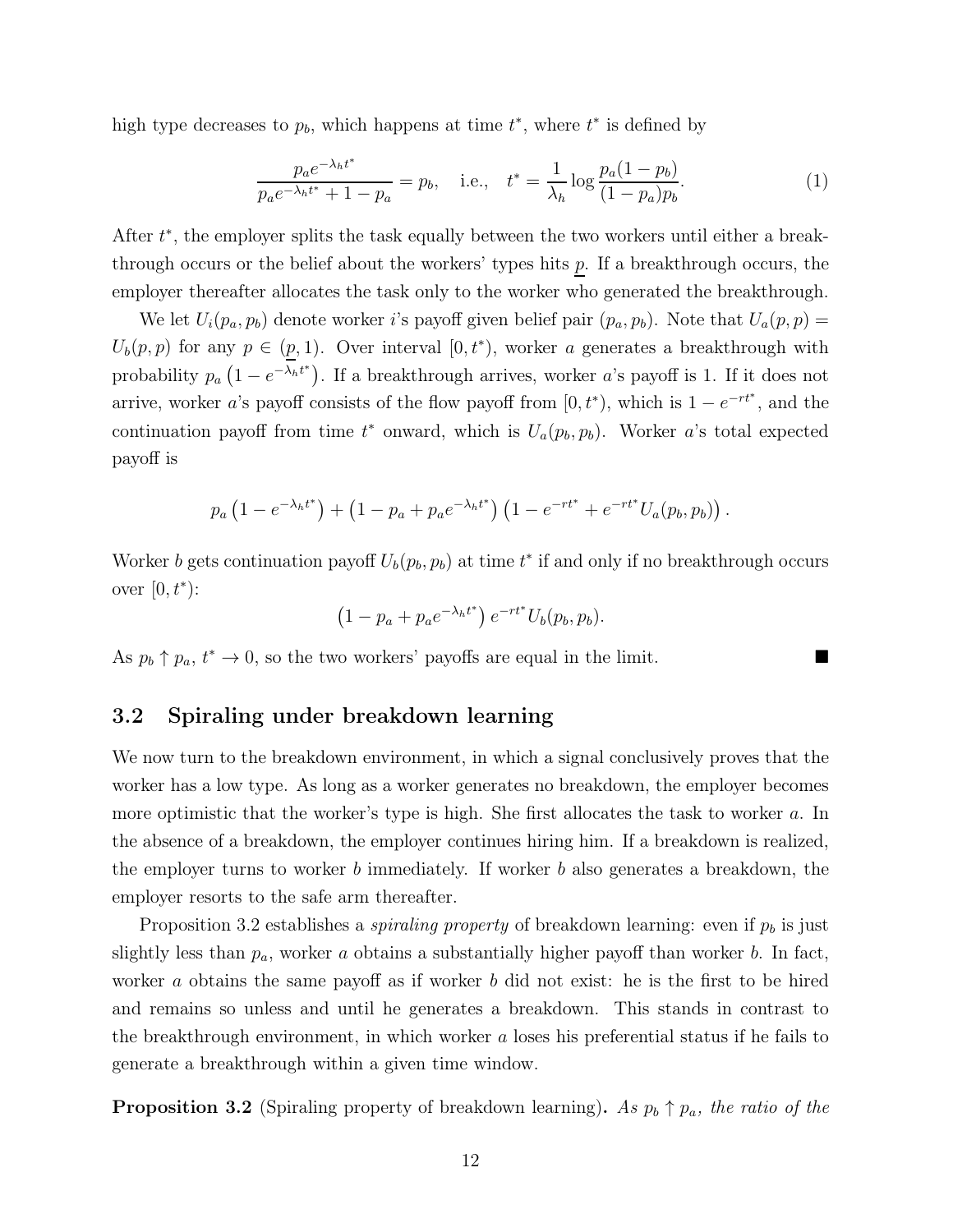expected payoff of worker b to that of worker a approaches

<span id="page-12-0"></span>
$$
(1 - p_a) \frac{\lambda_\ell}{\lambda_\ell + r} < 1. \tag{2}
$$

*Proof.* If worker a has a high type, his payoff is 1. If he has a low type, his payoff is  $(1 - e^{-rt})$  if the first breakdown arrives at t, and this arrival time t follows density  $\lambda_{\ell}e^{-\lambda_{\ell}t}$ . Hence, worker  $a$ 's expected payoff is:

<span id="page-12-1"></span>
$$
p_a + (1 - p_a) \frac{r}{\lambda_\ell + r}.\tag{3}
$$

If the employer starts hiring worker b at time t, then worker b's payoff is:

$$
e^{-rt}\left(p_b+(1-p_b)\frac{r}{\lambda_{\ell}+r}\right).
$$

Conditional on worker  $a$  having a low type, this time  $t$  is distributed according to density  $\lambda_{\ell}e^{-\lambda_{\ell}t}$ . Hence, worker *b*'s expected payoff is:

<span id="page-12-2"></span>
$$
(1 - p_a) \frac{\lambda_\ell}{\lambda_\ell + r} \left( p_b + (1 - p_b) \frac{r}{\lambda_\ell + r} \right). \tag{4}
$$

■

As  $p_b \uparrow p_a$ , worker b's expected payoff converges to

$$
(1-p_a)\frac{\lambda_\ell}{\lambda_\ell+r}\left(p_a+(1-p_a)\frac{r}{\lambda_\ell+r}\right).
$$

For spiraling to arise, it is crucial that the delay faced by worker b not depend on how close  $p_b$  is to  $p_a$ . The payoff ratio [\(2\)](#page-12-0) has two components: (i)  $(1-p_a)$  reflects the fact that worker b obtains a chance only if worker a has a low type, and (ii)  $\lambda_{\ell}/(\lambda_{\ell}+r)$  reflects the expected time it takes for worker a's low type to be revealed. Moreover, even as learning becomes instantaneous—i.e., as  $\lambda_{\ell} \to \infty$ —this payoff ratio approaches  $(1-p_a)$  rather than one. Being the second hire is detrimental to worker  $b$  even when the employer learns very fast: worker b never obtains a chance if worker a has a high type.

Since groups have similar productivity distributions, even if the employer were blind to which group each worker belonged to and treated the workers equally, her payoff would not be much lower than when she observes who belongs to each group. In the limit as  $p_b \uparrow p_a$ , her payoff would be the same in both cases. Therefore, making it more difficult for the employer to observe who belongs to each group would equalize workers' payoffs without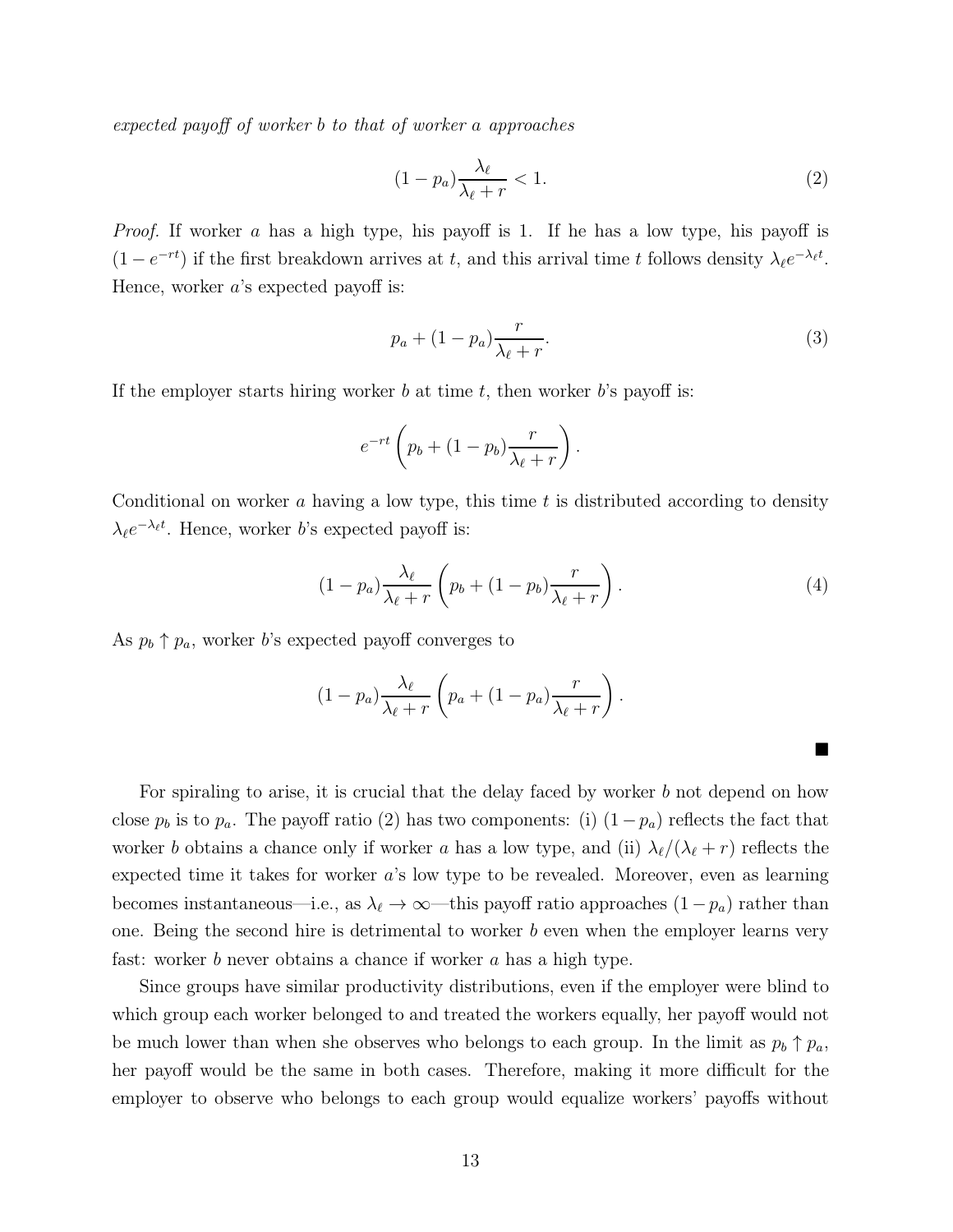<span id="page-13-0"></span>making the employer worse off.[15](#page-13-1)

## 4 Investment in productivity

In this section workers can invest in their productivity before entering the labor market. We explore the equilibrium implications of this investment opportunity for workers' prospects. These implications are unclear a priori: access to investment might level the playing field or it might amplify the expected productivity gap between workers. Yet again, it turns out that the learning environment plays a key role.

Section [4.2](#page-15-0) establishes that access to investment does not disturb the self-correcting property of the breakthrough environment. In the breakdown environment, however, investment exacerbates spiraling in that it makes the workers' payoffs more unequal. Furthermore, section [4.3](#page-17-0) shows that when employer learning is sufficiently fast, breakdown learning leads to more polarized investment behavior across workers. Hence, the post-investment productivity gap is larger under breakdowns than under breakthroughs.

Formally, the investment stage occurs before time  $t = 0$ . This stage comprises three steps: (i) workers draw their pre-investment types independently according to probabilities  $(p_a, p_b)$ ; (ii) a low-type worker of either group draws his cost of investment  $c \in [0,1]$ according to the cumulative distribution function  $F$  and decides whether to invest; (iii) if he invests, he pays cost c and his type improves to high with probability  $\pi \in (0,1)$ . Each worker's investment cost, investment decision, and post-investment type are observed only by himself. We assume that  $F$  is continuously differentiable and strictly increasing.

Workers enter the labor market at time  $t = 0$ . Subsequently, at each  $t \geq 0$ , the employer allocates a task either to one of the two workers or to a safe arm.

#### 4.1 Investment equilibria

Before turning to the results, we first characterize the set of equilibria in the investment game. Let  $(q_a, q_b)$  denote the employer's belief about each worker after the investment stage. The employer follows an optimal allocation strategy given this belief pair. We let  $B_i(q_a, q_b)$  denote the benefit of investment for a low-type worker *i*:

<span id="page-13-2"></span>
$$
B_i(q_a, q_b) := \pi \left( U_i(h; q_a, q_b) - U_i(\ell; q_a, q_b) \right), \tag{5}
$$

<span id="page-13-1"></span> $15$ In a study of group-blind hiring practices, [Goldin and Rouse](#page-30-0) [\(2000\)](#page-30-0) show that blind orchestra auditions substantially increased the likelihood that female musicians advanced to the final round.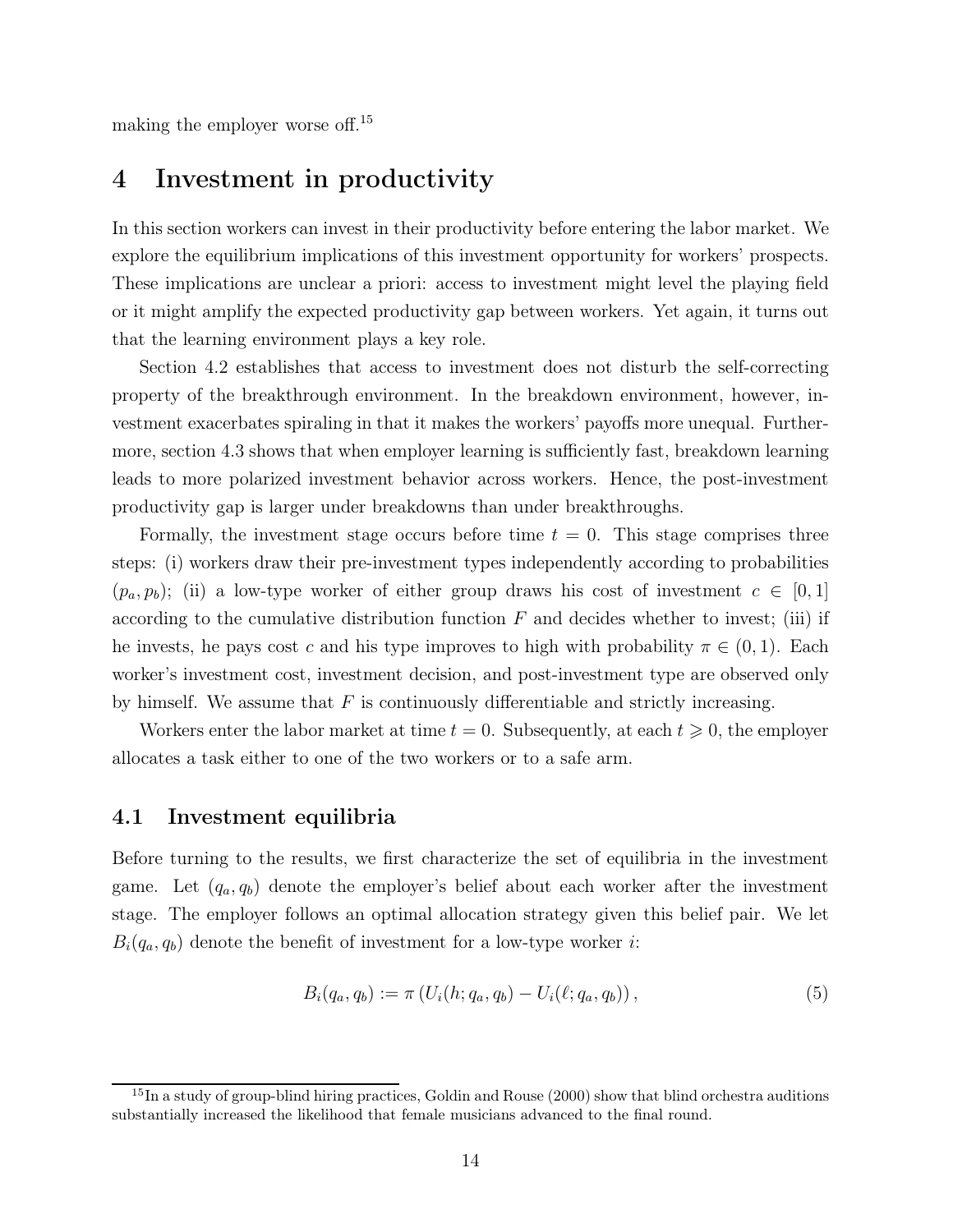where  $U_i(\theta_i; q_a, q_b)$  is the expected payoff of worker i with post-investment type  $\theta_i$  given the employer's optimal allocation strategy for  $(q_a, q_b)$ . A low-type worker invests if and only if the benefit of doing so exceeds his realized cost, drawn according to  $F$ . Hence, in any equilibrium a worker's investment strategy takes a threshold form. We let  $c_i$  be the cost threshold below which worker  $i$  invests.

An equilibrium is characterized by a pair of cost thresholds  $(c_a, c_b)$  and a pair of postinvestment beliefs  $(q_a, q_b)$  such that:

- 1. the employer chooses an optimal allocation strategy given  $(q_a, q_b)$ ;
- 2.  $(c_a, c_b)$  are the workers' best responses to the allocation strategy induced by  $(q_a, q_b)$ , i.e.,  $c_i = B_i(q_a, q_b);$
- 3.  $(q_a, q_b)$  is consistent with the workers' investment strategy  $(c_a, c_b)$ , i.e.,  $q_i = p_i + (1$  $p_i)F(c_i)\pi$ .

Both learning environments have the following feature: if the employer believes that worker i's expected productivity post-investment is higher than worker  $-i$ 's, then i's benefit from investment is strictly higher than  $-i$ 's.<sup>[16](#page-14-0)</sup> This is because worker *i* would be the first to be allocated the task: by investing, he might avoid a breakdown in the near future or increase the chance of a breakthrough within the grace period allotted exclusively to him.

<span id="page-14-1"></span>Lemma 4.1 (The worker favored post-investment has higher benefit of investment). In both learning environments, if  $q_i > q_{-i}$ , then  $B_i(q_a, q_b) > B_{-i}(q_a, q_b)$ . For each i,  $B_i(q_a, q_b)$ is continuously differentiable in the breakthrough environment, but it is not continuous at  $q_a = q_b$  in the breakdown environment.

*Proof of Lemma [4.1.](#page-14-1)* We first show the inequality for the breakdown environment. Suppose  $q_a > q_b$ , and let  $\mu_\ell := \lambda_\ell/r$ . The expected payoff of each type of each worker is given by

$$
U_a(\theta_a; q_a, q_b) = \begin{cases} 1 & \text{if } \theta_a = h \\ \frac{1}{\mu_{\ell} + 1} & \text{if } \theta_a = \ell, \end{cases} \qquad U_b(\theta_b; q_a, q_b) = \begin{cases} \frac{\mu_{\ell}(1 - q_a)}{\mu_{\ell} + 1} & \text{if } \theta_b = h \\ \frac{\mu_{\ell}(1 - q_a)}{(\mu_{\ell} + 1)^2} & \text{if } \theta_b = \ell. \end{cases}
$$

From the definition of the benefit of investment [\(5\)](#page-13-2), it follows that if  $q_a > q_b$ , then

$$
B_a(q_a, q_b) = \pi \frac{\mu_\ell}{\mu_\ell + 1} > B_b(q_a, q_b) = \pi \left(\frac{\mu_\ell}{1 + \mu_\ell}\right)^2 (1 - q_a).
$$

<span id="page-14-0"></span><sup>&</sup>lt;sup>16</sup>In the breakthrough environment, if  $q_a = q_b = q$ , then  $B_a(q,q) = B_b(q,q)$  because the employer optimally splits her task between the workers. The workers' benefits are equal also in the breakdown environment, assuming that the employer randomizes equally between workers at  $t = 0$  if  $q_a = q_b$ .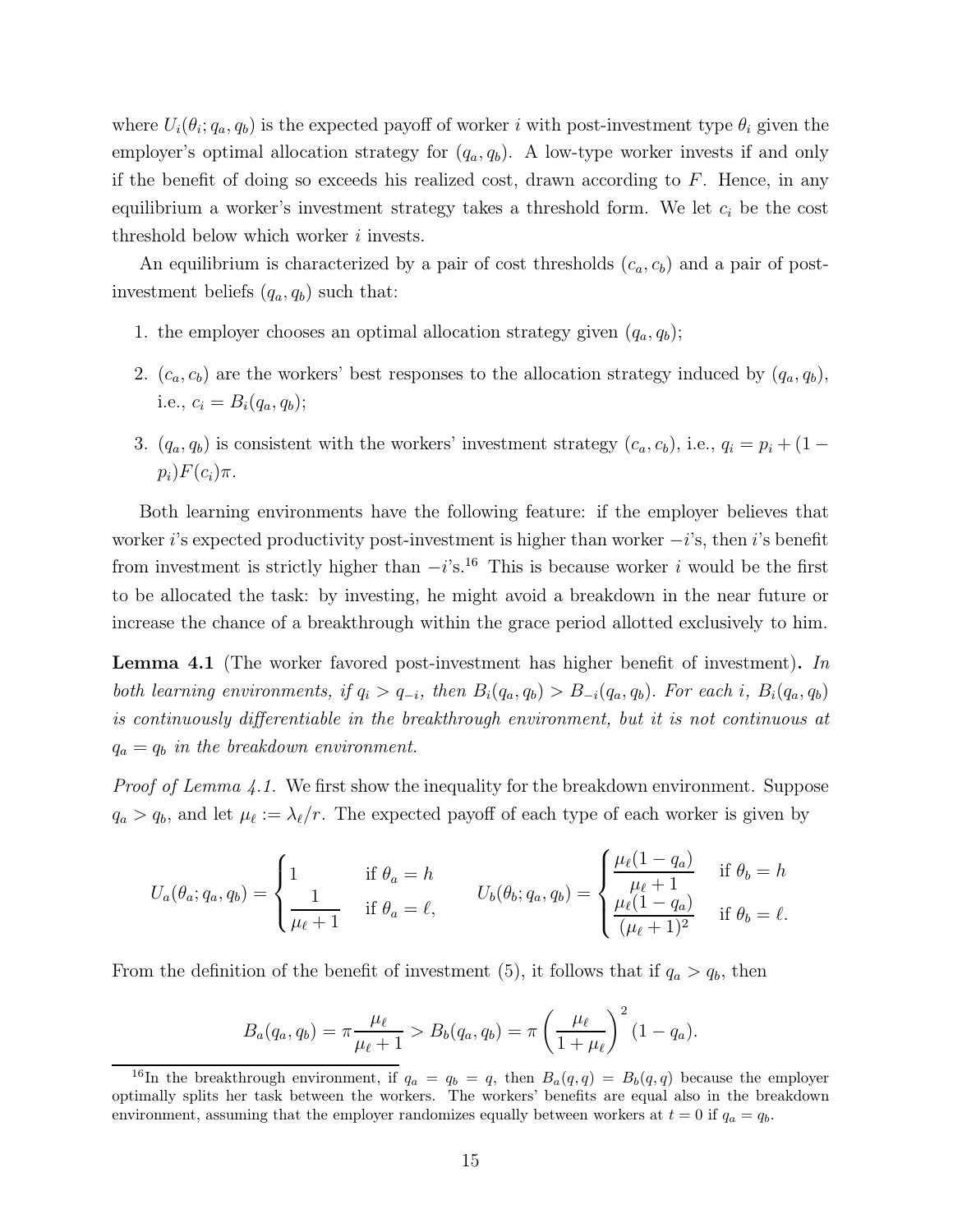Hence, the benefit to the worker who is favored post-investment is strictly higher. Again, the benefit of investment for worker  $i$  is:

$$
B_i(q_a, q_b) = \begin{cases} \pi \frac{\mu_\ell}{\mu_\ell + 1} & \text{if } q_i > q_{-i} \\ \pi \left( \frac{\mu_\ell}{1 + \mu_\ell} \right)^2 (1 - q_{-i}) & \text{if } q_i < q_{-i} . \end{cases}
$$

Hence, the benefit of investment for worker i is discontinuous at  $q_i = q_{-i}$ .

The proof for the breakthrough environment, to be found in appendix [B,](#page-34-0) follows similar steps but is algebraically more involved.

The worker who is favored by the employer after the investment stage has a stronger incentive to invest. This, in turn, rationalizes the employer's decision to favor this worker in equilibrium. This self-fulfilling force—also noted in [Coate and Loury \(1993](#page-29-3))—leads to multiple investment equilibria. In fact, when worker  $a$ 's expected productivity advantage prior to investment is sufficiently small, there exist equilibria in which worker b invests more than worker a and becomes favored post-investment. Therefore, investment can reverse the initial ranking of groups. To address this multiplicity, in each environment we characterize the lowest payoff inequality attained across all equilibria as  $p_b \uparrow p_a$ . The next subsection shows that this lowest payoff inequality continues to be zero in the breakthrough environment. In the breakdown environment, however, it is even greater than the payoff inequality in the no-investment benchmark.

When  $p_a \neq p_b$ , there cannot exist an equilibrium in which  $q_a = q_b$ . If such an equilibrium existed, investment would provide the same benefit to both workers. Workers would therefore use the same investment strategy. However, since they have unequal probabilities of having a high type pre-investment (i.e.,  $p_b < p_a$ ), worker b would need to invest more in order to attain  $q_a = q_b$ , which means that the workers' investment strategies would have to be different.

### <span id="page-15-0"></span>4.2 An even starker contrast with investment

#### 4.2.1 Self-correction under breakthrough learning

Our next proposition formalizes the notion that the self-correcting property of the breakthrough environment continues to hold with investment. It does so by establishing that there always exists an equilibrium in which  $q_b$  converges to  $q_a$  as  $p_b \uparrow p_a$ . In this equilibrium the workers' benefits from investment get arbitrarily close, and so do their investment thresholds. Hence, the payoff gap between comparable workers becomes vanishingly small.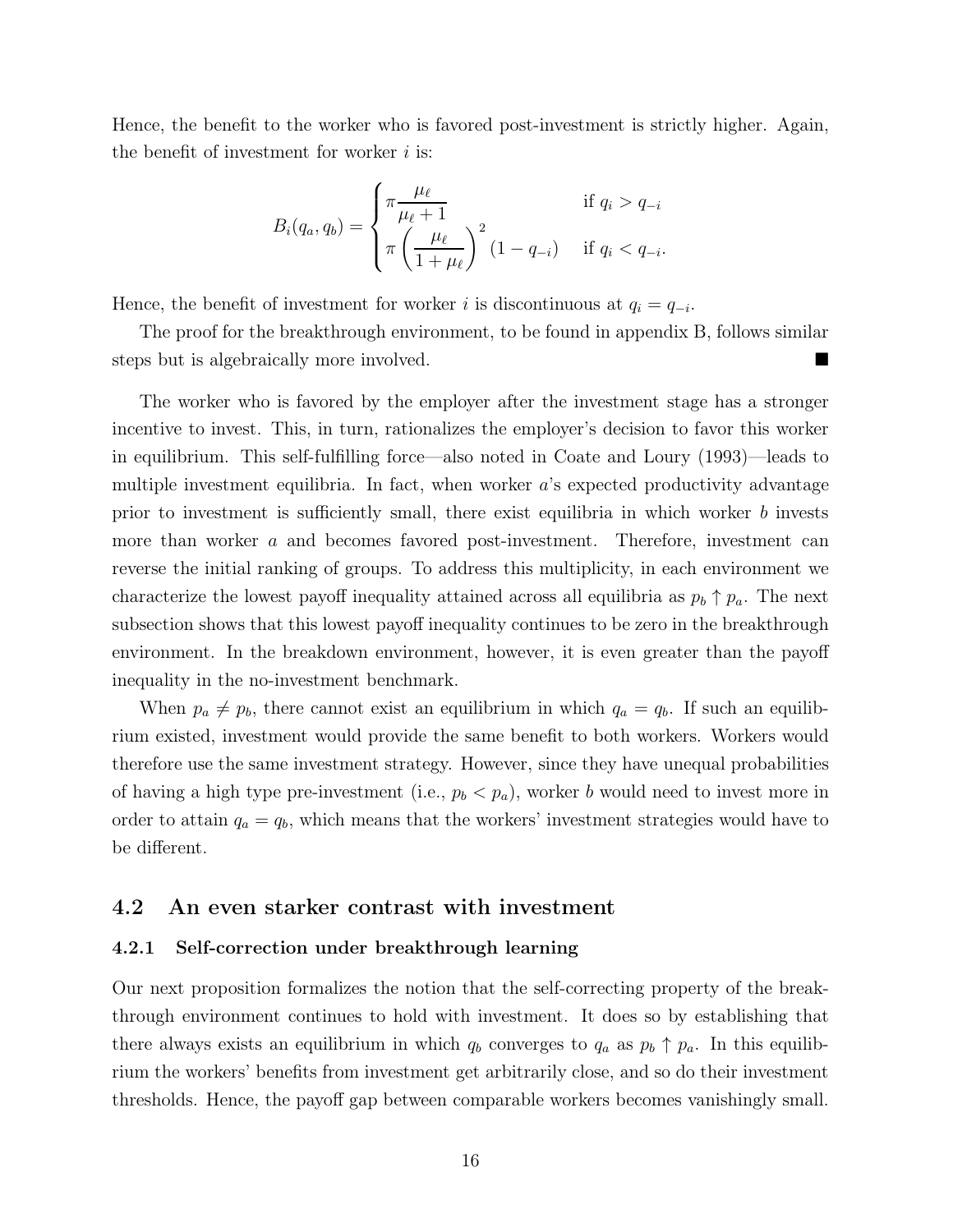This equilibrium could either preserve the prior ranking of the workers—with worker a being favored post-investment—or reverse it.

<span id="page-16-1"></span>**Proposition 4.1** (Self-correction under breakthrough learning). Suppose that F is weakly convex. For a generic set of parameters, as  $p_b \uparrow p_a$ , there exists an equilibrium in which the two workers' expected payoffs as well as their post-investment probabilities of having a high type converge.

Genericity here is meant as follows: fixing all parameters of the model except for  $(p_a, \pi)$ , the set of values of  $(p_a, \pi) \in (p, 1) \times (0, 1)$  for which the proposition does not hold has measure zero.[17](#page-16-0) The proof of the proposition builds on two observations. First, when the pre-investment probabilities are the same (i.e.,  $p_a = p_b$ ), there always exists a symmetric equilibrium in which the workers use the same cost threshold and thus have the same postinvestment probability of having a high type. Second, under breakthrough learning the benefit from investment is continuously differentiable in  $(q_a, q_b)$ . We invoke the implicit function theorem to establish that, when  $p_b$  is within a small neighborhood of  $p_a$ , there exists an equilibrium in which cost thresholds  $(c_a, c_b)$  and post-investment probabilities  $(q_a, q_b)$  are within a small neighborhood of those in the symmetric equilibrium. The proof is standard, hence relegated to online appendix [D.](#page-41-0) The other proofs for this section are in appendix [B.](#page-34-0)

#### 4.2.2 Exacerbated spiraling under breakdown learning

In contrast, access to investment not only fails to tame the propensity of breakdown learning to magnify small prior differences, but makes it worse. Across all equilibria, the expected payoffs of ex ante comparable workers are even further apart than in the no-investment benchmark of section [3.2.](#page-11-0)

<span id="page-16-2"></span>**Proposition 4.2** (Exacerbated spiraling under breakdown learning). As  $p_b \uparrow p_a$ , in any equilibrium  $(q_i, q_{-i})$  such that  $q_i > q_{-i}$ , the ratio of the expected payoff of worker  $-i$  to that of worker i is at most

$$
(1-q_i)\frac{\lambda_\ell}{\lambda_\ell+r} < 1,
$$

which is strictly lower than the payoff ratio in the no-investment benchmark, given by  $(1-p_a)\lambda_{\ell}/(\lambda_{\ell}+r).$ 

Unlike the case in the breakthrough environment, the benefit from investment in the breakdown environment is discontinuous in  $(q_a, q_b)$ , as shown in Lemma [4.1.](#page-14-1) This difference

<span id="page-16-0"></span><sup>&</sup>lt;sup>17</sup>When F is not weakly convex, our preliminary analysis suggests that a version of this result continues to hold according to a different, more involved notion of genericity based on prevalent and shy sets.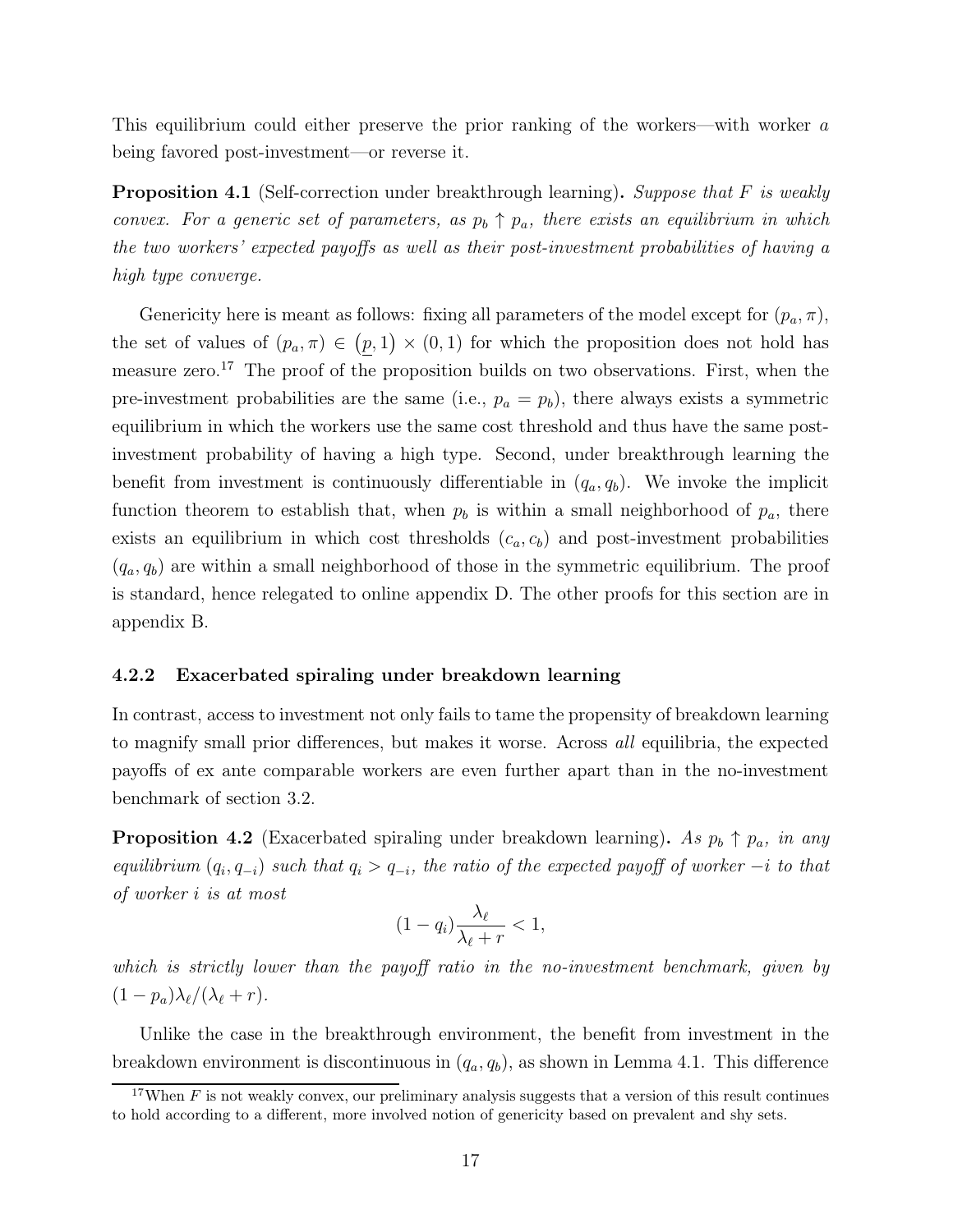explains why a proof similar to that for Proposition [4.1](#page-16-1) does not work here. Nonetheless, the benefit function takes a simple form—as already previewed in the proof of Lemma [4.1—](#page-14-1)hence, characterizing the set of equilibria is straightforward. As  $p_b \uparrow p_a$ , there exist only two equilibria: worker  $\alpha$  is favored post-investment in one equilibrium and worker  $\beta$ is favored post-investment in the other. These two equilibria are the same modulo the workers' identities.

As we saw in Proposition [3.2,](#page-11-1) the payoff ratio across workers in the no-investment benchmark is pinned down by  $p_a$ , the probability that worker a has a high type without investment. Because the worker who is favored post-investment—whoever that might be has a strong enough incentive to invest, his post-investment probability is strictly higher than  $p_a$ . We show that for any realized investment cost, the ratio between the payoff of the worker who is discriminated against post-investment to that of the worker who is favored post-investment—after factoring in the investment cost—is lower than the ratio in the noinvestment benchmark. Hence, inequality between workers increases due to the investment opportunity.

### <span id="page-17-0"></span>4.3 Polarization in investment behavior under breakdown learning

Our discussion has so far focused on comparing learning environments in terms of workers' payoffs. We now turn to differences in investment behavior. In a nutshell, when learning is sufficiently fast, the worker favored post-investment invests strictly more under breakdowns than under breakthroughs, whereas the worker discriminated against post-investment invests strictly less under breakdowns. Therefore, the breakdown environment is marked by greater polarization in workers' investment behavior. Notably, this comparison holds across all equilibria and does not hinge on the arrival rates being equal across environments. All that is needed is that the arrival rates be sufficiently high in both environments.

<span id="page-17-1"></span>**Proposition 4.3** (Investment polarization under breakdown learning). Fixing all model parameters except for  $\lambda_h$  and  $\lambda_\ell$ , there exists  $\bar{\lambda} > 0$  such that for any  $\lambda_h, \lambda_\ell \geqslant \bar{\lambda}$  and in any pair of equilibria, one from each environment, the worker favored post-investment invests strictly more in the breakdown environment than in the breakthrough one and the worker discriminated against post-investment invests strictly less.

When learning is sufficiently fast, investment incentives are seemingly similar across the two environments. The worker favored post-investment is the first to be allocated the task and information about his type arrives quickly, so his incentives to invest are quite strong. For the worker discriminated against post-investment, investment incentives are less clear. On the one hand, a more strongly favored worker depresses the investment incentives of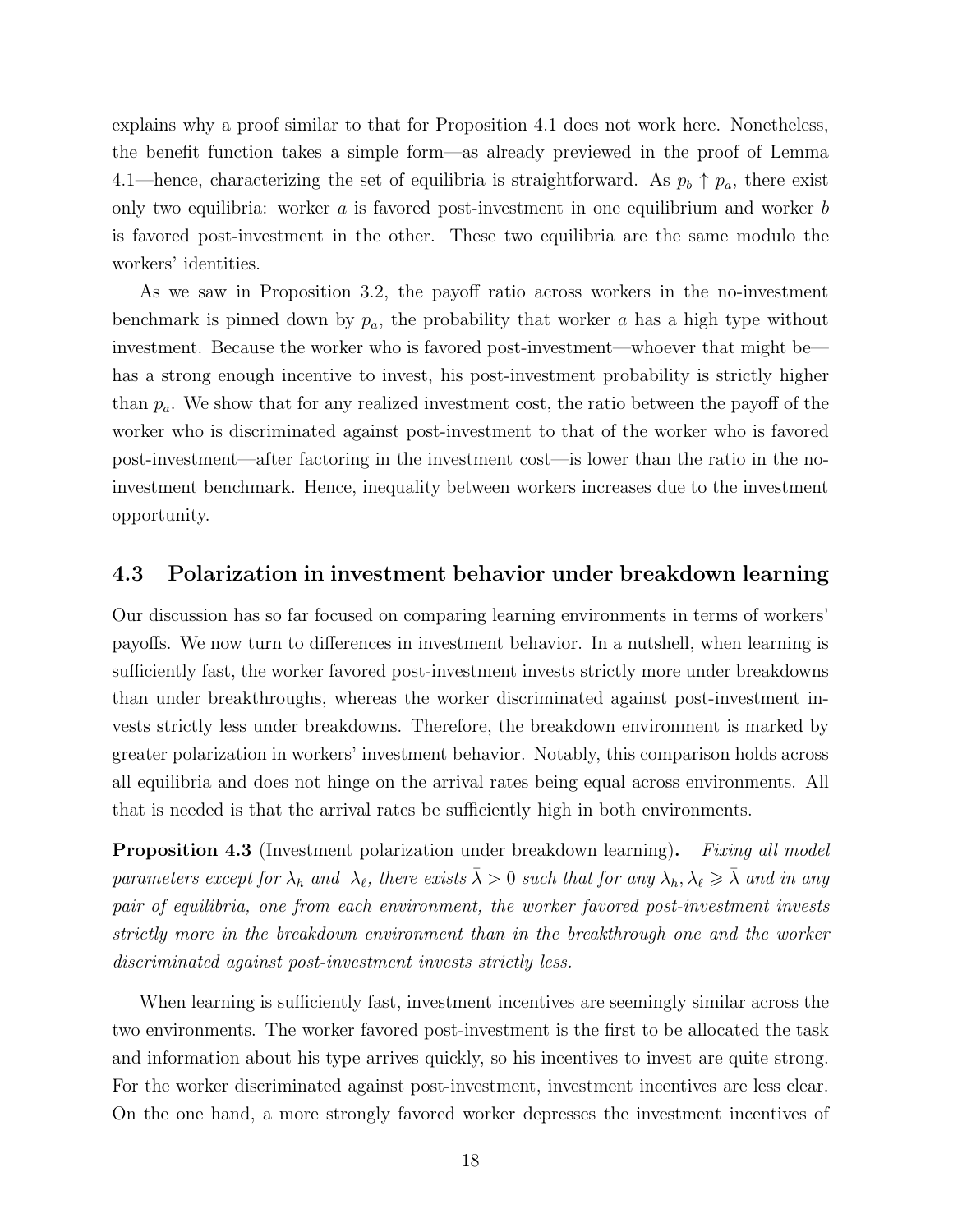the worker discriminated against. On the other, due to fast learning, the worker who is discriminated against might get a chance earlier if he invests. Despite these seeming similarities across environments, Proposition [4.3](#page-17-1) identifies a key difference between them.

Under breakdown learning, the return from having a high type is very close to one for the worker favored post-investment. A high type gets a payoff of one, and a low type is revealed and fired almost immediately. Under breakthrough learning, in contrast, the return from having a high type is not as high. As learning becomes very fast, the grace period granted to the favored worker becomes very small. A high type is revealed with probability strictly less than one during this shrinking grace period. This uncertainty about whether a high type will be revealed depresses the return from investment. Therefore, the worker favored post-investment is more motivated to invest in the breakdown environment.

The worker who is discriminated against post-investment, on the other hand, has a weaker incentive to invest under breakdowns than under breakthroughs when learning is sufficiently fast. This is due to two forces that reinforce each other. First, because of spiraling, the breakdown environment already makes the second worker much less likely to be hired than in the breakthrough environment. Second, under breakdowns the worker who is discriminated against faces a competitor who invests strictly more—as explained above—which further lowers the chance that this worker will get a shot from the employer.

One important implication of Proposition [4.3](#page-17-1) is that, when learning is sufficiently fast and  $\pi$  is sufficiently close to 1, the employer strictly prefers the breakdown environment to the breakthrough one. That is, if she had the choice between the two learning environments, she would opt for the environment that magnifies small differences. Therefore, there exists a tradeoff between efficiency for the employer and equality across the workers. The employer prefers the breakdown environment because it encourages almost sure investment by the worker favored post-investment; hence, she hires a high type almost surely. In the breakthrough environment, however, the probability that the favored worker has a high type is bounded away from one. Hence, the employer's payoff is bounded away from  $v$ .

<span id="page-18-0"></span>Corollary 4.2 (Employer prefers breakdown learning). Fixing all model parameters except for  $\lambda_h$ ,  $\lambda_\ell$ , and  $\pi$ , there exists  $\bar{\lambda} > 0$  and  $\bar{\pi} \in (0, 1)$  such that for any  $\lambda_h$ ,  $\lambda_\ell \geqslant \bar{\lambda}$  and  $\pi > \bar{\pi}$ , the employer's payoff is strictly higher under breakdowns than under breakthroughs.

Note that in the no-investment benchmark, the employer's payoff is the same across the two environments as  $\lambda_h, \lambda_\ell$  become very large: her payoff equals the probability that at least one worker has a high type. This shows that the employer's strict preference for the breakdown environment in the presence of investment is due to the difference in investment incentives across the two environments.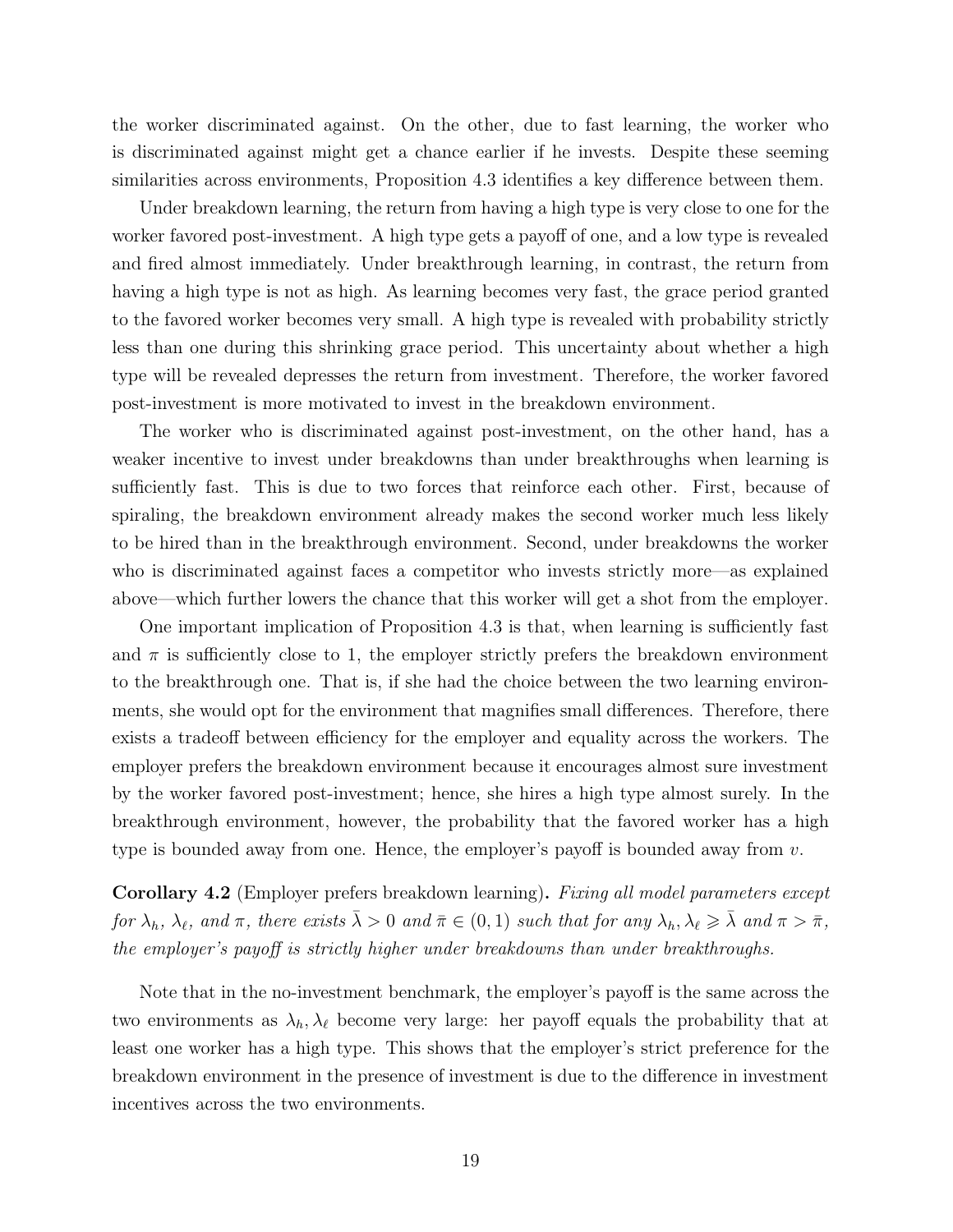Indeterminate ranking under slow learning. When learning is very slow, on the other hand, the two environments are more similar and hence, the ranking can go either way. For a simple illustration, suppose that  $\lambda_h \approx 0$  and  $\lambda_{\ell}$  equals a small number  $\varepsilon > 0$ . For such  $\lambda_h$  and  $\lambda_{\ell}$ , investment under breakthrough learning is very close to zero for both workers, whereas investment under breakdown learing is small but strictly positive for both. Hence, the breakdown environment provides greater incentives for workers to invest. The reverse ranking holds if  $\lambda_h$  equals a small number  $\varepsilon > 0$  and  $\lambda_\ell \approx 0$ . Therefore, it is harder to attain a clear-cut ranking of workers' investment when the environments are qualitatively more similar.

## <span id="page-19-0"></span>5 Many employers and workers: The role of task scarcity

Our baseline model focused on a single employer choosing between two workers from distinct groups. We now consider a market with many employers and many workers from each of the two groups (still modeling only two groups for simplicity).[18](#page-19-1) Comparable groups continue to have comparable payoffs under breakthroughs, but markedly different payoffs under breakdowns. Moreover, the scarcer tasks become relative to workers, the greater the inequality between groups in the breakdown environment.

We consider a two-sided market with a unit mass of employers, a mass of size  $\alpha$  of aworkers, and a mass of size  $\beta$  of b-workers. As before, each employer has a task to allocate at each instant. An *i*-worker's type is high with probability  $p_i$  and is drawn independently from other workers' types. As in our baseline model, we focus on the limit  $p_b \uparrow p_a$ .

Moreover, we assume that  $\alpha + \beta > 1$ , so tasks are scarce and some workers are not initially hired. Such task scarcity is both necessary and sufficient for payoff inequality to emerge in the breakdown environment. For ease of exposition, we further assume  $\alpha > 1$  for the rest of this discussion. The formal framework for this section is presented in appendix [C.1](#page-37-0) and the rest of the analysis is in online appendix [E.](#page-44-0)

Diverse hiring under breakthrough learning. Mirroring the analysis in section [3.1,](#page-10-1) the dynamic allocation of tasks goes through two phases. In the first phase, all a-workers take turns to perform tasks. If an a-worker generates a breakthrough, he "secures his job" with his current employer: the employer allocates future tasks only to this worker. For those a-workers without a breakthrough, the employers' belief drops gradually until it reaches  $p<sub>b</sub>$ . At that point, a-workers without breakthroughs are believed to be as productive as b-workers. The allocation now enters a second phase in which the remaining employers let

<span id="page-19-1"></span><sup>&</sup>lt;sup>18</sup>The results of this section can be readily extended to more than two groups.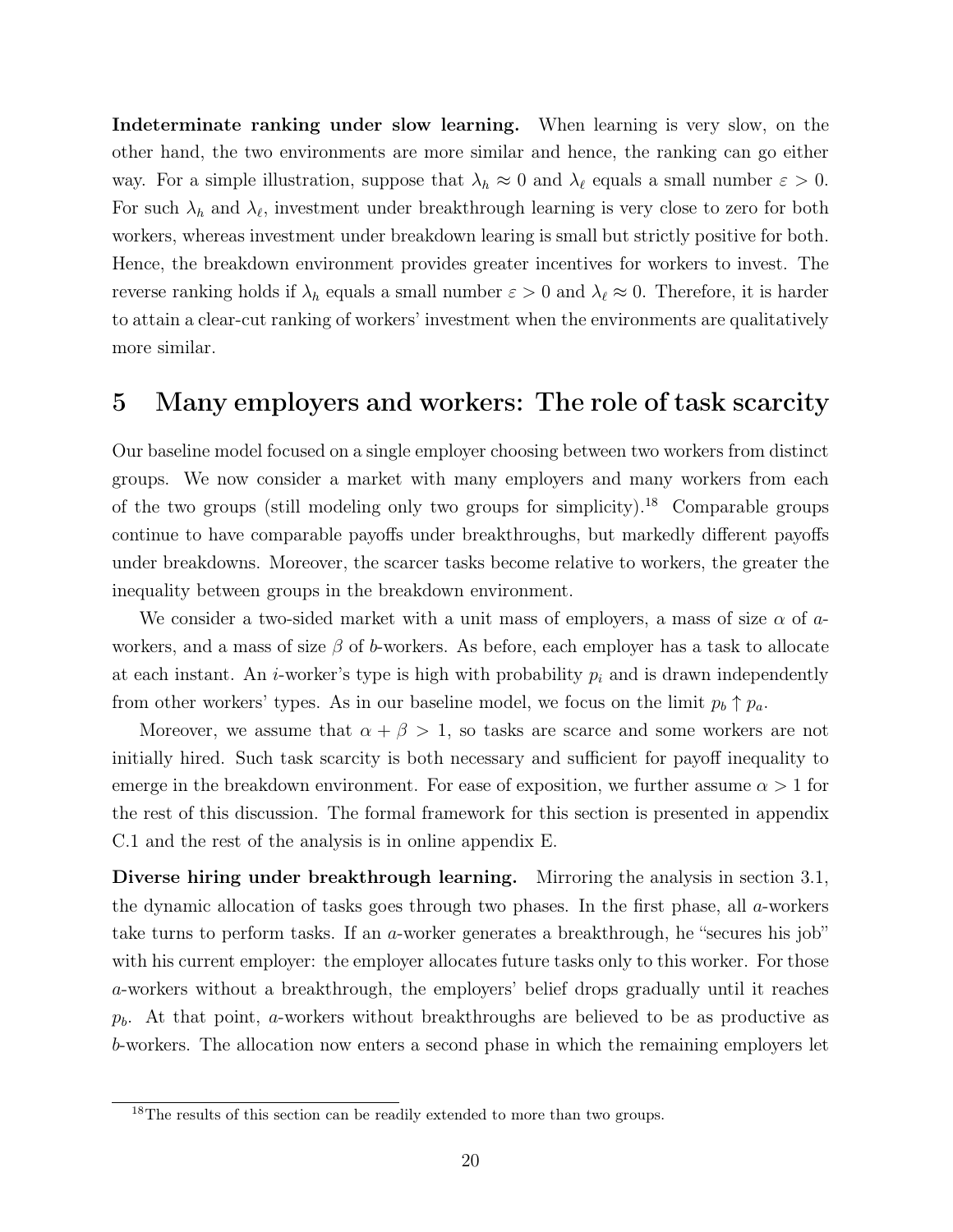all remaining a-workers and all b-workers take turns to perform tasks. Again, those who generate breakthroughs secure their jobs with their current employers.

Breakthrough learning therefore prompts employers to try a broad set of workers. A similar observation was made in passing by [Baron and Kreps](#page-28-2) [\(1999](#page-28-2)) on recruitment for star jobs:

For a star job, the costs of a hiring error are small relative to the upside potential from finding an exceptional individual. Therefore, the organization will wish to sample widely among many employees, looking for the one pearl among the pebbles. [\(Baron and Kreps](#page-28-2) [\(1999](#page-28-2)), p. 28-29)

Our focus is on the implications of such a broad allocation of tasks for group inequality. Employers quickly extend their search to group  $b$ , so a  $b$ -worker's payoff converges to an a-worker's payoff as  $p_b \uparrow p_a$ . Thus, the self-correcting property extends to larger labor markets.

Narrow hiring under breakdown learning. Breakdown learning, in contrast, leads to sluggishness in trying new workers: if a worker is hired, he remains employed until he generates a breakdown. This sluggishness hurts group b disproportionately no matter how close  $p_b$  is to  $p_a$ , thus generalizing the intuition reported in section [3.2](#page-11-0) to larger labor markets.

At the start, a unit mass of a-workers is hired by the unit mass of employers. These workers remain hired as long as they do not generate breakdowns. When one of these a-workers generates a breakdown, he is replaced by a new a-worker for as long as one is available. So b-workers must wait for their turn until all of the a-workers have been tried and sufficiently many a-workers have generated breakdowns. Crucially, this delay does not shrink as  $p_b \uparrow p_a$ . Therefore, the expected payoff of a b-worker remains bounded away from that of an a-worker.

Task scarcity and inequality under breakdown learning. In this large market,  $\alpha$ and  $\beta$  parametrize not only group sizes but also the relative scarcity of the unit mass of tasks. By varying  $\alpha$  and  $\beta$ , we explore how inequality among groups varies with relative task scarcity. We measure group inequality by the ratio of a b-worker's expected payoff to that of an a-worker. Proposition [5.1](#page-21-1) states that in the breakdown environment, inequality between groups increases as the size of either group increases while the mass of tasks is kept fixed.

First, increasing  $\beta$  while keeping  $\alpha$  fixed intensifies competition within group b but does not affect the payoff of a-workers. Second, increasing  $\alpha$  while keeping  $\beta$  fixed hurts both groups: it intensifies competition within group  $\alpha$  while also increasing the delay for group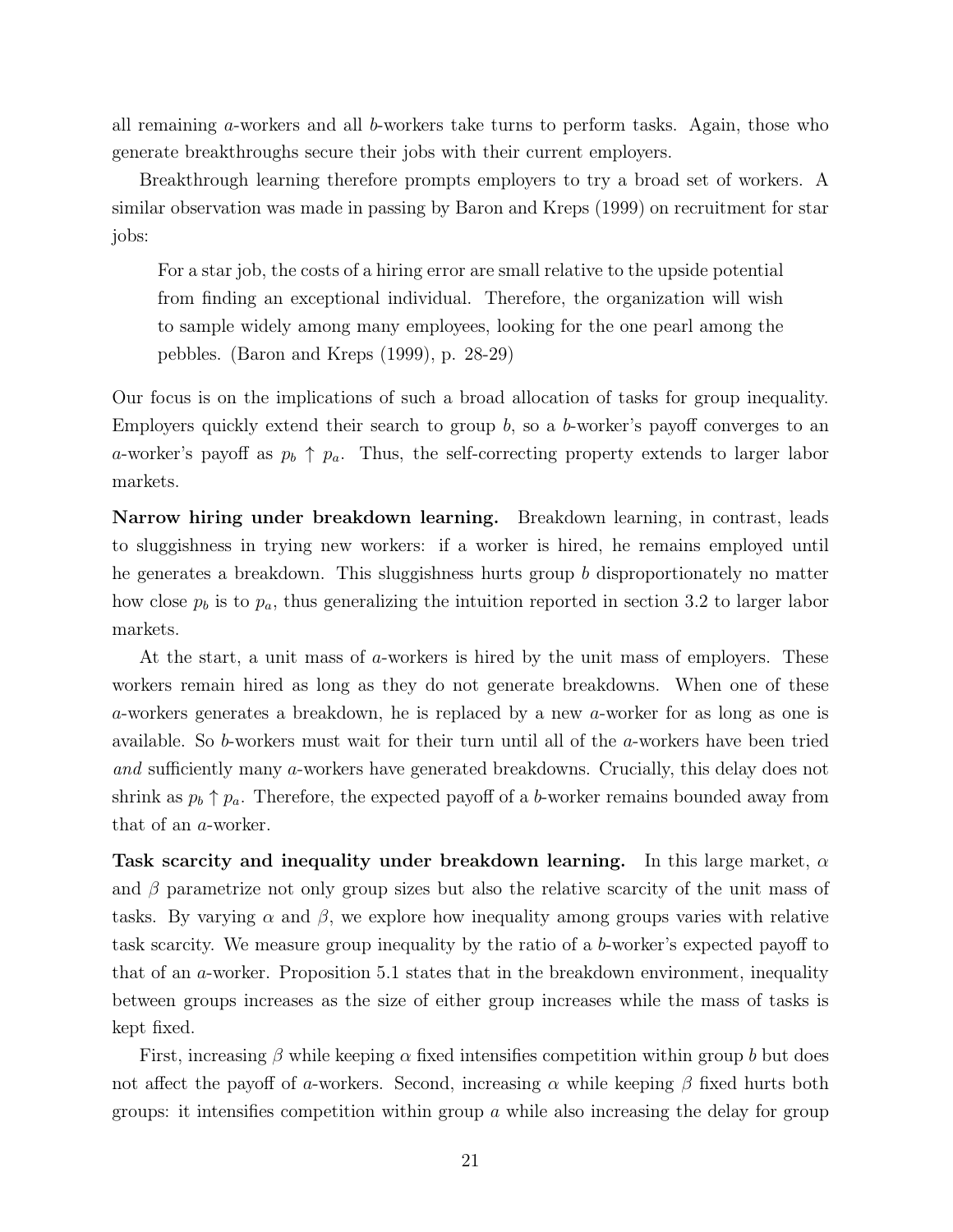b. We show that increasing  $\alpha$  hurts group b more than it hurts group a, since adding one more *a*-worker uniformly delays every *b*-worker's employment. Therefore, the scarcer tasks are relative to the labor supply from either group—i.e., the larger either group is relative to the unit mass of tasks, the greater is the inequality between groups.

<span id="page-21-1"></span>Proposition 5.1 (Inequality increases in task scarcity under breakdown learning). Let  $\alpha > 1$  and  $\beta > 0$ . As  $p_b \uparrow p_a$ , the limiting ratio of the expected payoff of an a-worker to that of a b-worker increases in both  $\alpha$  and  $\beta$ .

This result predicts that when the scarcity of job opportunities intensifies, e.g., when labor demand falls during an economic downturn, inequality deepens. This is consistent with the observation that while all groups suffer during an economic downturn, some suffer disproportionately more.<sup>[19](#page-21-2)</sup>

## <span id="page-21-0"></span>6 Flexible wages

This section investigates whether flexible wages can restore earnings equality in the break-down environment.<sup>[20](#page-21-3)</sup> We show that, as long as workers' wages are nonnegative, both the self-correcting property of breakthroughs and the spiraling property of breakdowns still hold. In particular, wage flexibility is insufficient to prevent spiraling.

We incorporate flexible wages into the dynamic, large market from section [5.](#page-19-0) In this richer setting, a stage-game outcome specifies not only how workers are matched to employers but also a wage for each matched pair. We call this a stage-game matching. Using the solution concept of [Shapley and Shubik \(1971\)](#page-32-7), we first characterize the stable stagegame matching, which is essentially unique. The dynamic counterpart of a stage-game matching—a dynamic matching—specifies, after each history, how workers are matched to em[ployers and a wage for each matched pair. Adopting the solution concept of](#page-27-1) Ali and Liu [\(2020](#page-27-1)), we show that *prescribing the stable stage-game matching after each history is* dynamically stable: no worker-employer pair and no single player has a profitable one-shot deviation after any history. The formal framework is presented in appendix [C.2.](#page-38-0) The rest of the analysis is in online appendix [F.](#page-47-0)

<span id="page-21-2"></span><sup>&</sup>lt;sup>19</sup>Estimates from [the Pew Research Center](https://www.pewsocialtrends.org/2011/07/26/wealth-gaps-rise-to-record-highs-between-whites-blacks-hispanics/) (https://www.pewsocialtrends.org/2011/07/26/wealth-gapsrise-to-record-highs-between-whites-blacks-hispanics/) show that the white-to-black and white-to-Hispanic wealth ratios were much higher at the peak of the recession in 2009 than they had been since 1984, the first year for which the U.S. Census Bureau published wealth estimates by race and ethnicity based on the Survey of Income and Program Participation.

<span id="page-21-3"></span><sup>20</sup>Section [6](#page-21-0) assumes that workers do not know their types at time 0: they share the same prior belief as the employers. All players learn symmetrically about a worker's type. This assumption—which simplifies the stability approach taken in this section—is standard in models of learning in labor markets, such as [Felli and Harris \(1996](#page-29-7)) and [Altonji and Pierret \(2001](#page-28-8)).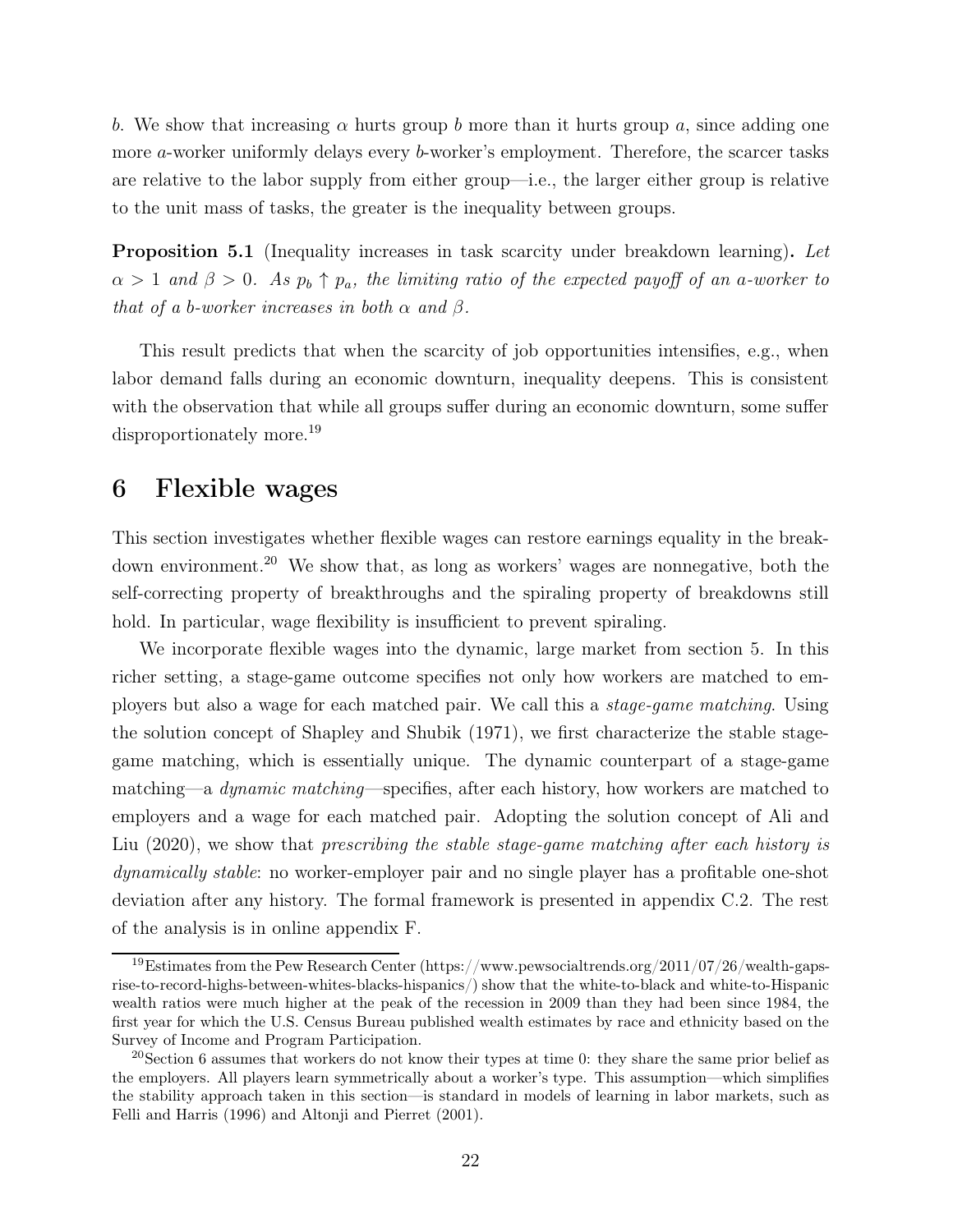On the equilibrium path, there is a time-dependent marginal productivity  $p^{M}(t)$  such that, at each time  $t$ , workers whose expected productivity (i.e., whose probability of having a high type) exceeds  $p^{M}(t)$  are matched and workers whose expected productivity lies below  $p^{M}(t)$  are not. Wages take a strikingly simple form: a matched worker with expected productivity  $p_t$  at time t is paid a flow wage of  $(p_t - p^M(t))v$ , which is the additional value that he creates relative to the marginal-productivity worker. An unmatched worker receives no wage and, hence, has zero earnings. All employers get the same flow profit of  $p^{M}(t)v^{21}$  $p^{M}(t)v^{21}$  $p^{M}(t)v^{21}$ 

Dynamic stability of the stable stage-game matching. Why is prescribing the stable stage-game matching after each history dynamically stable? First, in a stable stagegame matching, an employer's flow profit from a match is at least as high as that from the safe arm, so no employer finds it profitable to reject a match and take the safe arm. Second, no employer-worker pair has a profitable one-shot deviation, since all employers make the same flow profit. Lastly, one can show that no worker ever finds it profitable to reject a match in the hope of delaying the arrival of information about his type. This last point follows from the fact that a worker's flow earnings are convex in his expected productivity  $p_t$  at time t: flow earnings take the form of max  $\{0, (p_t - p^M(t))v\}$ , as figure [2](#page-23-0) shows.<sup>[22](#page-22-1)</sup> By Jensen's inequality, this implies that any signal about the worker's type at time t—which splits the current belief about the worker's type into a lottery over posterior beliefs—increases the worker's earnings, in expectation, at all future dates.

Flexible wages do not fix spiraling under breakdown learning. One plausible conjecture is that with flexible wages, workers with similar expected productivity obtain similar earnings. This would indeed be the case in the one-shot version of the model, because a worker with expected productivity p obtains flow earnings  $\max\{0, (p - p^M)v\},\$ which is a continuous function of  $p$ . In particular, there would be no discontinuity in flow earnings between an unemployed worker  $(p < p<sup>M</sup>)$  and a worker who barely makes the cut  $(p \approx p^M).$ 

However, in a dynamic setting, employed workers benefit from the information that they generate through employment: unlike unemployed workers, they have an opportunity to establish an increasingly higher reputation and thereby command an increasingly higher

<span id="page-22-0"></span><sup>&</sup>lt;sup>21</sup>For notational ease, in this section  $(v, 0)$  denotes the employer's gross flow payoffs from high and low types, respectively (i.e., prior to paying the flexible wage to the worker), whereas in the rest of the paper  $(v, 0)$  denotes her *net* flow payoffs (i.e., after the fixed unit wage is paid).

<span id="page-22-1"></span> $^{22}$ The minimum wage for an employed worker is zero since we normalize workers' cost of effort on the task to zero. If this cost were strictly positive, the limited liability constraint would require that the wage be weakly greater than this cost. In the left panel of figure [1](#page-5-0) the average-wage paths for both groups would shift up by this cost, whereas in the right panel the average-earnings paths would remain intact once reinterpreted as average-net-earnings paths. Moreover, the green curve in figure [2](#page-23-0) would be reinterpreted as net flow earnings.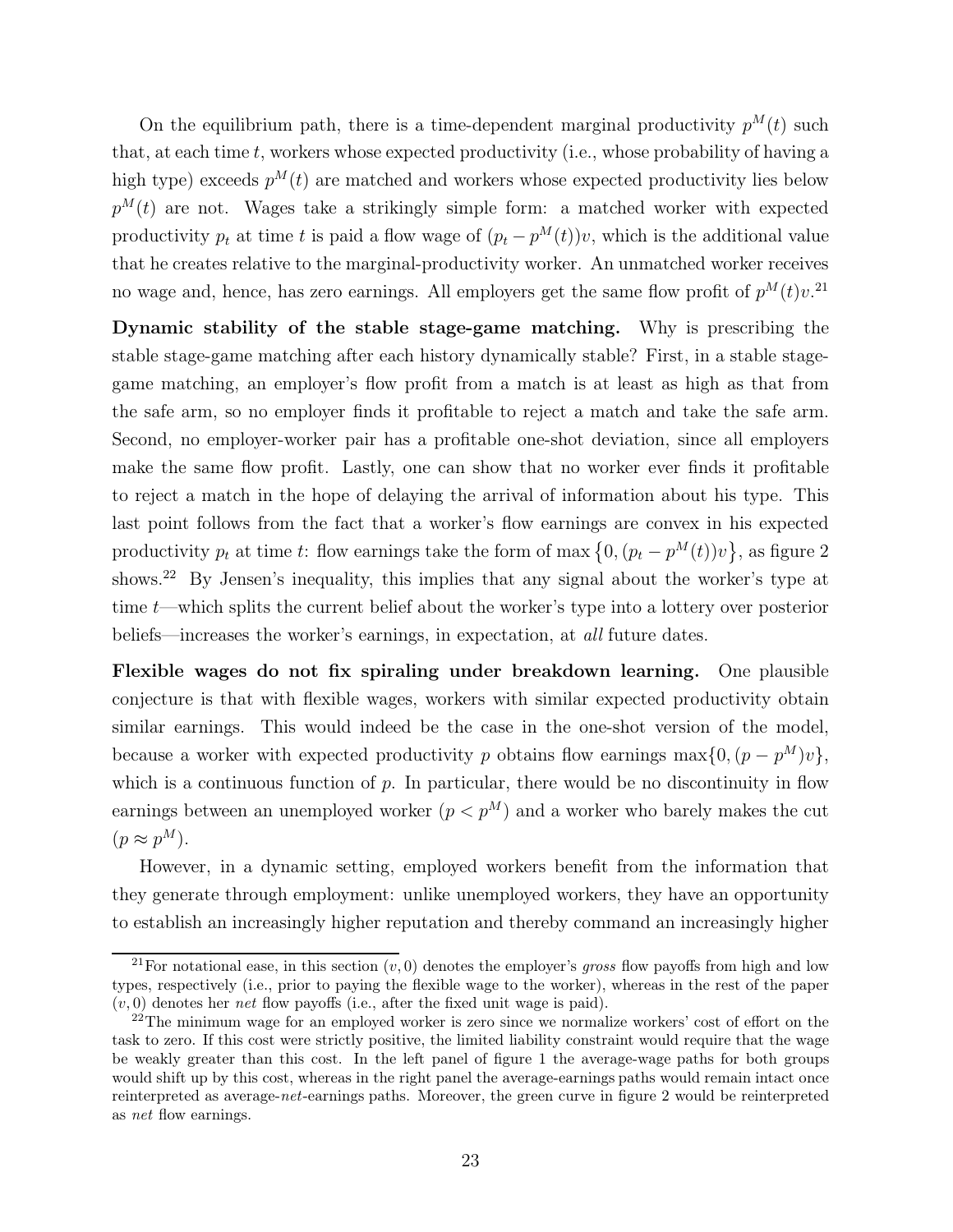wage, which quickly sets them apart from unemployed workers. Naturally, they may also generate a breakdown and become unemployed. However, such an event occurs only if a worker has a low type and even then it takes time. The accumulated learning for the favored group thus translates into a substantial earnings advantage over the less favored group.

We now expand on this intuition about spiraling in two steps. First, to show how learning through employment strictly benefits a worker, consider a discretized version of the model with only two periods and in which  $\alpha = \beta = 1$ , as depicted in figure [2.](#page-23-0) In the first period, a-workers and b-workers, who have comparable expected productivity, have comparable earnings: while only a-workers are hired, their wage is equal to 0 since  $p^M$  is equal to  $p_a$ . The performance of an a-worker in the first period splits the prior belief  $p_a$ into posterior beliefs 0 and  $\bar{p}_a$ . Since earnings are convex in beliefs, this splitting strictly benefits *a*-workers, whose expected earnings in the second period now equal  $w_2$ . Hence, first-period learning causes the earnings gap to widen in the second period.

<span id="page-23-0"></span>![](_page_23_Figure_2.jpeg)

Figure 2: A two-period example with  $\alpha = \beta = 1$ 

Second, even though the benefit from learning over each short period (i.e., over  $|t, t+\mathrm{d}t)$ ) is small, such benefit accumulates over time. Because  $\overline{p}_a$  is significantly more frequent than the zero posterior, the delay in employment experienced by b-workers does not vanish even as  $p_b$  gets arbitrarily close to  $p_a$ . By the time that employers start hiring b-workers, they have already learned a lot about a-workers' types. Hence, the average earnings of a-workers are significantly higher than those of b-workers.

For breakthrough learning, in contrast, the delay in employment experienced by bworkers vanishes as  $p_b \uparrow p_a$ . Hence, a-workers do not get a chance to accumulate the benefit from employer learning. The average earnings of both groups thus converge.

Persistent employment, wage, and earnings gaps under breakdown learning. Besides establishing the fact that spiraling continues to arise with flexible wages, we are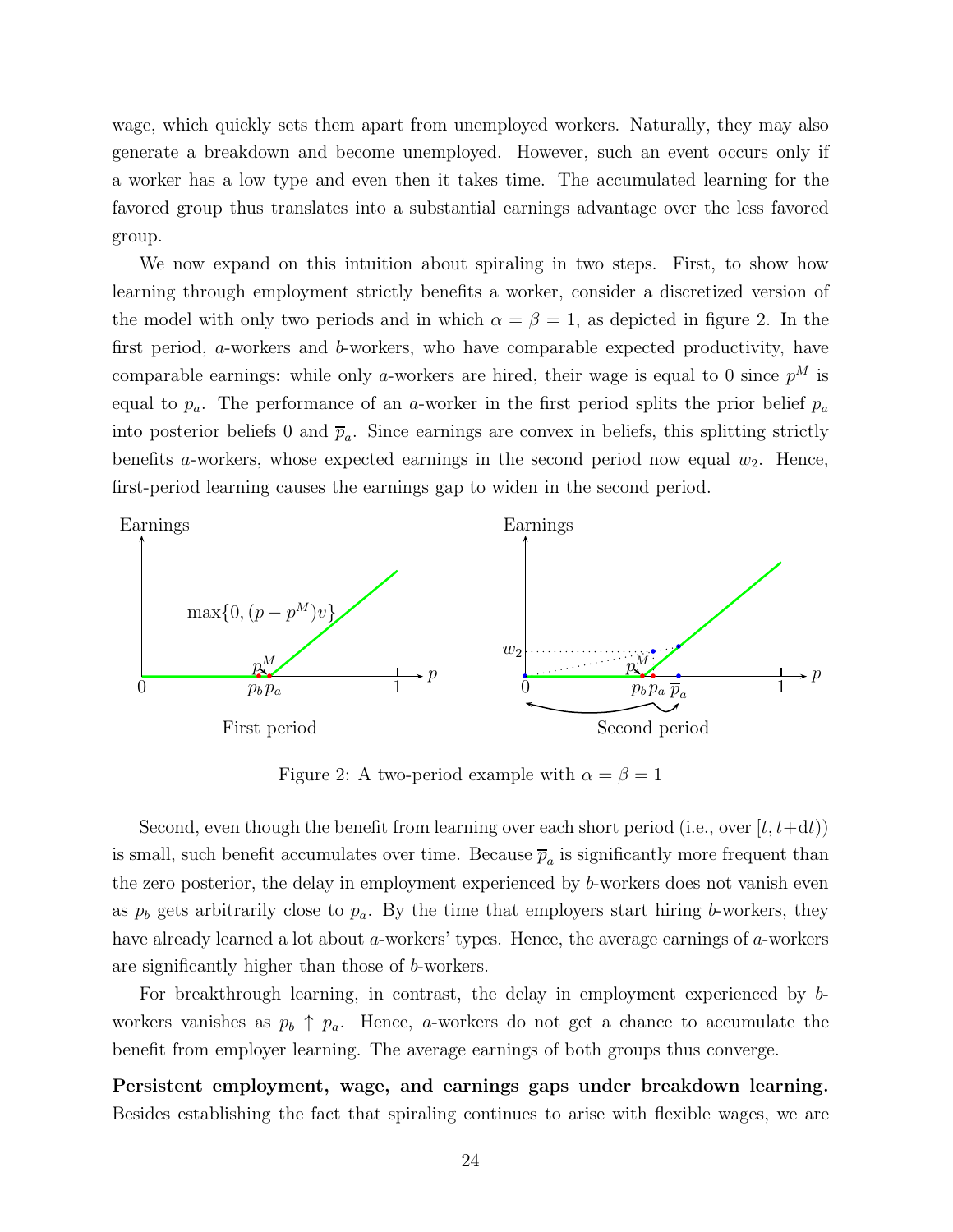able to quantify the magnitude of such spiraling. Online appendix [F.3](#page-54-0) computes and analyzes closed-form expressions for the employment rate, the average wage, and the average earnings of each group.

We first show that if task scarcity is sufficiently severe—in the sense that there are more high-type workers than tasks—the employment gap persists throughout workers' careers, even though it decreases over time (Proposition [F.5\)](#page-58-0). Owing to this nonvanishing delay in employment faced by group  $b$ , the wage gap is strictly increasing for a substantial amount of time. The wage gap starts shrinking only after sufficiently many b-workers have been employed, and shrinks to zero only in the limit  $t \to \infty$  (Proposition [F.4\)](#page-57-0). See figure [3](#page-24-2) below for an illustration.<sup>[23](#page-24-3)</sup>

<span id="page-24-2"></span>![](_page_24_Figure_2.jpeg)

Figure 3: Average-wage gap and average-earnings gap as  $p_b \uparrow p_a$ 

The earnings gap is due to the combination of the wage gap and the employment gap. Like the wage gap, the earnings gap expands early in workers' careers and begins to gradually shrink only in the latter part of their careers (Proposition [F.3\)](#page-55-0). But unlike the wage gap, whether the earnings gap also shrinks to zero depends on how scarce the tasks are. If there are more high-type workers than tasks, the earnings gap remains bounded away from zero even in the limit  $t \to \infty$ . This is due to the nonvanishing employment gap in the limit  $t \to \infty$ .

## <span id="page-24-1"></span><span id="page-24-0"></span>7 Alternative learning and belief specifications

### 7.1 Inconclusive learning environments

Our baseline model assumes that signals are conclusive: only one productivity type can generate the signal. More generally, a learning environment is characterized by a pair of arrival rates  $(\lambda_h, \lambda_\ell)$  such that  $\lambda_\theta > 0$  for both  $\theta \in \{h, \ell\}$ . That is, both high and low types generate signals. The environment is an inconclusive breakthrough environment if

<span id="page-24-3"></span><sup>&</sup>lt;sup>23</sup>Figure [1](#page-5-0) in the introduction and figure [3](#page-24-2) assume the same parameter values:  $\alpha = 5/4$ ,  $\beta = 1$ ,  $p_a = 1/2$ ,  $\lambda_{\ell}=1$ , and  $r=1$ .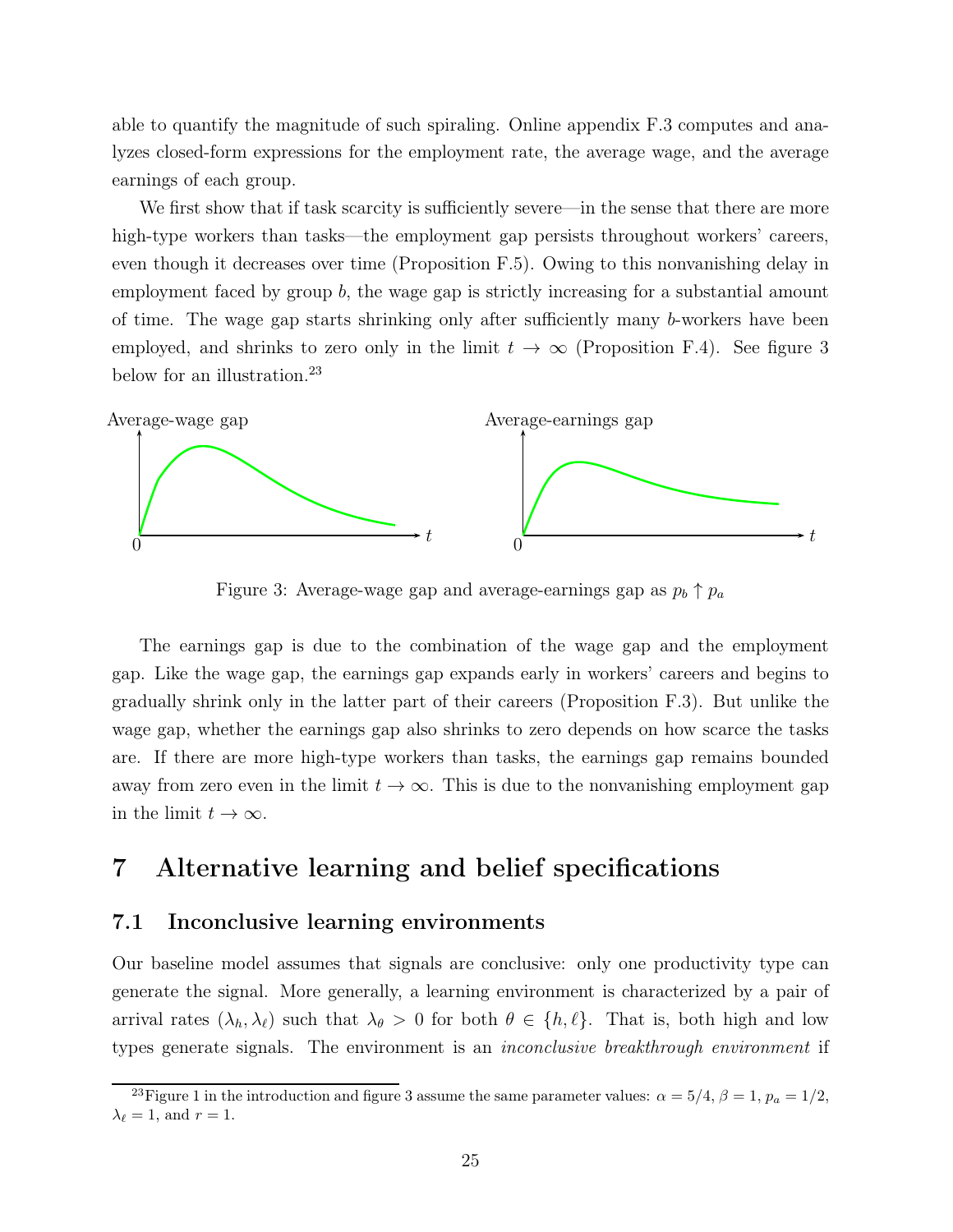the signal suggests a high type (i.e.,  $\lambda_h > \lambda_{\ell}$ ) and an *inconclusive breakdown environment* otherwise (i.e.,  $\lambda_h < \lambda_{\ell}$ ). If  $\lambda_h = \lambda_{\ell}$ , signals are uninformative.

The self-correcting property extends to inconclusive breakthrough environments, as established in Proposition [G.1](#page-59-0) in online appendix [G.](#page-59-1) Even though the employer does not assign the task to worker a indefinitely upon the realization of the first breakthrough, there is still a time window  $[0, t^*)$  over which worker a should generate a first breakthrough in order to continue being allocated the task exclusively. If no breakthrough arrives during this time window, the belief about worker  $a$ 's type drops to  $p<sub>b</sub>$ , at which point both workers receive the same continuation payoff. It continues to be the case that as  $p_b \uparrow p_a$ , duration  $t^*$  shrinks to zero and hence the probability that worker  $a$  generates a breakthrough within the time window vanishes as well. The two workers' limit payoffs are therefore equal.

The spiraling property generalizes to inconclusive breakdown environments as well, provided that players are sufficiently impatient. The departure from a conclusive breakdown environment brings the complication that the employer might reconsider hiring workers who have generated breakdowns in the past. But as long as  $p_a > p_b$ , worker a is the first to be hired and stays employed in the absence of a breakdown. The expected time until the first breakdown is significant. If players are sufficiently impatient, this already leads to a significant payoff advantage for worker  $a^{24}$  $a^{24}$  $a^{24}$  Proposition [G.2](#page-60-0) presents the details.

### <span id="page-25-0"></span>7.2 Misspecified prior belief

Suppose that the two workers have the same probability  $p_{true}$  of having a high type, but the employer believes that worker b has a lower probability  $p_{\text{mis}} < p_{\text{true}}^{25}$  $p_{\text{mis}} < p_{\text{true}}^{25}$  $p_{\text{mis}} < p_{\text{true}}^{25}$ . The spiraling property of the breakdown environment continues to hold, in the sense that even a very slight misspecification grants a large payoff disadvantage to worker b. Worker a is still hired first based on the employer's misspecified belief and the workers' payoffs are still given by expressions [\(3\)](#page-12-1) and [\(4\)](#page-12-2) (with  $p_a$  and  $p_b$  being both replaced by  $p_{true}$ ).

The self-correcting property of the breakthrough environment continues to hold as well, in the sense that a slight misspecification will not have large payoff consequences for workers. Duration  $t^*$ , which is analogous to the grace period in  $(1)$ , corresponds to the time it takes for the belief about worker a's type to drift down from  $p_{true}$  to  $p_{mis}$ . As the amount of misspecification vanishes to zero, so does  $t^*$ . At time  $t^*$ , the true probability that worker a has a high type is  $p_{\text{mis}}$ , whereas the true probability that worker b has a high type is

<span id="page-25-1"></span><sup>&</sup>lt;sup>24</sup>The sufficient condition for spiraling can be also stated in terms of arrival rates  $(\lambda_h, \lambda_\ell)$  rather than the discount rate r: breakdowns need to be sufficiently infrequent, i.e.,  $\lambda_h$ ,  $\lambda_\ell$  sufficiently small.

<span id="page-25-2"></span> $^{25}$ [Bohren et al. \(2019](#page-29-11)[\) refer to this as "inaccurate statistical discrimination."](#page-29-12) Bohren, Imas and Rosenberg [\(2019](#page-29-12)) identify discrimination driven by misspecified beliefs in an experimental setting.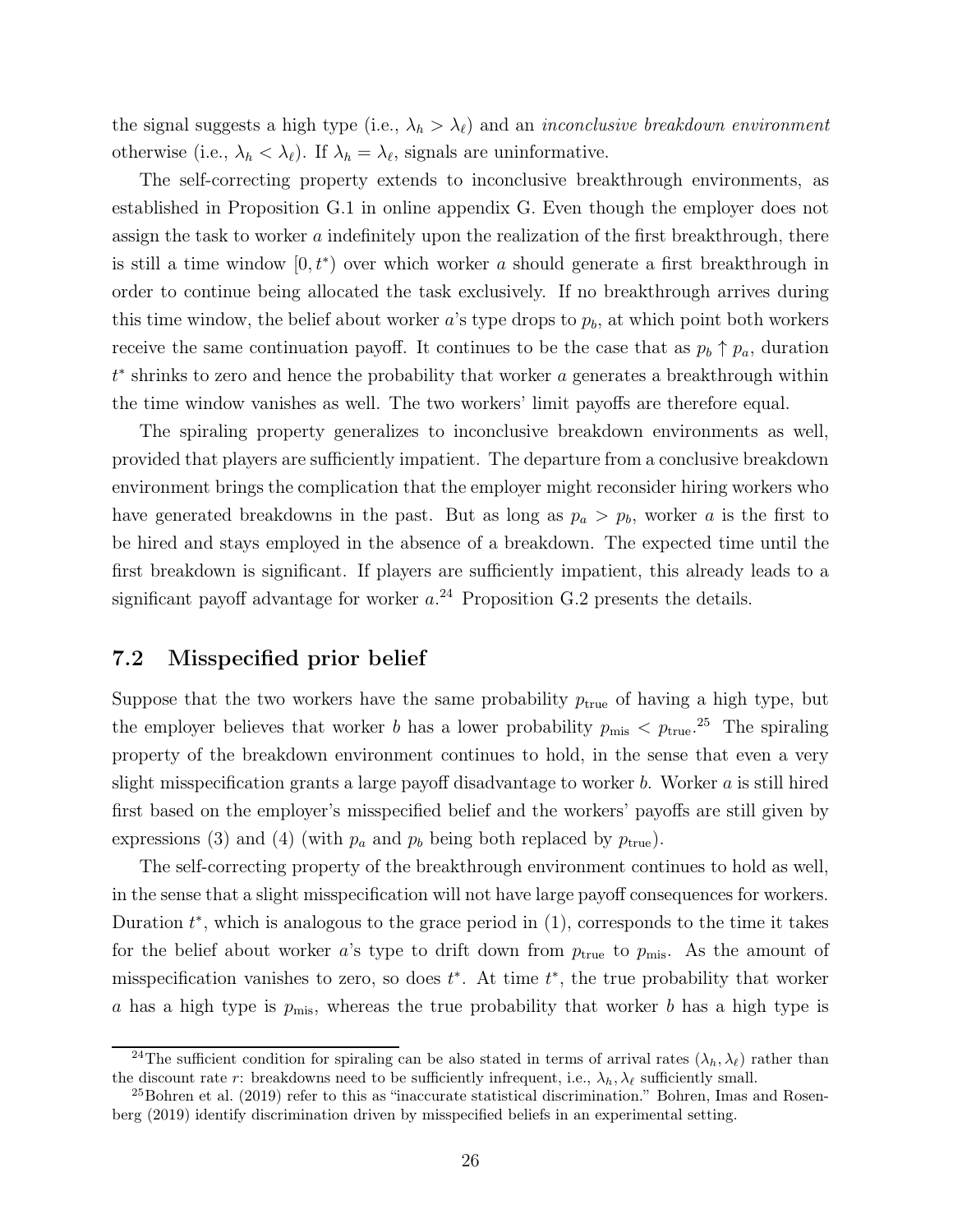$p_{\text{true}}$ . However, the employer believes that both probabilities are  $p_{\text{mis}}$ , so she splits the task equally between workers from  $t^*$  onwards.

We let  $\hat{U}_a(p_{\text{mis}}, p_{\text{true}})$  and  $\hat{U}_b(p_{\text{mis}}, p_{\text{true}})$  be the continuation payoffs of worker a and worker  $b$ , respectively, at time  $t^*$ . Because each worker gets half a task but worker  $a$ has a lower true probability of having a high type, his payoff  $\hat{U}_a(p_{\rm mis}, p_{\rm true})$  is lower than  $\hat{U}_b(p_{\text{mis}}, p_{\text{true}})$ . Crucially, as  $p_{\text{mis}}$  converges to  $p_{\text{true}}$ , the two payoffs get arbitrarily close. To extend the proof of Proposition [3.1](#page-10-2) to the misspecified-prior case, we only need to replace  $t^*$  with the new definition and replace  $U_i(p_b, p_b)$  with  $\hat{U}_i(p_{\text{mis}}, p_{\text{true}})$  for workers' payoffs.

Belief misspecification is very relevant to discussions of labor-market discrimination. [Lang and Lehmann](#page-31-1) [\(2012](#page-31-1)) provide evidence that suggests the presence of widespread mild prejudice among employers. Our results show that prejudice, even when infinitesimally mild, has very different implications in different learning environments. The breakthrough environment works well against prejudice, whereas the breakdown environment propagates it further.

## <span id="page-26-0"></span>8 Concluding remarks

This paper studies the consequences of different employer learning environments for social groups of comparable expected productivity. Whether the learning environment is closer to a breakdown environment or a breakthrough one has important implications for whether discrimination persists in the long run. [Lange \(2007\)](#page-31-4) observed that "how economically relevant statistical discrimination is depends on how fast employers learn about workers' productive types." Our analysis provides an additional perspective: what matters for statistical discrimination is not only the speed of employer learning, but also the nature of that learning.

Our analysis has implications for how negative shocks to labor demand during economic downturns impact inequality across groups. We predict that breakdown-like occupations will be prone to significant increases in inequality as jobs become scarcer. To the extent that low-skill occupations tend to be predominantly breakdown environments and high-skill occupations tend to be breakthrough ones, our result is in line with substantial evidence that the groups who are hit the hardest in recessions are those who are already discriminated against and in low-skill occupations. Moreover, our results provide a learning-based explanation for the empirical observation that racial wage gaps are more present in lowskill occupations, which are typically breakdown-like, but are largely absent in high-skill ones [\(Lang and Lehmann \(2012\)](#page-31-1)). By this same reasoning, we explain why wage gaps might even widen with labor market experience in low-skill occupations, as documented by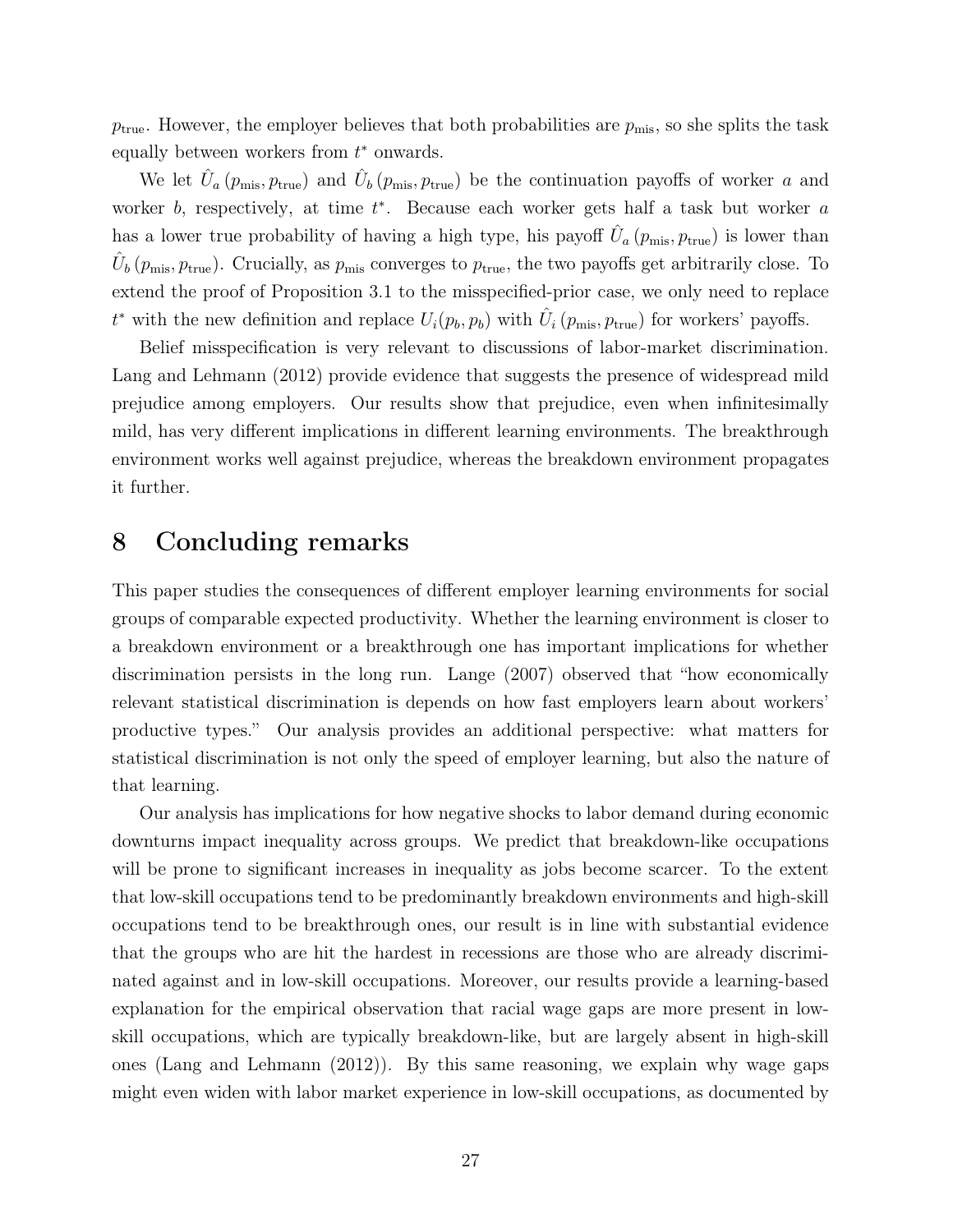[Arcidiacono, Bayer and Hizmo \(2010](#page-28-5)). Our theoretical framework—and in particular, our predictions for the employment gap, the wage gap, and the earnings gap—can guide future empirical investigation of discrimination in breakthrough versus breakdown occupations.

Besides these testable predictions, one natural empirical question for which our framework can be useful is the long-lasting effects of temporary affirmative action for groups that are discriminated against [\(Miller and Segal \(2012](#page-31-10)), [Kurtulus \(2016\)](#page-31-11), [Miller \(2017\)](#page-31-12)). The empirical evidence on this question is mixed. One natural corollary of our analysis is that in breakdown environments, if the employer is obligated to give a chance to group b early on, this dramatically improves the prospects of b-workers as they will continue to be hired even after this temporary obligation is fulfilled. This will not be the case in breakthrough environments.

Finally, our framework can be used to study questions that fall beyond the scope of the current paper. First, an employer may have to allocate multiple tasks which entail different employer learning dynamics. For instance, if an employer has both a breakthrough task and a breakdown task, how will she allocate the tasks among workers from comparable social groups? Second, in certain contexts the learning environment is an endogenous choice of the employer rather than exogenously fixed. Corollary [4.2](#page-18-0) describes circumstances under which the employer prefers breakdown learning. More generally, is the endogenous choice of the learning environment more likely to lead to breakdown or breakthrough learning? If the employer can adjust her choice of the learning environment in response to the workers' expected productivities (as in [Che and Mierendorff \(2019\)](#page-29-13)), how does this affect the lifetime payoffs of comparable groups? Third, our framework can prove useful to understanding incentives for occupational segregation: workers from groups that are discriminated against have an incentive to sort into breakthrough-like occupations in order to avoid spiraling. We leave these questions to future research.

# References

- <span id="page-27-0"></span>Aguinis, Herman, and Kyle J. Bradley. 2015. "The Secret Sauce for Organizational Success." Organizational Dynamics, 44: 161–168.
- <span id="page-27-2"></span>Aigner, Dennis J., and Glen G. Cain. 1977. "Statistical Theories of Discrimination in Labor Markets." Industrial and Labor Relations Review, 30(2): 175–187.
- <span id="page-27-1"></span>Ali, S. Nageeb, and Ce Liu. 2020. "Conventions and Coalitions in Repeated Games."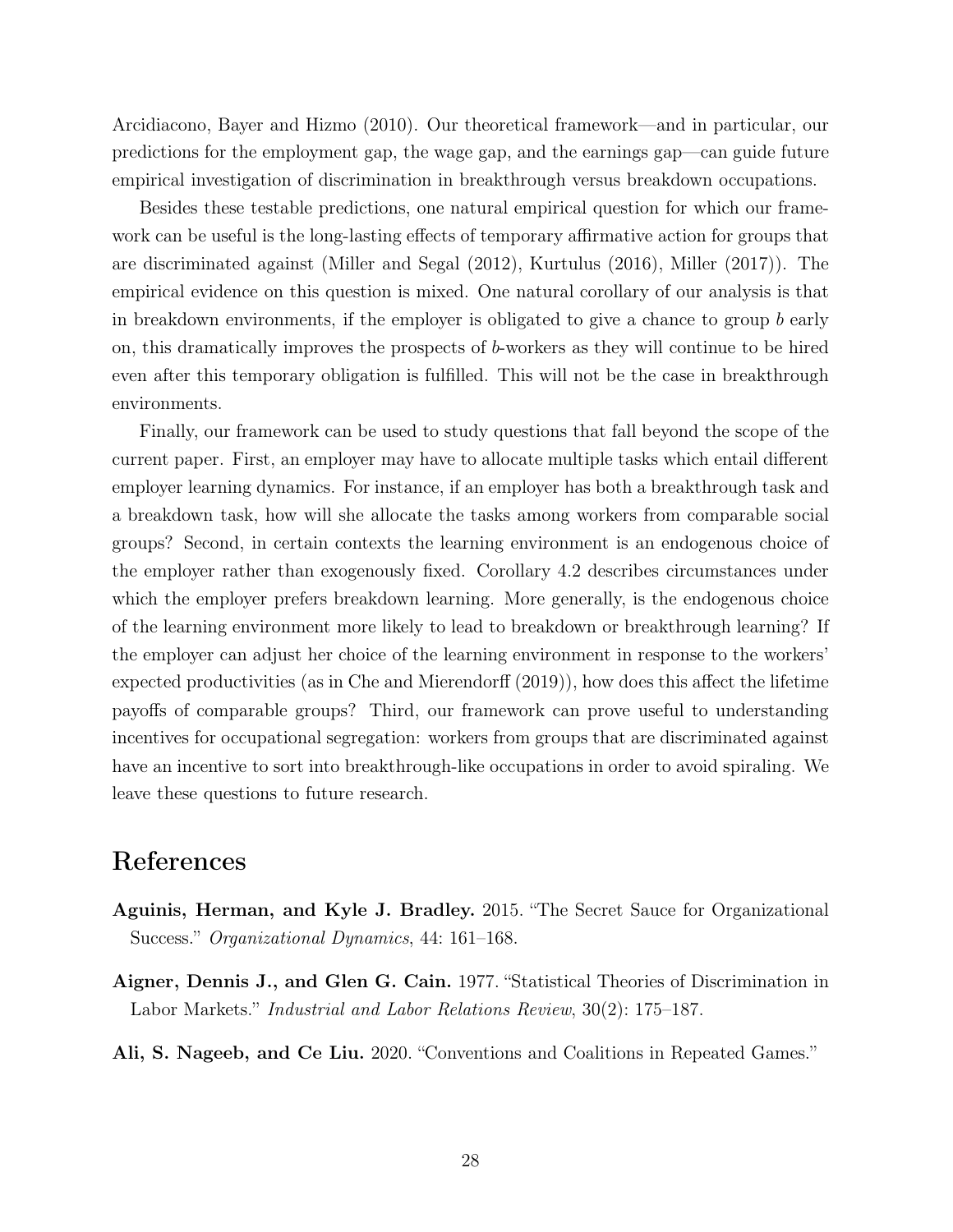- <span id="page-28-9"></span>Altonji, Joseph G. 2005. "Employer Learning, Statistical Discrimination and Occupational Attainment." American Economic Review: Papers and Proceedings, 95(2): 112– 117.
- <span id="page-28-8"></span>Altonji, Joseph G., and Charles R. Pierret. 2001. "Employer Learning and Statistical Discrimination." The Quarterly Journal of Economics, 116(1): 313–350.
- <span id="page-28-10"></span>Antonovics, Kate, and Limor Golan. 2012. "Experimentation and Job Choice." Journal of Labor Economics, 30(2): 333–366.
- <span id="page-28-4"></span>Arcidiacono, Peter. 2003. "The Dynamic Implications of Search Discrimination." Journal of Public Economics, 87: 1681–1706.
- <span id="page-28-5"></span>Arcidiacono, Peter, Patrick Bayer, and Aurel Hizmo. 2010. "Beyond Signaling and Human Capital: Education and the Revelation of Ability." American Economic Journal: Applied Economics, 2(4): 76–104.
- <span id="page-28-6"></span>Arrow, Kenneth. 1973. "The Theory of Discrimination." In Discrimination in Labor Markets. Vol. 3, 3–33. Princeton University Press.
- <span id="page-28-2"></span>Baron, James N., and David M. Kreps. 1999. Strategic Human Services: Frameworks for General Managers. New York:Wiley.
- <span id="page-28-3"></span>Becker, Gary. 1957. The Economics of Discrimination. University of Chicago Press.
- <span id="page-28-11"></span>Bergemann, Dirk, and Juuso Valimaki. 1996. "Learning and Strategic Pricing." Econometrica,  $64(5)$ : 1125–1149.
- <span id="page-28-12"></span>Bergemann, Dirk, and Ulrich Hege. 2005. "The Financing of Innovation: Learning and Stopping." The RAND Journal of Economics, 36(4): 719–752.
- <span id="page-28-1"></span>Bertrand, Marianne, and Esther Duflo. 2017. "Field Experiments on Discrimination." In Handbook of Field Experiments. Vol. 1, 309–393. Elsevier.
- <span id="page-28-0"></span>Bertrand, Marianne, and Sendhil Mullainathan. 2004. "Are Emily and Greg More Employable Than Lakisha and Jamal? A Field Experiment on Labor Market Discrimination." American Economic Review, 94(4): 991–1013.
- <span id="page-28-7"></span>Blank, Rebecca. 2005. "Tracing the Economic Impact of Cumulative Discrimination." American Economic Review: Papers and Proceedings, 95(2): 99–103.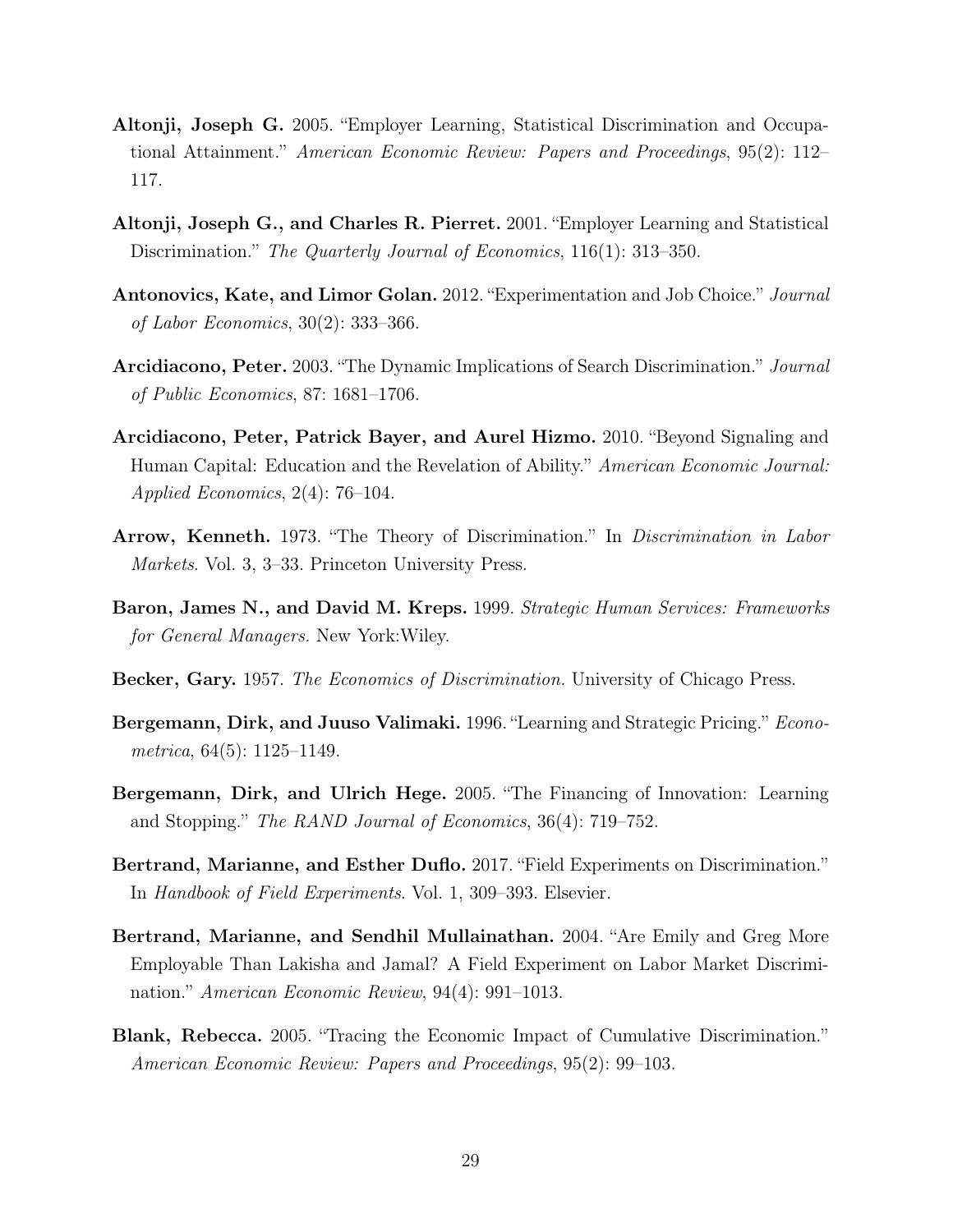- <span id="page-29-5"></span>Blank, Rebecca, Marilyn Dabady, and Connie Citro. 2004. "Measuring Racial Discrimination." National Research Council. The National Academies Press, Washington DC.
- <span id="page-29-4"></span>Blume, Lawrence E. 2006. "The Dynamics of Statistical Discrimination." The Economic Journal, 116(515): F480–F498.
- <span id="page-29-12"></span>Bohren, J. Aislinn, Alex Imas, and Michael Rosenberg. 2019. "The Dynamics of Discrimination: Theory and Evidence." American Economic Review, 109(10): 3395–3436.
- <span id="page-29-11"></span>Bohren, J. Aislinn, Kareem Haggag, Alex Imas, and Devin G. Pope. 2019. "Inaccurate Statistical Discrimination."
- <span id="page-29-9"></span>Bonatti, Alessandro, and Johannes Hörner. 2011. "Collaborating." American Economic Review, 101(2): 632–63.
- <span id="page-29-0"></span>Bose, Gautam, and Kevin Lang. 2017. "Monitoring for Worker Quality." Journal of Labor Economics, 35(3): 755–785.
- <span id="page-29-13"></span>Che, Yeon-Koo, and Konrad Mierendorff. 2019. "Optimal Dynamic Allocation of Attention." American Economic Review, 109(8): 2993–3029.
- <span id="page-29-10"></span>Che, Yeon-Koo, Kyungmin Kim, and Weijie Zhong. 2019. "Statistical Discrimination in Ratings-Guided Markets." Working paper.
- <span id="page-29-3"></span>Coate, Stephen, and Glenn C. Loury. 1993. "Will Affirmative-Action Policies Eliminate Negative Stereotypes?" American Economic Review, 83(5): 1220–1240.
- <span id="page-29-2"></span>Cornell, Bradford, and Ivo Welch. 1996. "Culture, Information, and Screening Discrimination." Journal of Political Economy, 104(3): 542–571.
- <span id="page-29-8"></span>Deb, Rahul, Matthew Mitchell, and Mallesh M. Pai. 2019. "Our Distrust is Very Expensive."
- <span id="page-29-1"></span>Fang, Hanming, and Andrea Moro. 2011. "Theories of Statistical Discrimination and Affirmative Action: A Survey." In *Handbook of Social Economics*. Vol. 1, 133–200. Elsevier.
- <span id="page-29-6"></span>Farber, Henry S., and Robert Gibbons. 1996. "Learning and Wage Dynamics." The Quarterly Journal of Economics, 111(4): 1007–1047.
- <span id="page-29-7"></span>Felli, Leonardo, and Christopher Harris. 1996. "Learning, Wage Dynamics, and Firm-Specific Human Capital." Journal of Political Economy, 104(4): 838–868.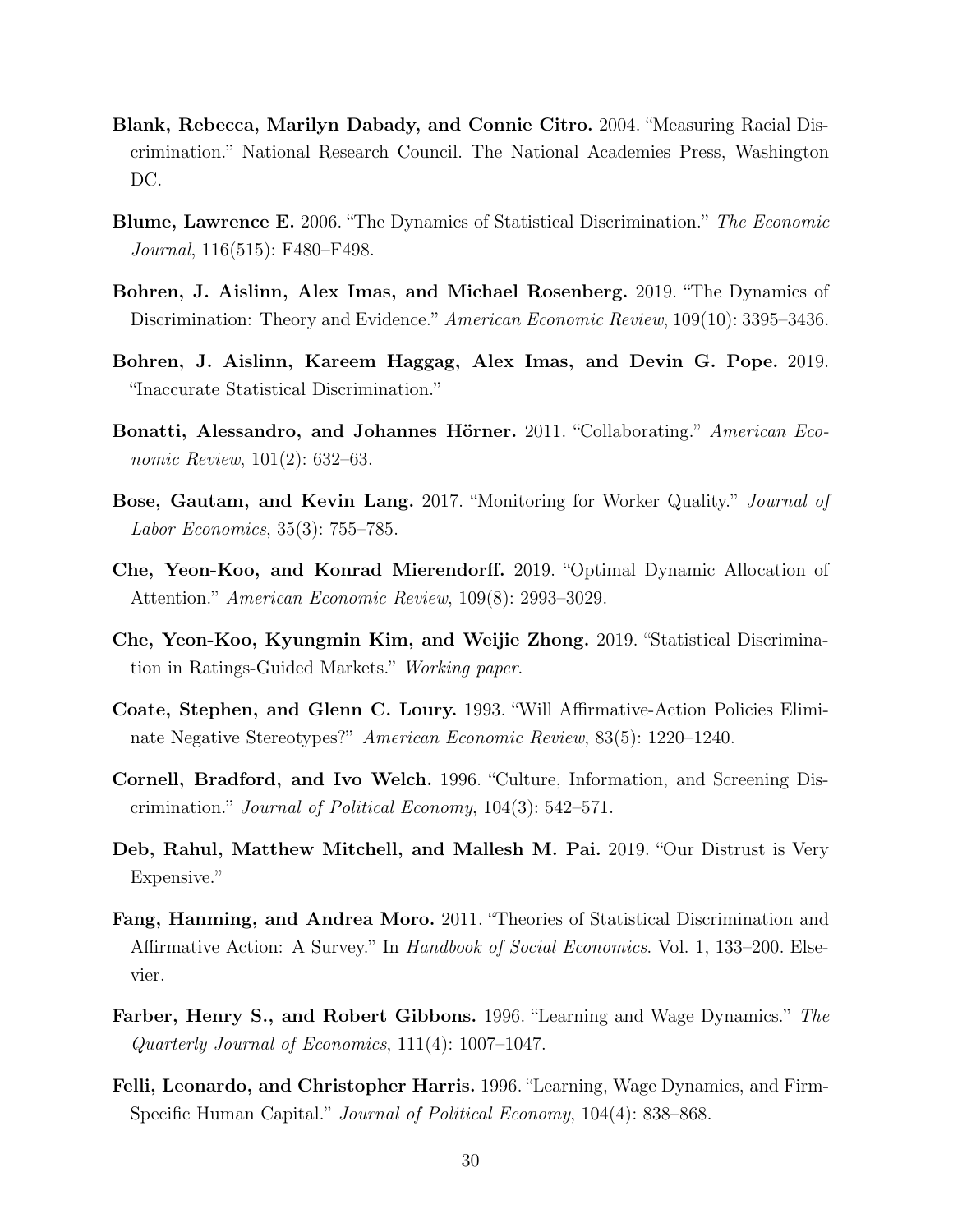- <span id="page-30-3"></span>Fershtman, Daniel, and Alessandro Pavan. 2020. "'Soft' Affirmative Action and Minority Recruitment."
- <span id="page-30-2"></span>Flanagan, Robert J. 1978. "Discrimination Theory, Labor Turnover, and Racial Unemployment Differentials." The Journal of Human Resources, 13(2): 187–207.
- <span id="page-30-4"></span>Foster, Dean P., and Rakesh V. Vohra. 1992. "An Economic Argument for Affirmative Action." Rationality and Society, 4(2): 176–188.
- <span id="page-30-8"></span>Ghosh, Arpita, and Patrick Hummel. 2013. "Learning and Incentives in User-Generated Content: Multi-Armed Bandits with Endogenous Arms."
- <span id="page-30-0"></span>Goldin, Claudia, and Cecilia Rouse. 2000. "Orchestrating Impartiality: The Impact of "Blind" Auditions on Female Musicians." American Economic Review,  $90(4)$ : 715–741.
- <span id="page-30-5"></span>Gu, Jiadong, and Peter Norman. 2020. "A Search Model of Statistical Discrimination."
- <span id="page-30-11"></span>Guo, Yingni. 2016. "Dynamic Delegation of Experimentation." American Economic Review, 106(8): 1969–2008.
- <span id="page-30-10"></span>Halac, Marina, Navin Kartik, and Qingmin Liu. 2016. "Optimal Contracts for Experimentation." The Review of Economic Studies, 83(3): 1040–1091.
- <span id="page-30-12"></span>Halac, Marina, Navin Kartik, and Qingmin Liu. 2017. "Contests for Experimentation." Journal of Political Economy,  $125(5)$ : 1523–1569.
- <span id="page-30-9"></span>Hörner, Johannes, and Larry Samuelson. 2013. "Incentives for Experimenting Agents." The RAND Journal of Economics, 44(4): 632–663.
- <span id="page-30-1"></span>Jacobs, David. 1981. "Toward a Theory of Mobility and Behavior in Organizations: An Inquiry into the Consequences of Some Relationships Between Individual Performance and Organizational Success." American Journal of Sociology, 87(3): 684–707.
- <span id="page-30-13"></span>Kalman, Peter J., and Kuan-Pin Lin. 1979. "Applications of Thom's Transversality Theory and Brouwer Degree Theory to Economics." Journal of Mathematical Analysis and Applications, 67(2): 249–260.
- <span id="page-30-6"></span>Keller, Godfrey, and Sven Rady. 2010. "Strategic Experimentation with Poisson Bandits." Theoretical Economics, 5: 275–311.
- <span id="page-30-7"></span>Keller, Godfrey, and Sven Rady. 2015. "Breakdowns." Theoretical Economics, 10(1): 175–202.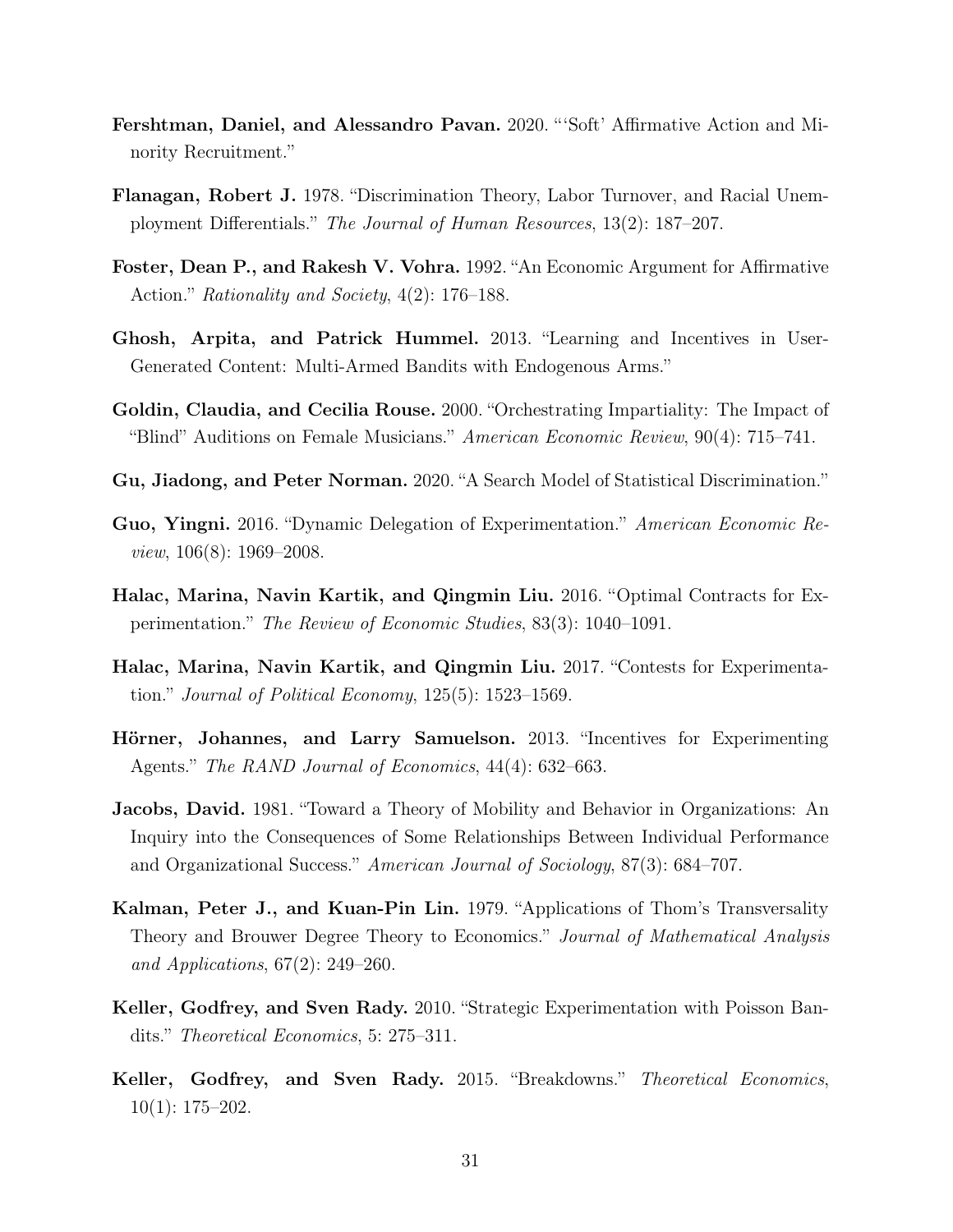- <span id="page-31-6"></span>Keller, Godfrey, Sven Rady, and Martin Cripps. 2005. "Strategic Experimentation with Exponential Bandits." *Econometrica*, 73(1): 39–68.
- <span id="page-31-3"></span>Kim, Young-Chul, and Glenn C. Loury. 2018. "Collective Reputation and the Dynamics of Statistical Discrimination." International Economic Review, 59(1): 1–16.
- <span id="page-31-9"></span>Komiyama, Junpei, and Shunya Noda. 2020. "On Statistical Discrimination as a Failure of Social Learning: A Multi-Armed Bandit Approach." Working paper.
- <span id="page-31-11"></span>Kurtulus, Fidan Ana. 2016. "The Impact of Affirmative Action on the Employment of Minorities and Women: A Longitudinal Analysis Using Three Decades of EEO-1 Filings." Journal of Policy Analysis and Management, 35(1): 34–66.
- <span id="page-31-4"></span>Lange, Fabian. 2007. "The Speed of Employer Learning." Journal of Labor Economics,  $25(1): 1-35.$
- <span id="page-31-1"></span>Lang, Kevin, and Jee-Yeon K. Lehmann. 2012. "Racial Discrimination in the Labor Market: Theory and Empirics." *Journal of Economic Literature*, 50(4): 959–1006.
- <span id="page-31-8"></span>Lepage, Louis-Pierre. 2020. "Endogenous Learning, Persistent Employer Biases, and Discrimination." *Working paper.*
- <span id="page-31-7"></span>Li, Danielle, Lindsey R Raymond, and Peter Bergman. 2020. "Hiring as Exploration." National Bureau of Economic Research.
- <span id="page-31-0"></span>Lo Sasso, Anthony T., Michael R. Richards, Chiu-Fang Chou, and Susan E. Gerber. 2011. "The \$16,819 Pay Gap For Newly Trained Physicians: The Unexplained Trend Of Men Earning More Than Women." Health Affairs, 30(2).
- <span id="page-31-5"></span>**Mansour, Hani.** 2012. "Does Employer Learning Vary by Occupation?" *Journal of Labor* Economics, 30(2): 415–444.
- <span id="page-31-10"></span>Miller, Amalia R., and Carmit Segal. 2012. "Does Temporary Affirmative Action Produce Persistent Effects? A Study of Black and Female Employment in Law Enforcement." The Review of Economics and Statistics, 94(4): 1107–1125.
- <span id="page-31-12"></span>**Miller, Conrad.** 2017. "The Persistent Effects of Temporary Affirmative Action." American Economic Journal: Applied Economics, 9(3): 152–190.
- <span id="page-31-2"></span>Moro, Andrea, and Peter Norman. 2004. "A General Equilibrium Model of Statistical Discrimination." Journal of Economic Theory, 114: 1–30.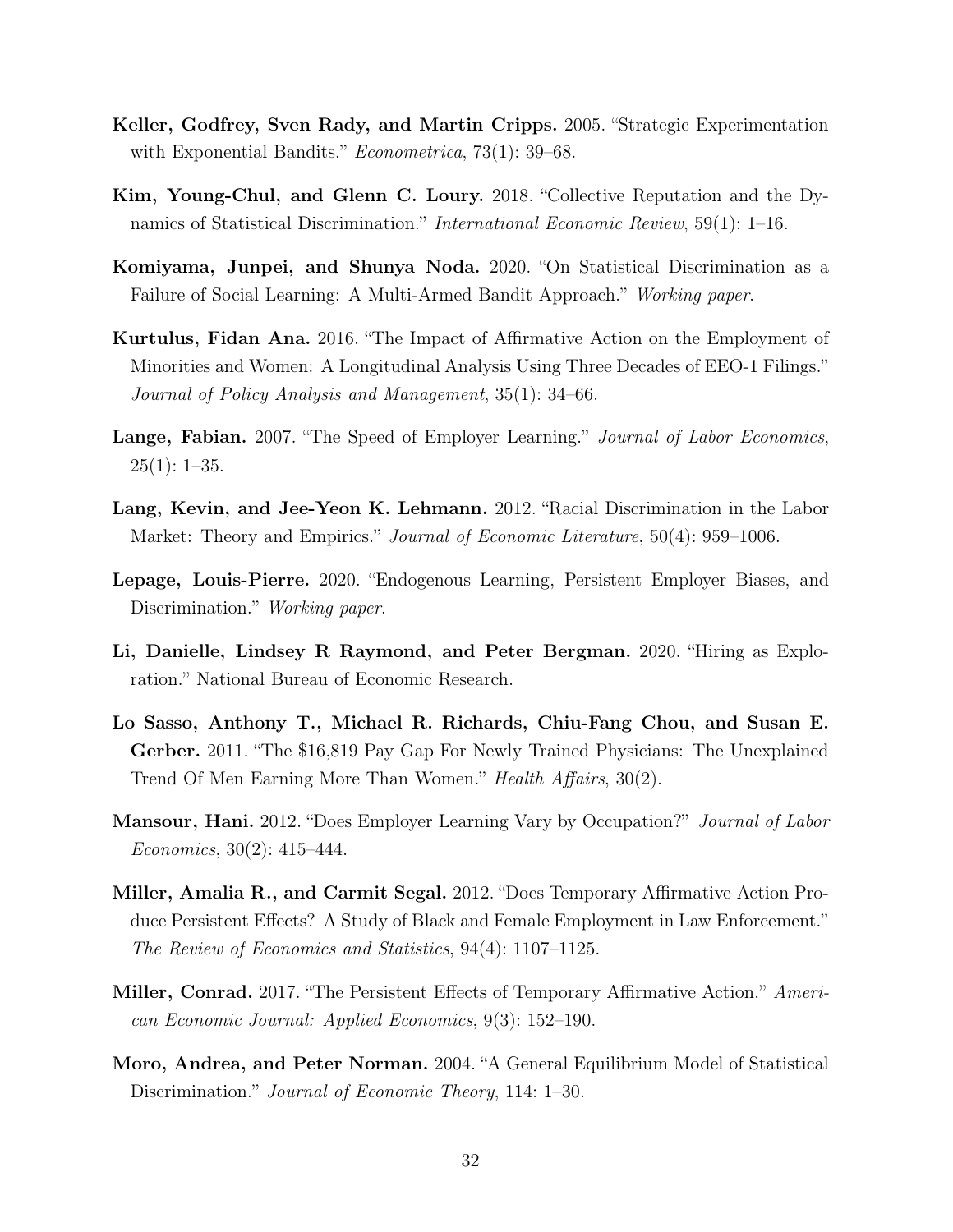- <span id="page-32-3"></span>O'Boyle, Ernest, and Herman Aguinis. 2012. "The Best and the Rest: Revisiting the Norm of Normality of Individual Performance." Personnel Psychology, 65: 79–119.
- <span id="page-32-0"></span>**Pager, Devah.** 2003. "The Mark of a Criminal Record." American Journal of Sociology, 108(5): 937–975.
- <span id="page-32-4"></span>Phelps, Edmund S. 1972. "The Statistical Theory of Racism and Sexism." American Economic Review, 62(4): 659–661.
- <span id="page-32-1"></span>Sarsons, Heather. 2019. "Interpreting Signals in the Labor Market: Evidence from Medical Referrals."
- <span id="page-32-7"></span>Shapley, Lloyd S, and Martin Shubik. 1971. "The Assignment Game I: The Core." International Journal of Game Theory, 1(1): 111–130.
- <span id="page-32-5"></span>Strulovici, Bruno. 2010. "Learning While Voting: Determinants of Collective Experimentation." Econometrica, 78(3): 933–971.

## <span id="page-32-2"></span>A Preliminary results

### A.1 Distribution of performance signals for star and guardian jobs

Replicating figure 2-2 in [Baron and Kreps](#page-28-2) [\(1999](#page-28-2)), the dashed curves in figure [4](#page-33-0) depict the probability density of performance signals for a guardian job and that for a star job when the support of performance signals is an interval. The bars depict the probabilities when the performance signals are binary, as in our baseline model. "Breakdown" and "no breakdown" correspond to signals in a guardian job, whereas "breakthrough" and "no breakthrough" to those in a star job. The bars do not condition on a worker' type, but they would look similar if the probabilities were conditional on a low type under breakdowns (figure [4a\)](#page-33-0) and conditional on a high type under breakthroughs (figure [4b\)](#page-33-0). The figure suggests how to empirically test whether a job is a star (breakthrough-like) job or a guardian (breakdownlike) one: a right-skewed density suggests a star job while a left-skewed density suggest a guardian job. See footnote [5](#page-3-0) for examples of such empirical studies.

### <span id="page-32-6"></span>A.2 Derivation of  $p$  in section [2](#page-8-0)

**Lemma A.1.** The belief threshold at which the employer switches to the safe arm is given by:

$$
\underline{p} := \begin{cases}\n\frac{rs}{(r + \lambda_h)v - \lambda_h s} & \text{if } \lambda_h > 0 = \lambda_\ell \\
\frac{rs}{(r + \lambda_\ell)v - \lambda_\ell s} & \text{if } \lambda_\ell > 0 = \lambda_h.\n\end{cases}
$$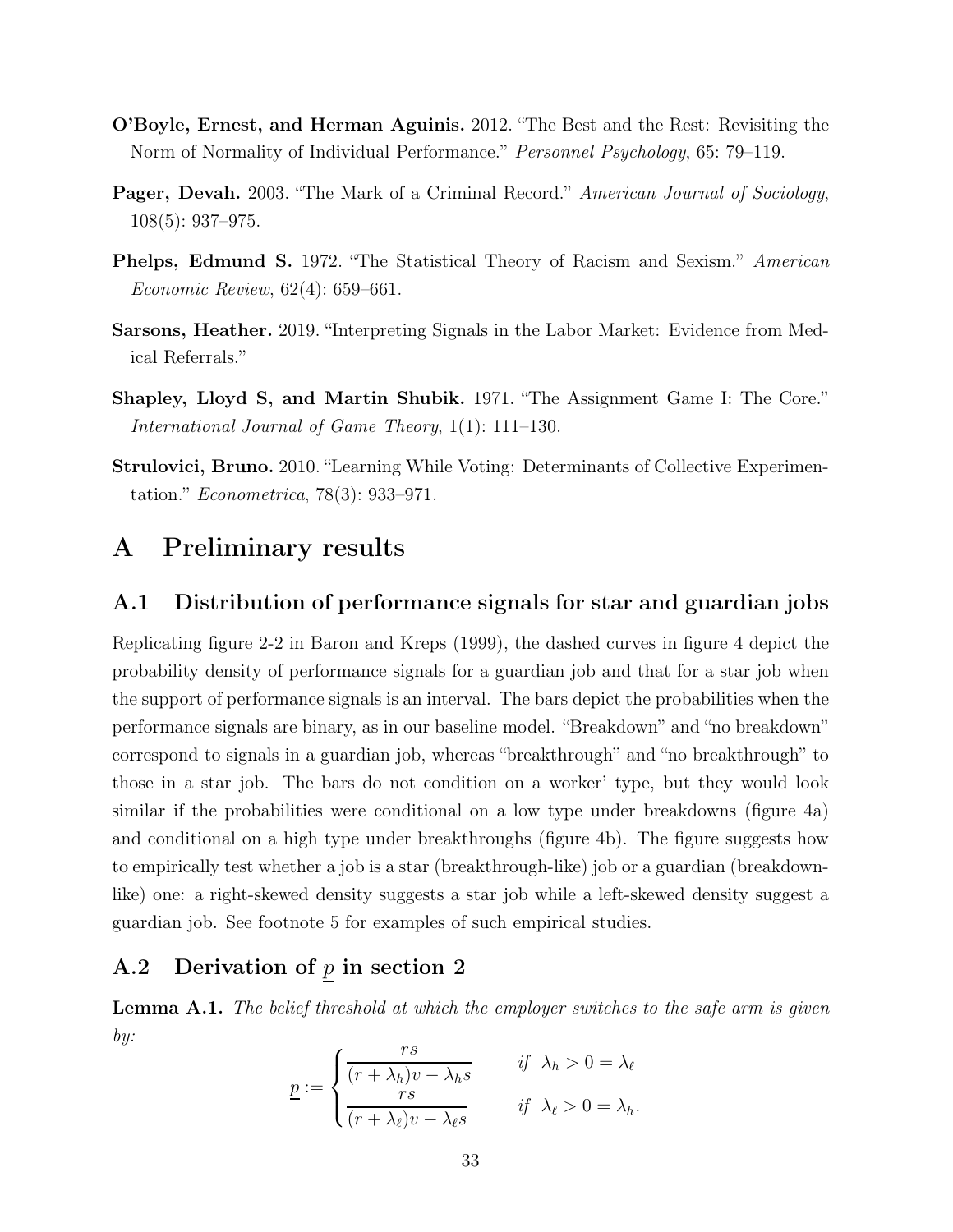<span id="page-33-0"></span>![](_page_33_Figure_0.jpeg)

Figure 4: Distribution of performance signals (adapted from [Baron and Kreps](#page-28-2) [\(1999](#page-28-2)))

*Proof.* Consider first  $\lambda_h > \lambda_{\ell} = 0$ . Fixing an arbitrary prior belief p and threshold belief  $p < p$ , this corresponds to duration

$$
t^*\left(p,\underline{p}\right) := \frac{1}{\lambda_h} \log \left(\frac{p(1-\underline{p})}{(1-p)\underline{p}}\right).
$$

Conditional on the worker having a high type, the payoff of the employer is

$$
v\left(1 - e^{-rt^* (p,\underline{p})}\right) + \left(1 - e^{-\lambda_h t^* (p,\underline{p})}\right) e^{-rt^* (p,\underline{p})} v + e^{-\lambda_h t^* (p,\underline{p})} e^{-rt^* (p,\underline{p})} s,
$$

whereas conditional on the worker having a low type, the employer's payoff is  $e^{-rt^*(p,\underline{p})} s$ . Hence, the expected payoff of the employer simplifies to

$$
V_{BT}(p, \underline{p}) := pv + t^* (p, \underline{p})^{-(\lambda_h + r)/r} (1 - pv).
$$

The smooth pasting condition yields

$$
\frac{\partial V_{BT}(p, \underline{p})}{\partial \underline{p}} = 0 \Rightarrow \underline{p} = \frac{rs}{v(r + \lambda_h) - \lambda_h s}.
$$

Next, consider  $\lambda_{\ell} > \lambda_h = 0$ . If the worker has a high type, the payoff of the employer is v. If the worker has a low type, the payoff of the employer equals the continuation payoff from the safe arm once a breakdown is realized, which is  $\lambda_{\ell} s/(\lambda_{\ell}+r)$ . Hence, the employer's expected payoff if she experiments with a worker given prior belief  $p$  is

$$
V_{BD}(p) := pv + (1-p)\frac{\lambda_{\ell}s}{\lambda_{\ell} + r}.
$$

At the threshold  $p = p$ , the employer is indifferent between the worker and the safe arm: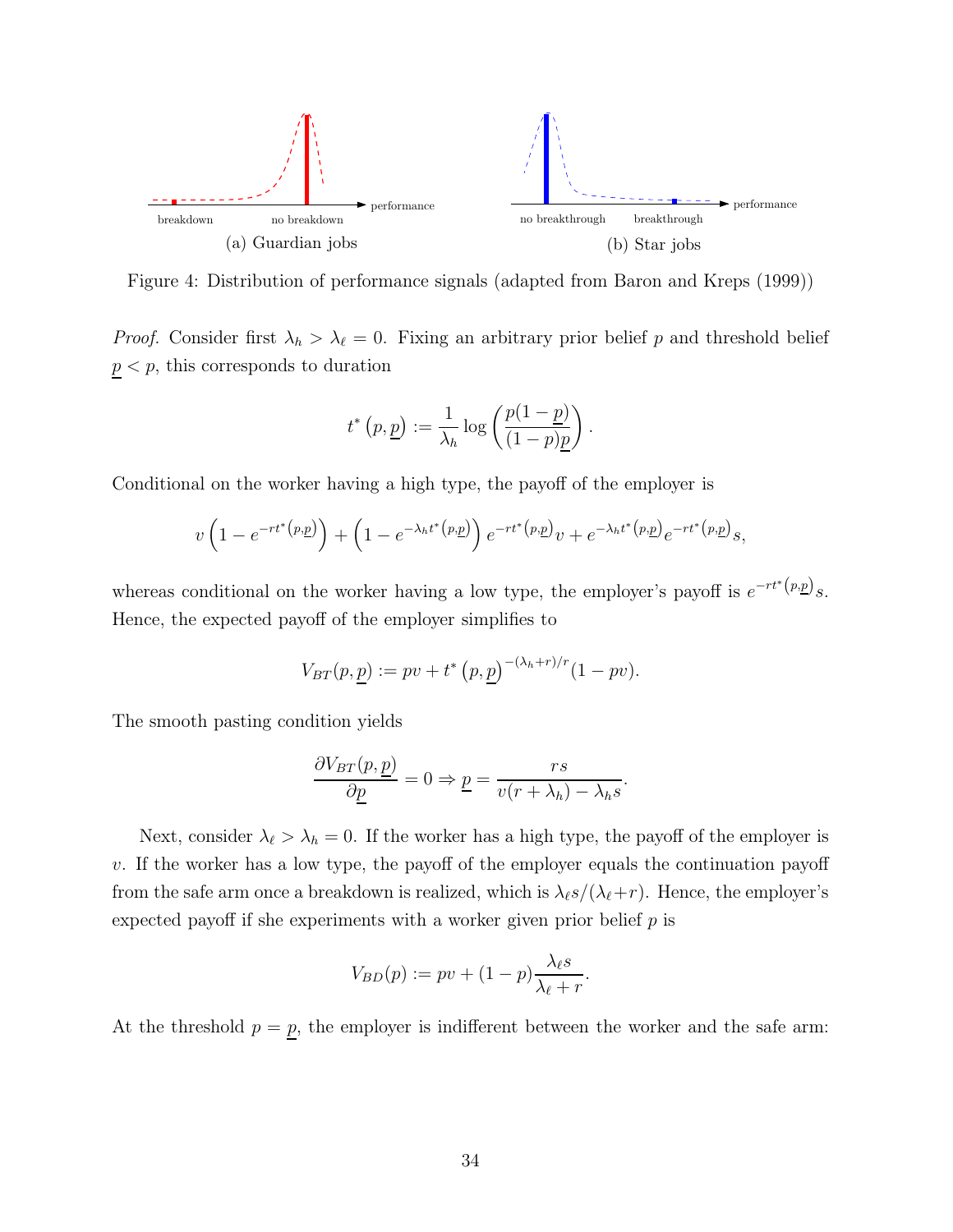the value matching condition is  $V_{BD}(p) = s$ . This implies the threshold

$$
\underline{p} = \frac{rs}{(r + \lambda_{\ell})v - \lambda_{\ell}s}.
$$

п

## <span id="page-34-0"></span>B Proofs for section [4](#page-13-0)

Continuation of the proof of Lemma  $4.1$ . We now show the inequality for the breakthrough environment. Let  $q_a > q_b$ . The employer uses worker a exclusively for a period of length  $t^* =$ 1  $\frac{1}{\lambda_h} \log \left( \frac{q_a(1-q_b)}{(1-q_a)q_b} \right)$  $(1-q_a)q_b$  and then splits the task equally among the two workers for a subsequent period of length  $t_s := \frac{2}{\lambda_h} \log \left( \frac{q_b(1-p)}{(1-q_b)p} \right)$  $(1-q_b)p$ ). Let  $S(h, q_b)$  and  $S(\ell, q_b)$  denote the payoffs to a high-type worker and a low-type worker, respectively, if (i) his competitor has a high type with probability  $q_b$ ; (ii) the employer holds the same belief about both workers and hence splits the task equally between the two workers until the belief for both workers drops to p. The post-investment payoff for each type of each worker is:

$$
U_a(h; q_a, q_b) = 1 - e^{-rt^*} + e^{-rt^*} \left( 1 - e^{-\lambda_h t^*} + e^{-\lambda_h t^*} S(h, q_b) \right),
$$
  
\n
$$
U_a(\ell; q_a, q_b) = 1 - e^{-rt^*} + e^{-rt^*} S(\ell, q_b),
$$
  
\n
$$
U_b(h; q_a, q_b) = e^{-rt^*} \left( 1 - q_a + q_a e^{-\lambda_h t^*} \right) S(h, q_b),
$$
  
\n
$$
U_b(\ell; q_a, q_b) = e^{-rt^*} \left( 1 - q_a + q_a e^{-\lambda_h t^*} \right) S(\ell, q_b).
$$

Note that  $U_a(h; q_a, q_b) - U_a(\ell; q_a, q_b) > e^{-rt^*}(S(h, q_b) - S(\ell, q_b))$  whereas  $U_b(h; q_a, q_b) - U_a(\ell; q_a, q_b)$  $U_b(\ell; q_a, q_b) < e^{-rt^*}(S(h, q_b) - S(\ell, q_b))$ . Hence,  $B_a(q_a, q_b) > B_b(q_a, q_b)$ .

To characterize  $S(h, q_b)$  and  $S(\ell, q_b)$ , let  $t_1$  be the arrival time of a breakthrough for a high-type worker and let  $t_2$  be the arrival time of his competitor's breakthrough when the task is split equally between workers. For a low type, a breakthrough never arrives. In the absence of any breakthroughs, the employer experiments with the workers until the belief hits p. The length of this experimentation period is given by  $t_s$  as defined above. The CDFs of  $t_1$  and  $t_2$  for  $t_1, t_2 \leq t_s$  are:<sup>[26](#page-34-1)</sup>

$$
F_1(t_1) = 1 - e^{-\frac{\lambda_h t_1}{2}}, \quad F_2(t_2) = q_b(1 - e^{-\frac{\lambda_h t_2}{2}}),
$$

<span id="page-34-1"></span><sup>&</sup>lt;sup>26</sup>When the task is split equally among workers, the arrival rate for each worker is  $\lambda_h/2$  instead of  $\lambda_h$ .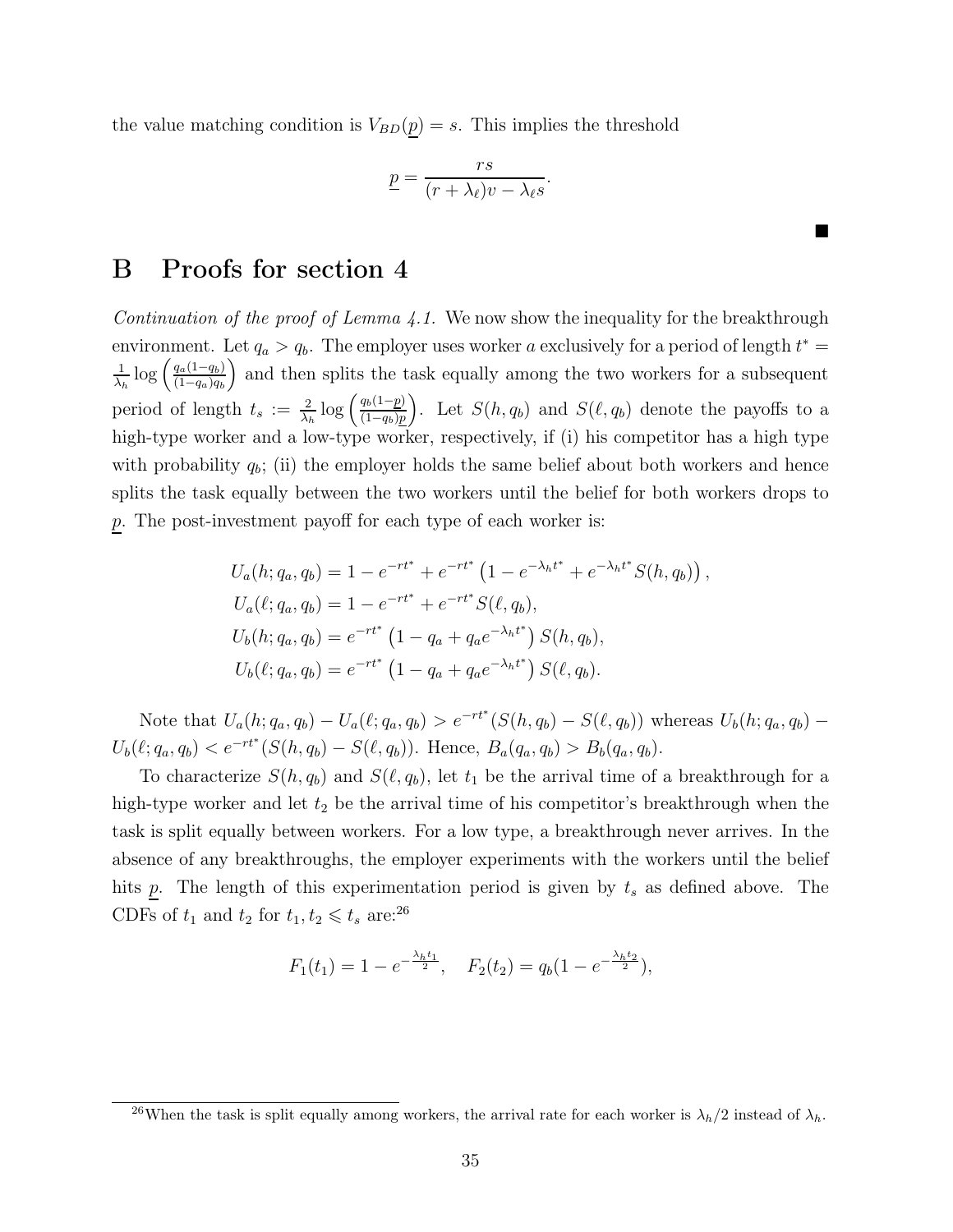with corresponding density functions  $f_1$  and  $f_2$  respectively. Therefore,

$$
S(\ell, q_b) = \int_0^{t_s} f_2(t_2) \frac{1 - e^{-rt_2}}{2} dt_2 + (1 - F_2(t_s)) \frac{1 - e^{-rt_s}}{2},
$$

$$
S(h, q_b) = \int_0^{t_s} f_1(t_1) \left( \int_0^{t_1} f_2(t_2) \frac{1 - e^{-rt_2}}{2} dt_2 + (1 - F_2(t_1)) \left( \frac{1 - e^{-rt_1}}{2} + e^{-rt_1} \right) \right) dt_1
$$
  
+ 
$$
(1 - F_1(t_s)) \left( \int_0^{t_s} f_2(t_2) \frac{1 - e^{-rt_2}}{2} dt_2 + (1 - F_2(t_s)) \frac{1 - e^{-rt_s}}{2} \right).
$$

This allows us to obtain explicit expressions for  $B_a$  and  $B_b$ . Letting  $\mu_h := \lambda_h/r$ , we have

$$
B_a(q_a, q_b) = \pi \left(\frac{q_b(\underline{p} - 1)}{(q_b - 1)\underline{p}}\right)^{-2/\mu_h} \left(\frac{(q_b - 1)q_a}{q_b(q_a - 1)}\right)^{-1/\mu_h}
$$
  

$$
\frac{(1 - \underline{p})^2 \left(\frac{q_b(1 - \underline{p})}{(1 - q_b)\underline{p}}\right)^{\frac{2}{\mu_h}} (q_b(\mu_h q_b + 2) - (\mu_h + 2)q_a) - (1 - q_b)^2 (\underline{p}(\mu_h (\underline{p} - 2) - 2) + (\mu_h + 2)q_a)}{2(\mu_h + 2)(q_b - 1)(1 - \underline{p})^2 q_a}
$$

if  $q_a > q_b$ , and

$$
B_a(q_a, q_b) = \pi \left(\frac{q_a(\underline{p} - 1)}{(q_a - 1)\underline{p}}\right)^{-2/\mu_h} \left(\frac{(q_a - 1)q_b}{q_a(q_b - 1)}\right)^{-1/\mu_h}
$$

$$
\frac{(1 - \underline{p})^2 \left(\frac{q_a(1 - \underline{p})}{(1 - q_a)\underline{p}}\right)^{2/\mu_h} \mu_h q_a(q_b - 1) - (q_a - 1)(q_b - 1) \left(\underline{p}(\mu_h(\underline{p} - 2) - 2) + (\mu_h + 2)q_a\right)}{2(\mu_h + 2)(q_a - 1)(1 - \underline{p})^2 q_a}
$$

if  $q_a \leq q_b$ . It is immediate that  $B_a$  is continuously differentiable at any  $(q_a, q_b)$  such that  $q_a \neq q_b$ . Moreover,

$$
\lim_{q_a \to q_b^+} B_a(q_a, q_b) = \lim_{q_a \to q_b^-} B_a(q_a, q_b)
$$

$$
\lim_{q_a \to q_b^+} \frac{\partial B_a(q_a, q_b)}{\partial q_a} = \lim_{q_a \to q_b^-} \frac{\partial B_a(q_a, q_b)}{\partial q_a}, \quad \lim_{q_a \to q_b^+} \frac{\partial B_a(q_a, q_b)}{\partial q_b} = \lim_{q_a \to q_b^-} \frac{\partial B_a(q_a, q_b)}{\partial q_b}.
$$

Hence,  $B_a$  is continuously differentiable at  $q_a = q_b$  as well.<sup>[27](#page-35-0)</sup>

Proof for Proposition [4.2.](#page-16-2) Throughout the proof, a "worker's type" refers to the worker's pre-investment type. We focus on the equilibrium with post-investment beliefs  $q_a > q_b$  and

 $\blacksquare$ 

<span id="page-35-0"></span><sup>&</sup>lt;sup>27</sup>For detailed calculations, see the [online supplement](http://yingniguo.com/wp-content/uploads/2020/06/differentiability.pdf) at http://yingniguo.com/wpcontent/uploads/2020/06/differentiability.pdf.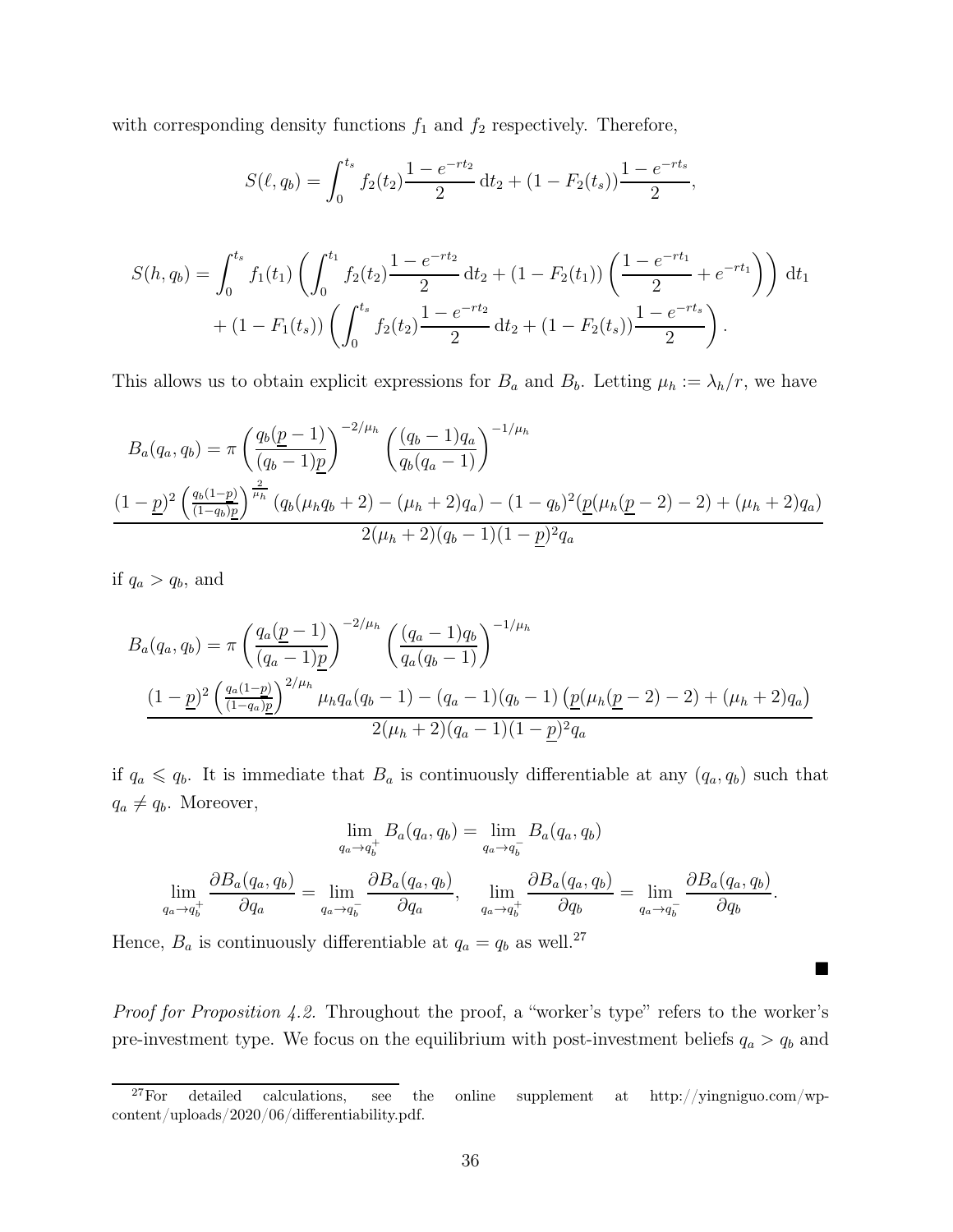cost thresholds  $c_a > c_b$  as  $p_b \uparrow p_a$ . The argument for the equilibrium with  $q_b > q_a$  is similar.

We first characterize this equilibrium. Using  $B_a$  and  $B_b$  derived in the proof of Lemma [4.1,](#page-14-1) the cost thresholds are:

$$
c_a = \pi \frac{\mu_\ell}{\mu_\ell + 1} > c_b = \pi \frac{\mu_\ell^2 (1 - q_a)}{(\mu_\ell + 1)^2}.
$$

where the post investment belief pair  $(q_a, q_b)$  is given by  $q_a = p_a + (1 - p_a)\pi F(c_a)$  and  $q_b = p_b + (1 - p_b)\pi F(c_b)$ . Note that  $c_i \in (0, 1)$  for each  $i \in \{a, b\}$ . Given that  $c_a > c_b$  and  $p_a > p_b$ , the employer is indeed willing to favor worker a.

Let  $\kappa := \frac{\mu_{\ell}(1-q_a)}{\mu_{\ell}+1} < 1$ . Since worker a is favored post-investment, a high-type worker a obtains payoff 1, while a high-type worker b obtains payoff  $\kappa$ . Hence, the ratio of worker b's to worker a's payoff, conditional on each being a high type, is exactly  $\kappa$ .

We next argue that for any realized cost  $c$ , a low-type worker  $b$ 's payoff is at most a fraction  $\kappa$  of the low-type worker a's payoff. Hence, the same holds when taking the expectation with respect to c.

- 1. If  $c \geqslant c_a$ , neither low-type worker a nor low-type worker b invests. The ratio of low-type worker b's payoff to low-type worker a's payoff is exactly  $\kappa$ .
- 2. If  $c_b < c < c_a$ , a low-type worker a is willing to invest but a low-type worker b is not. If the low-type worker a deviates to no investment, the ratio of low-type worker b's payoff to low-type worker a's payoff is  $\kappa$ . By investing worker a obtains a strictly higher payoff. Therefore, the payoff ratio must be strictly lower when the low-type worker *a* invests.
- 3. If  $c \leq c_b$ , both the low type of worker a and of worker b invest. Ignoring investment cost  $c > 0$ , the payoff ratio of the low-type worker b to that of the low-type worker a is  $\kappa$ . Once the investment cost is subtracted from both the numerator and the denominator, the payoff ratio becomes strictly smaller.

ш

*Proof of Proposition [4.3.](#page-17-1)* Throughout the proof, we set  $\pi = 1$  without loss, as  $\pi$  merely scales the benefit from investment  $B_i(q_a, q_b)$  and the threshold for investment for each i. Let i denote the worker favored post-investment, and  $-i$  be the worker discriminated against post-investment.

As we take  $\lambda_{\ell}, \lambda_{h}$  to infinity, worker *i*'s benefit from investment converges to 1 under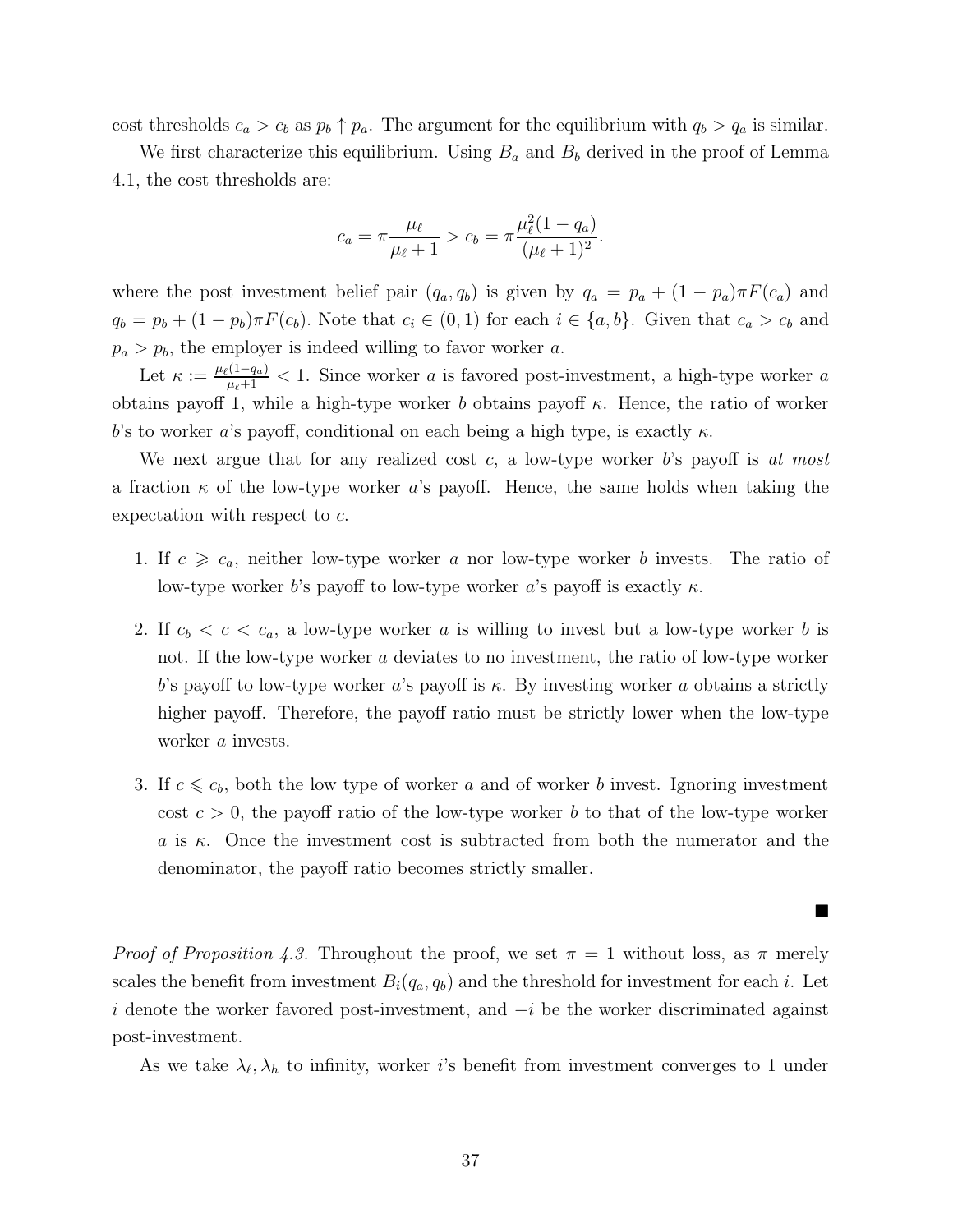breakdown learning, while it converges to

$$
\bar{B}_i(q_i, q_{-i}) := \frac{(1 - q_{-i})^2 q_i + q_i - q_{-i}^2}{2q_i(1 - q_{-i})},
$$

under breakthrough learning, where we use the fact that  $p \to 0$  as  $\lambda_h \to \infty$ . The function  $\bar{B}_i(q_i, q_{-i})$  increases in  $q_i$ , and decreases in  $q_{-i}$ . Since  $q_i$  is bounded above by  $p_a + (1 - p_a)\pi$ and  $q_{-i}$  is bounded below by  $p_b$ ,  $\overline{B}_i(q_i, q_{-i})$  is bounded from above by

$$
\bar{B}_i(p_a + (1-p_a)\pi, p_b) = \frac{(p_a + (1-p_a)\pi)((p_b - 2)p_b + 2) - p_b^2}{2(p_a + (1-p_a)\pi)(1-p_b)} < 1.
$$

By continuity of worker *i*'s benefit from investment in  $\lambda_{\ell}, \lambda_h$ , when  $\lambda_{\ell}, \lambda_h$  are sufficiently large, the worker favored post-investment invests more under breakdown learning than under breakthrough learning.

As we take  $\lambda_{\ell}, \lambda_h$  to infinity, worker  $-i$ 's benefit from investment converges to  $(1 - q_i)$ under breakdown learning, while it converges to

$$
\bar{B}_{-i}(q_i, q_{-i}) := \frac{(1 - q_i)(2 - q_{-i})}{(2 - 2q_{-i})} > 1 - q_i,
$$

under breakthrough learning. Here, the inequality follows from  $0 < q_{-i} < 1$ . Given that the favored worker *i* invests more under breakdown than under breakthrough learning,  $q_i$  is higher under breakdown learning as well. Hence, the benefit from investment for the worker who is discriminated against is higher under breakthrough learning than under breakdown learning when  $\lambda_h, \lambda_\ell$  are large enough.

## <span id="page-37-0"></span>C Framework for sections [5](#page-19-0) and [6](#page-21-0)

### C.1 Large market framework of section [5](#page-19-0)

This section extends our baseline model to a two-sided matching market with a continuum of workers and employers. There is a unit mass of employers, a mass of size  $\alpha > 1$  of aworkers, and a mass of size  $\beta > 0$  of b-workers. Both employers and workers are long-lived. They share the same discount rate  $r > 0$ . Employers are ex ante homogeneous. At  $t = 0$ , each worker's type is drawn independently from other workers' types. An a-worker's type is high with probability  $p_a$ , and a b-worker's type is high with probability  $p_b$ . There is also a unit mass of identical safe arms available. We assume that  $p_a > p_b > p$ .

At each instant, each employer has one task to allocate and each worker can take up at most one task.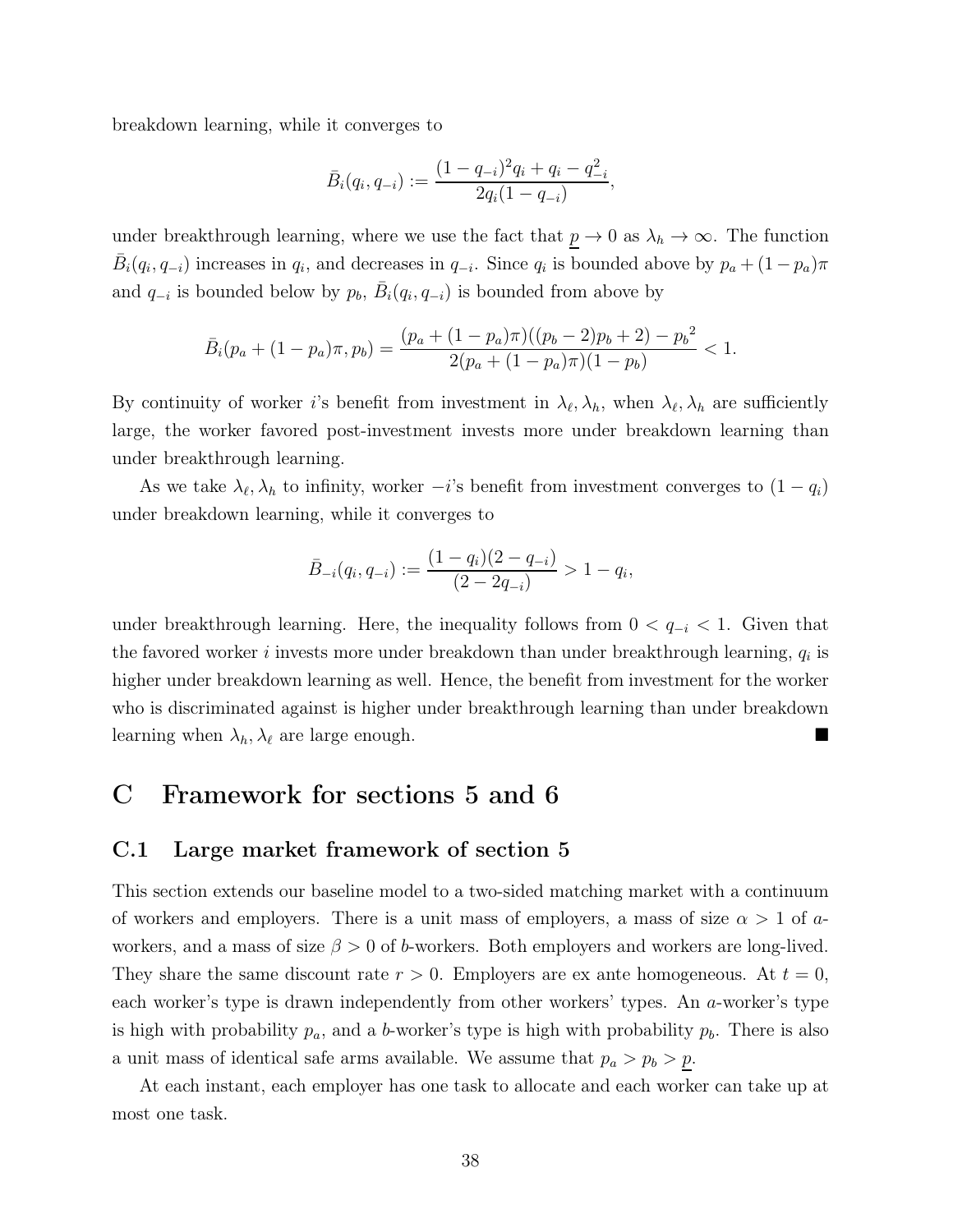**Matching protocol.** At each  $t \geq 0$ , the following frictionless matching protocol takes place:

- (i) each unmatched employer is matched randomly with an unmatched worker;
- (ii) the matched employer and worker decide simultaneously whether to accept the match;
- (iii) if at least one rejects, they both return to the unmatched pool and are rematched instantaneously;
- (iv) if an employer rejects all unmatched workers, she takes a safe arm;
- (v) this process ends when each employer is either matched to a worker or takes the safe arm.

An employer returns to the unmatched pool if she fires the worker that she is currently matched to. We assume that all signals are observed publicly. Therefore, all employers hold the same belief about the type of any worker at any time  $t$ . The frictionless matching protocol ensures that at each instance the most productive workers are matched provided that their probabilities of having a high type are higher than  $p$ . As in the baseline model, employers are willing to experiment at a belief that is as low as  $p$ , because (i) an employer reaps the entire benefit from her worker's successful experimentation in the same manner as in the baseline model, and (ii) workers' types are independent.

**Task scarcity.** When there are more workers than tasks (i.e.,  $\alpha + \beta > 1$ ), not all workers are matched immediately at  $t = 0$ . Such relative scarcity of tasks is both necessary and sufficient for spiraling to arise under breakdown learning. To simplify exposition, we impose the stronger assumption that  $\alpha > 1$ .<sup>[28](#page-38-1)</sup> This assumption guarantees that only a-workers are matched at  $t = 0$ . The rest of the analysis is in online appendix [E.](#page-44-0)

### <span id="page-38-0"></span>C.2 Flexible wage framework of section [6](#page-21-0)

This section introduces endogenous, flexible wages in the context of the two-sided, large market introduced in section [5](#page-19-0) and appendix [E.](#page-44-0) We show that the self-correcting property of breakthroughs and the spiraling property of breakdowns still hold. In particular, wage flexibility is insufficient to prevent spiraling under breakdowns.

In this section, we use  $i \in [0, \alpha + \beta]$  to index a worker. Worker i is from group a if  $i \in [0, \alpha]$  and from group b if  $i \in (\alpha, \alpha + \beta]$ . We use  $j \in [0, 1]$  to index an employer. At each instant, each employer has one task to allocate and each worker can take up at most

<span id="page-38-1"></span><sup>&</sup>lt;sup>28</sup>Our analysis extends to the case of  $\alpha < 1$  and  $\alpha + \beta > 1$ .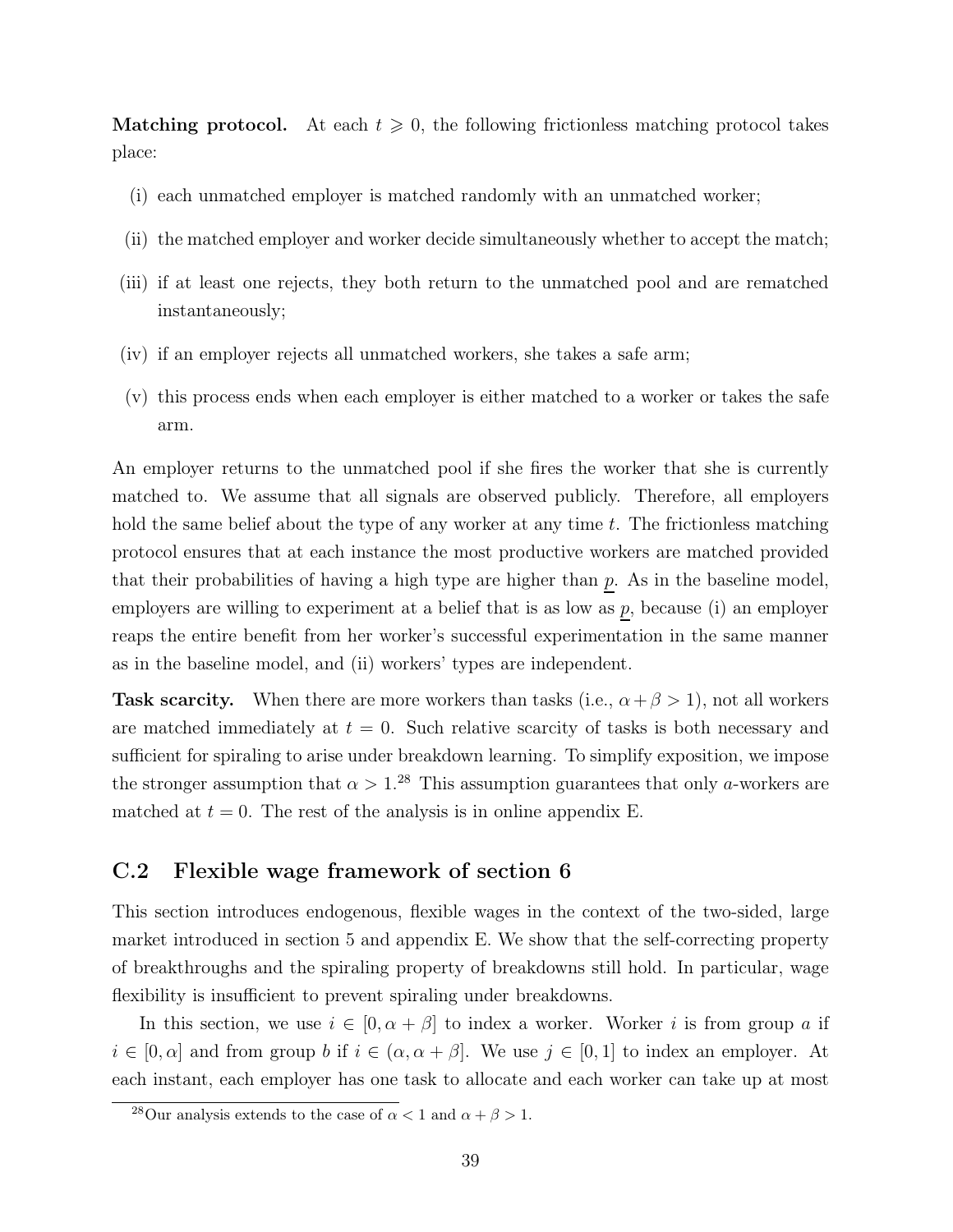one task. There is also a unit mass of identical safe arms. An employer takes a safe arm whenever not matched to a worker. We assume that no one observes the workers' realized types and that all learning is public.

Stage-game matching. We consider one-to-one matching between workers and employers. A stage-game matching describes how workers are matched to employers along with a wage for each matched pair. We assume that workers are protected by limited liability, so wages are nonnegative.

Let  $D_{ij} \in \{1,0\}$  indicate whether worker i and employer j are matched to each other, and if they are, let  $W_{ij} \geq 0$  denote the wage. If  $D_{ij} = 1$ , worker i's payoff is  $W_{ij}$  and employer j's payoff is  $p_i v - W_{ij}$ , where  $p_i$  denotes the probability that worker i's type is high. If  $D_{ij} = 0$  for all j, worker i is unmatched and gets zero payoff. If  $D_{ij} = 0$  for all i, employer j takes a safe arm and gets a fixed payoff of  $s > 0$ , which corresponds to a belief threshold  $p_s := s/v$ . Let  $\mathcal D$  be the set of all stage-game matchings.

Throughout this section, we make the following assumption. As it will become clear in subsection [F.1,](#page-47-1) if a worker's expected productivity (i.e., probability of having a high type) is below  $p_s$ , he is not matched to employers in the stable stage-game matching.

Assumption 1. An employer's flow payoff from an a-worker or a b-worker given the prior beliefs  $p_a, p_b$  is higher than that from the safe arm:  $p_s < p_b < p_a$ .

**Dynamic matching.** Let  $\mathcal{H} := \bigcup_{t \geq 0} \mathcal{H}_t$  be the set of all histories and  $\mathcal{H}_t$  the set of all time-t histories. All signals are publicly observed, hence a time-t history consists of all past matchings and realized signals until t. A dynamic matching  $\mu = (\mu_t)_{t\geq 0}$  specifies a lottery over stage-game matchings for any history, i.e.,  $\mu_t : \mathcal{H}_t \to \Delta(\mathcal{D})$  for each t.

Solution concept. We first adopt the solution concept in [Shapley and Shubik \(1971](#page-32-7)) and define stable stage-game matchings. In appendix [F.1](#page-47-1) we characterize the set of stable stage-game matchings. Given a stage-game matching  $(D, W)$ ,  $(i, j)$  is called a blocking pair if they strictly prefer to be matched to each other at some wage  $w \geq 0$  rather than following  $(D, W)$ .

**Definition 1.** A stage-game matching  $(D, W)$  is *stable* if

- (i) there exists no employer j who is matched to some i such that j strictly prefers to take a safe arm instead;
- (ii) there exists no blocking pair.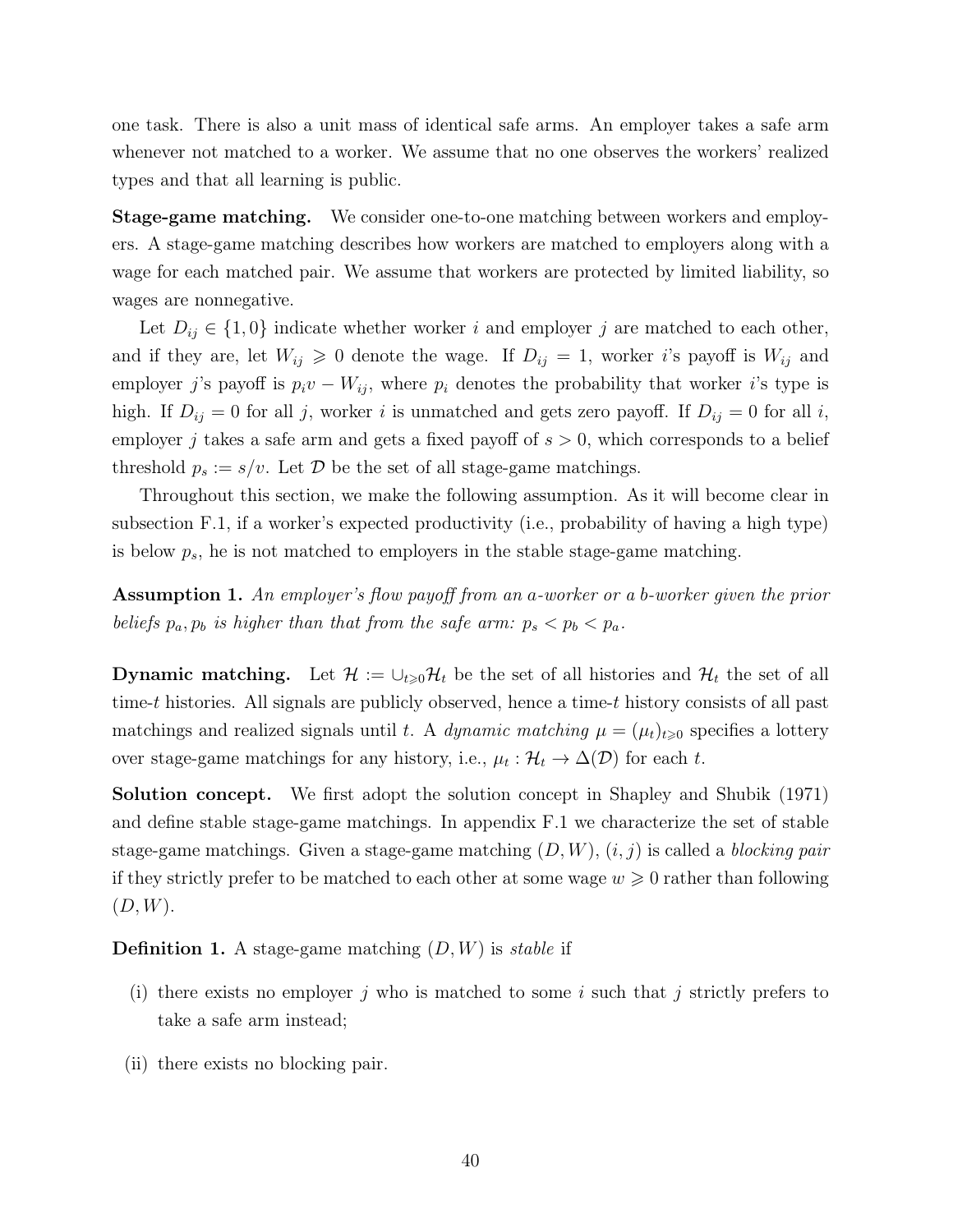Next we define dynamic stability based on the solution concept of a *stable convention* in [Ali and Liu \(2020](#page-27-1)).<sup>[29](#page-40-0)</sup> For a given dynamic matching  $\mu$ , let  $\mu|_h$  denote the continuation matching after some history h.

<span id="page-40-1"></span>**Definition 2.** A dynamic matching  $\mu$  is *dynamically stable* if at every t and every history  $h_t \in \mathcal{H}_t$ , there exists no  $dt > 0$ , however small, and

- (i) no matched employer j under  $\mu|_{h_t}$  who strictly prefers to take a safe arm over  $[t, t+dt)$ and then revert to  $\mu|_{h_{t+\text{d}t}}$ ;
- (ii) no worker-employer pair  $(i, j)$  who strictly prefer to be matched to each other at some wage  $w \geq 0$  over  $[t, t + dt)$  and then revert to  $\mu|_{h_{t+dt}}$ ;
- (iii) no matched worker i under  $\mu|_{h_t}$  who strictly prefers to be unmatched over  $[t, t + dt)$ and then revert to  $\mu|_{h_{t+dt}}$ .

The rest of the analysis is in online appendix [F.](#page-47-0) In particular, appendix [F.1](#page-47-1) characterizes the set of stable stage-game matchings, whereas appendix [F.2](#page-51-0) establishes that repeating a stable stage-game matching is dynamically stable in both learning environments. For such dynamically stable matchings, we show that the self-correcting property of breakthrough learning and the spiraling property of breakdown learning continue to hold. Appendix [F.3](#page-54-0) analyzes the employment, wage, and earnings gaps under this dynamically stable matching in the breakdown environment.

<span id="page-40-0"></span> $^{29}$ Even though not crucial to our results, we assume that deviation wages are perfectly observable to all.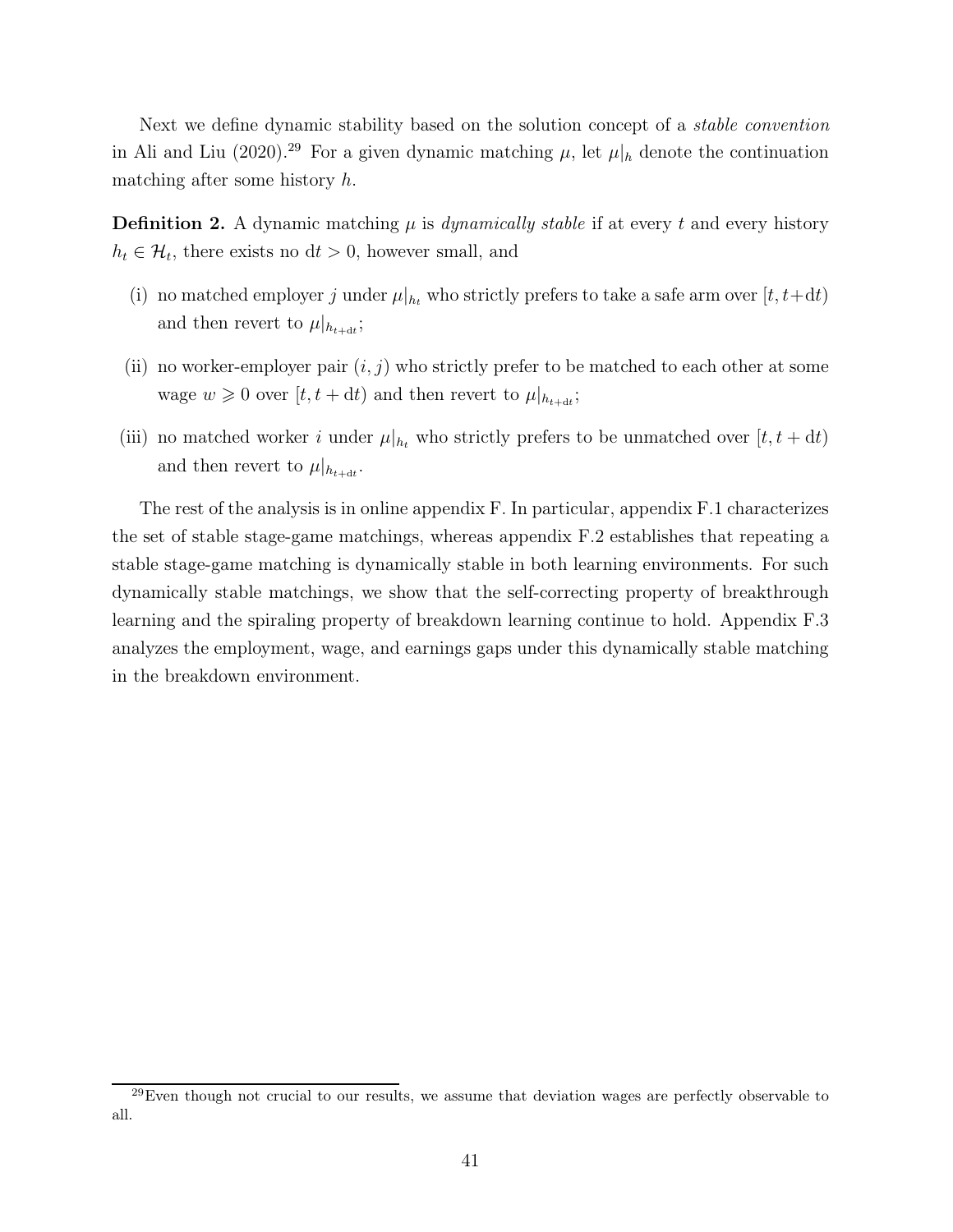# Online appendix

Early-Career Discrimination: Spiraling or Self-Correcting?

Arjada Bardhi Yingni Guo Bruno Strulovici

October 17, 2020

# <span id="page-41-0"></span>D Proof of Proposition [4.1](#page-16-1)

*Proof of Proposition [4.1.](#page-16-1)* A post-investment belief pair  $(q_a, q_b)$  and a cost-threshold pair  $(c_a, c_b)$  constitute an equilibrium if and only if  $\forall i \in \{a, b\}$ :

$$
B_i(q_a, q_b) = c_i
$$
, and  $q_i = p_i + (1 - p_i)F(c_i)\pi$ .

From the second condition, we have  $c_i = F^{-1} \left( \frac{q_i - p_i}{(1 - n_i)} \right)$  $(1-p_i)\pi$ ). Hence, a belief pair  $(q_a, q_b)$  constitutes an equilibrium if and only if:

<span id="page-41-1"></span>
$$
\begin{cases}\n\frac{1}{\pi}B_a(q_a, q_b) - \frac{1}{\pi}F^{-1}\left(\frac{q_a - p_a}{(1 - p_a)\pi}\right) &= 0\\ \n\frac{1}{\pi}B_b(q_a, q_b) - \frac{1}{\pi}F^{-1}\left(\frac{q_b - p_b}{(1 - p_b)\pi}\right) &= 0.\n\end{cases}
$$
\n(6)

.

Let  $g_a(p_a, p_b, q_a, q_b)$  and  $g_b(p_a, p_b, q_a, q_b)$  denote respectively the LHS of each equation in [\(6\)](#page-41-1). Both  $g_a$  and  $g_b$  are continuously differentiable, because  $B_a$ ,  $B_b$  and F are continuously differentiable and  $F'$  is strictly positive.

Existence of symmetric equilibrium. We first show that if workers have the same prior belief, there is a symmetric equilibrium in which they have the same post-investment belief. Let  $\hat{p}$  denote the two workers' prior belief and define

$$
g(q,\pi) := \frac{1}{\pi} B_i(q,q) - \frac{1}{\pi} F^{-1} \left( \frac{q - \hat{p}}{(1 - \hat{p})\pi} \right)
$$

Bardhi: Department of Economics, Duke University; email: [arjada.bardhi@duke.edu.](mailto:arjada.bardhi@duke.edu) Guo: Department of Economics, Northwestern University; email: [yingni.guo@northwestern.edu.](mailto:yingni.guo@northwestern.edu) Strulovici: Department of Economics, Northwestern University; email: [b-strulovici@northwestern.edu.](mailto:b-strulovici@northwestern.edu)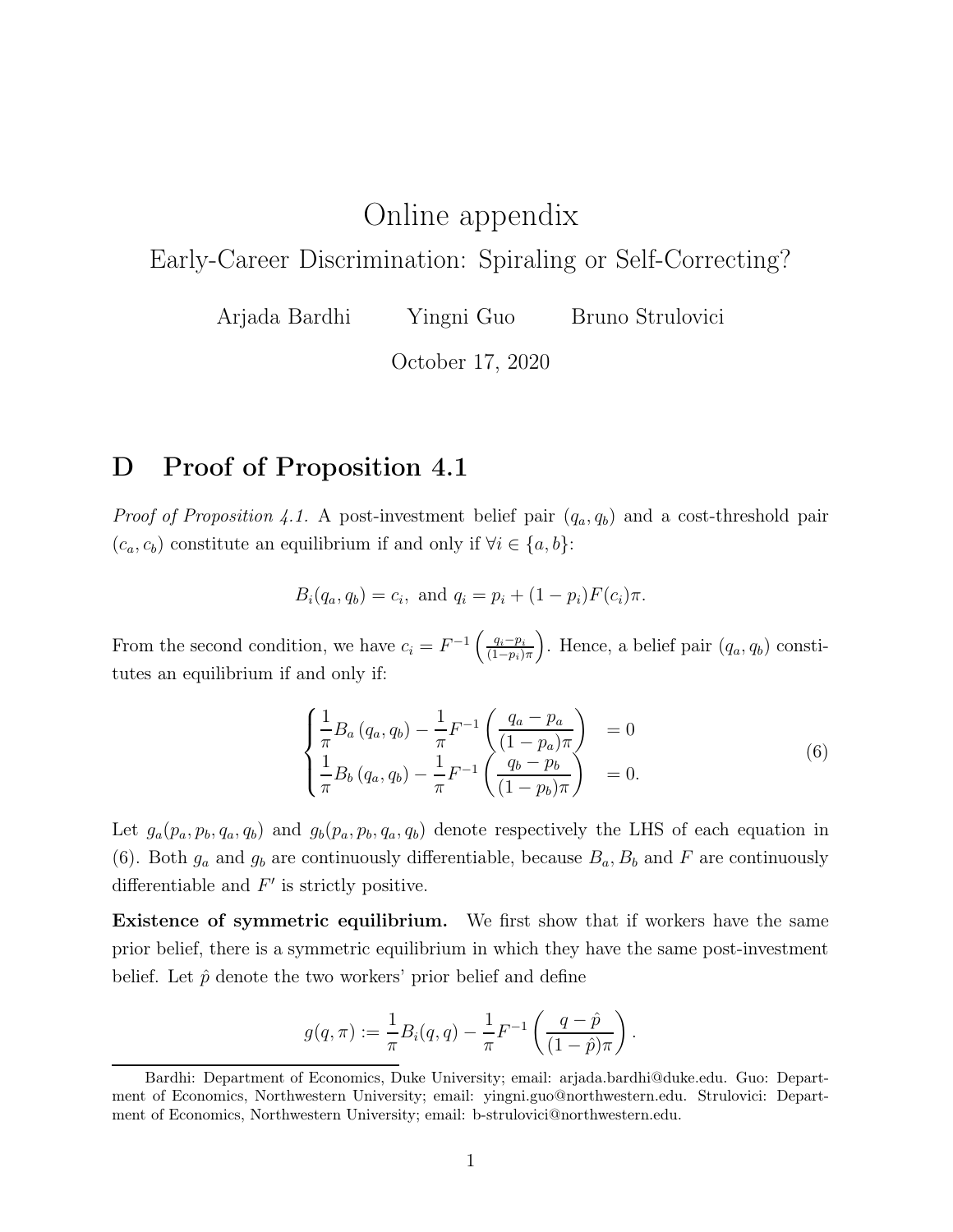A symmetric equilibrium exists if there exists  $\hat{q} \in [\hat{p}, \hat{p} + (1 - \hat{p})\pi]$  such that  $g(\hat{q}, \pi) = 0$ , or equivalently,

<span id="page-42-2"></span>
$$
\frac{\pi \left(\mu_h + \frac{\left(\frac{\hat{q}(1-p)}{(1-\hat{q})\underline{p}}\right)^{-\frac{\mu_h+2}{\mu_h}}((\mu_h+2)\hat{q}+\underline{p}(\mu_h(\underline{p}-2)-2))}{(1-\underline{p})\underline{p}}\right)}{2(\mu_h+2)} = F^{-1}\left(\frac{\hat{q}-\hat{p}}{\pi(1-\hat{p})}\right). \tag{7}
$$

Such a  $\hat{q}$  exists because for  $\hat{q} \in [\hat{p}, \hat{p} + (1 - \hat{p})\pi]$ : (i)  $B_i(\hat{q}, \hat{q})$  is continuous, strictly positive, and strictly less than one; and (ii)  $F^{-1} \left( \frac{\hat{q}-\hat{p}}{(1-\hat{p})} \right)$  $\left(\frac{\hat{q}-\hat{p}}{(1-\hat{p})\pi}\right)$  is strictly increasing, equals 0 if  $\hat{q}=\hat{p}$ , and equals 1 if  $\hat{q} = \hat{p} + (1 - \hat{p})\pi$ . Therefore, there exists  $\hat{q} \in (\hat{p}, \hat{p} + (1 - \hat{p})\pi)$  such that  $F^{-1}\left(\frac{\hat{q}-\hat{p}}{(1-\hat{n})}\right)$  $\frac{\hat{q}-\hat{p}}{(1-\hat{p})\pi}$  crosses  $B_i(\hat{q},\hat{q})$  from below. Hence,  $g_a(\hat{p},\hat{p},\hat{q},\hat{q}) = g_b(\hat{p},\hat{p},\hat{q},\hat{q}) = 0$ .

**Non-singularity of the Jacobian at**  $(\hat{p}, \hat{p}, \hat{q}, \hat{q})$ . We next show that the Jacobian matrix evaluated at  $(\hat{p}, \hat{p}, \hat{q}, \hat{q})$  is invertible for a generic set of parameters, where the Jacobian is given by:

$$
J = \begin{pmatrix} \frac{\partial g_a}{\partial q_a} & \frac{\partial g_a}{\partial q_b} \\ \frac{\partial g_b}{\partial q_a} & \frac{\partial g_b}{\partial q_b} \end{pmatrix} \Big|_{(\hat{p}, \hat{p}, \hat{q}, \hat{q})}.
$$

Note that *J* is symmetric:  $\frac{\partial g_a}{\partial q_a} = \frac{\partial g_b}{\partial q_b}$  $\partial q_b$  $\Big|_{(\hat{p}, \hat{p}, \hat{q}, \hat{q})}$  and  $\frac{\partial g_a}{\partial q_b} = \frac{\partial g_b}{\partial q_a}$  $\partial q_a$  $\Big|_{(\hat{p}, \hat{p}, \hat{q}, \hat{q})}$ . Hence, we only need to show that:

<span id="page-42-0"></span>
$$
\left. \frac{\partial g_a}{\partial q_a} + \frac{\partial g_a}{\partial q_b} \right|_{(\hat{p}, \hat{p}, \hat{q}, \hat{q})} \neq 0 \tag{8}
$$

$$
\left. \frac{\partial g_a}{\partial q_a} - \frac{\partial g_a}{\partial q_b} \right|_{(\hat{p}, \hat{p}, \hat{q}, \hat{q})} \neq 0. \tag{9}
$$

Claim [\(8\)](#page-42-0) holds because

<span id="page-42-1"></span>
$$
\left. \frac{\partial g(q,\pi)}{\partial q} \right|_{q=\hat{q}} < 0.
$$

This inequality follows from the fact that  $\frac{1}{\pi}F^{-1}\left(\frac{q-\hat{p}}{(1-\hat{p})}\right)$  $(1-\hat p)\pi$ ) generically crosses  $\frac{1}{\pi}B_i(q,q)$ transversally from below at  $q = \hat{q}$ , as shown in the following lemma.

**Lemma D.1.** There exists a set  $\Pi \subset (0,1)$  of measure one such that  $g(q,\pi)$  intersects zero transversally at each intersection point for any  $\pi \in \Pi$ .

*Proof.* First,  $g(q, \pi)$  is strictly increasing in  $\pi$  because the term  $\frac{1}{\pi}B_i(q, q)$  is independent of  $\pi$  and  $F^{-1}$  is strictly increasing in [0, 1]. Therefore 0 is a regular value of  $g(q, \pi)$ . By the Transversality Theorem [\(Kalman and Lin](#page-30-13) [\(1979](#page-30-13))), there exists a set  $\Pi \in (0,1)$  of values for π such that  $(0, 1) \setminus \Pi$  has measure zero and for any  $\pi \in \Pi$ , 0 is a regular value of  $g(q, \pi)$ .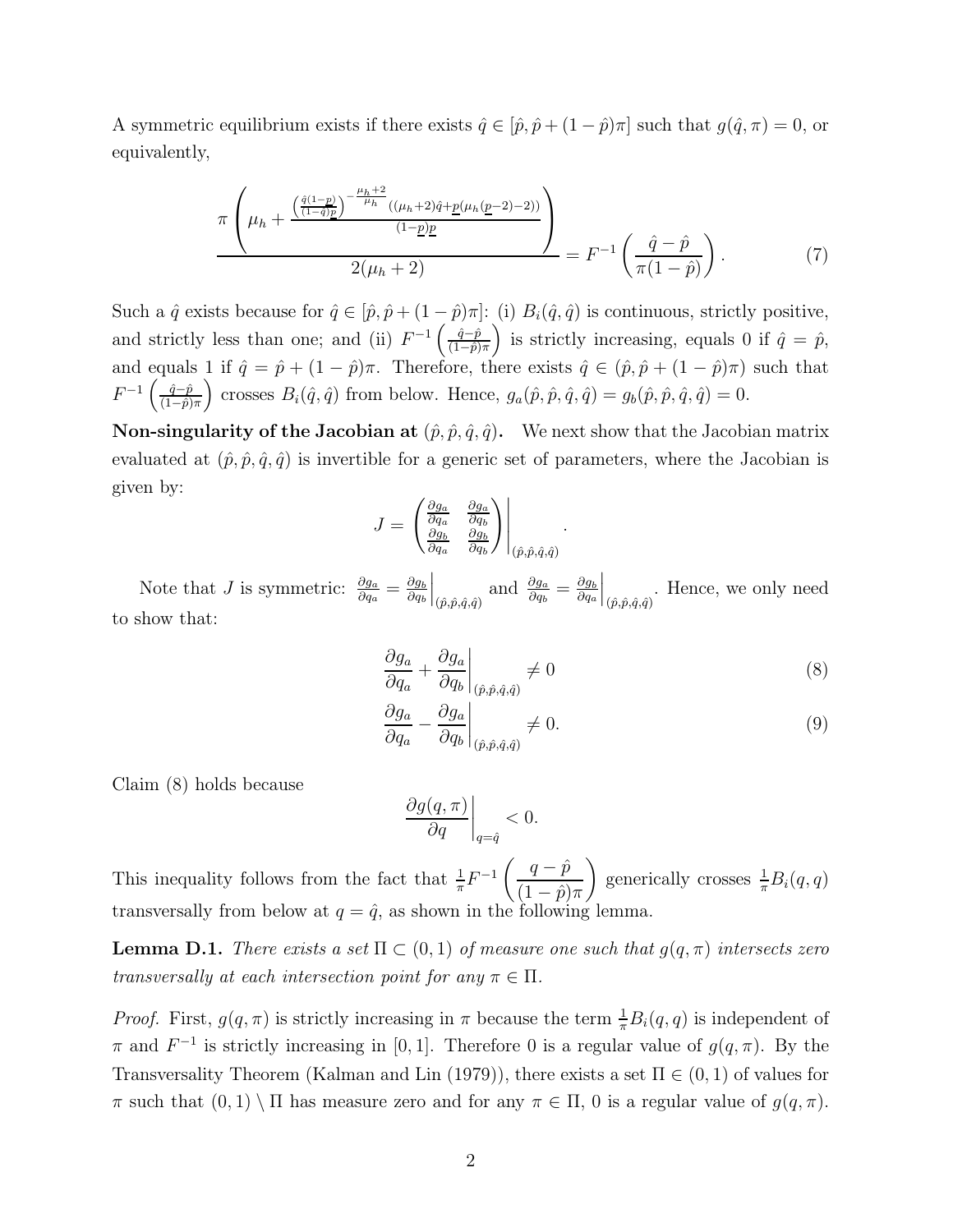Hence, generically the derivative of  $g(q, \pi)$  with respect to q at any intersection point  $q = \hat{q}$ such that  $g(\hat{q}, \pi) = 0$  is non-zero.

Claim [\(9\)](#page-42-1) holds unless:

<span id="page-43-0"></span>
$$
\frac{\left(\frac{\hat{q}(1-p)}{(1-\hat{q})p}\right)^{-2/\mu_{h}}\left((\mu_{h}+2)\hat{q}^{2}+\mu_{h}(2\hat{q}-1)\underline{p}^{2}-2(\mu_{h}+1)(2\hat{q}-1)\underline{p}}{(\underline{p}-1)^{2}}+\frac{2\hat{q}(\mu_{h}\hat{q}+1)}{1-\hat{q}}}{2(\mu_{h}+2)\hat{q}^{2}}=\frac{1}{\pi^{2}(1-\hat{p})F'\left(F^{-1}\left(\frac{\hat{q}-\hat{p}}{\pi(1-\hat{p})}\right)\right)}.\tag{10}
$$

Fix  $(F, p, \mu_h)$ . The following lemma shows that for almost any  $(\pi, \hat{p})$  claim [\(9\)](#page-42-1) holds.

**Lemma D.2.** Suppose that  $F$  is weakly convex. Then, claim  $(9)$  is satisfied in equilibrium for almost all  $(\pi, \hat{p})$ .

Proof. The system of equations [\(7\)](#page-42-2) and [\(10\)](#page-43-0) is equivalent to:

$$
g_1(\hat{p}, \hat{q}, \pi) := \frac{1}{\pi} F^{-1} \left( \frac{\hat{q} - \hat{p}}{(1 - \hat{p})\pi} \right) - h_1(\hat{q}) = 0
$$
  

$$
g_2(\hat{p}, \hat{q}, \pi) := \frac{1}{\pi (1 - \hat{p}) F' (\pi h_3(\hat{q}))} - h_2(\hat{q}) = 0,
$$

where  $h_1, h_2, h_3$  are functions of  $\hat{q}$  only and  $h_3$  is defined from the equilibrium condition [\(6\)](#page-41-1) as:

$$
h_3(\hat{q}) := \frac{1}{\pi} F^{-1} \left( \frac{\hat{q} - \hat{p}}{(1 - \hat{p})\pi} \right) = \frac{1}{\pi} B_a(\hat{q}, \hat{q}).
$$

Note that  $g_1$  is strictly decreasing in  $\hat{p}$  and  $\pi$ , whereas  $g_2$  is strictly increasing in  $\hat{p}$  but decreasing in  $\pi$ , by the convexity of F. Therefore, the determinant of the Jacobian matrix of this system with respect to  $(\pi, \hat{p})$  is strictly negative. So the Jacobian matrix is invertible. This implies that for almost all  $(\pi, \hat{p})$ , the function  $g = (g_1, g_2)(\hat{p}, \hat{q}, \pi)$  crosses  $(0, 0)$ transversally: there exists a set  $\Pi \times P \subset (0,1) \times (p,1)$  of measure one such that for any  $(\pi, \hat{p}) \in \Pi \times P$ , the values of q that sustain a symmetric equilibrium satisfy claim [\(9\)](#page-42-1).

Implicit function theorem. We apply the implicit function theorem for any parameter values assumed in the model except for the set of measure zero of parameters identified above. Therefore, by the implicit function theorem, there exists a neighborhood  $B \subset$  $[0,1]^2$  of  $(\hat{p},\hat{p})$  and a unique continuously differentiable map  $\mathbf{q}: B \to [0,1]^2$  such that  $g_a(\hat{p}, \hat{p}, \mathbf{q}(\hat{p}, \hat{p})) = 0$ ,  $g_b(\hat{p}, \hat{p}, \mathbf{q}(\hat{p}, \hat{p})) = 0$  and for any  $(p_a, p_b) \in B$ 

$$
g_a(p_a, p_b, \mathbf{q}(p_a, p_b)) = g_b(p_a, p_b, \mathbf{q}(p_a, p_b)) = 0.
$$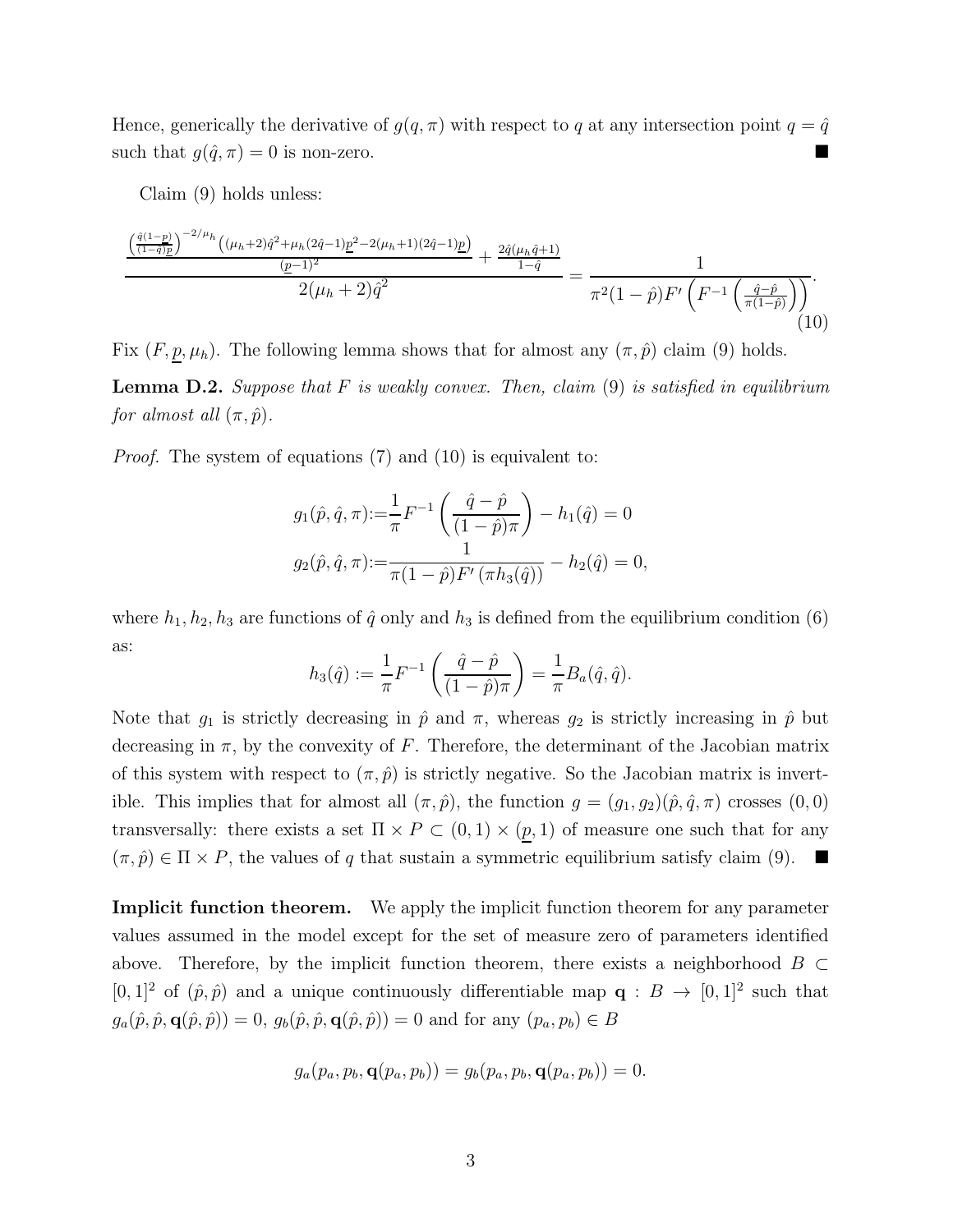By the continuity of the map  $\mathbf{q}, \mathbf{q}(p_a, p_b)$  converges to  $\mathbf{q}(\hat{p}, \hat{p}) = (\hat{q}, \hat{q})$  as  $p_a \to \hat{p}$  and  $p_b \to \hat{p}$ . Hence, the workers' post-investment probabilities of having a high type converge as well.

## <span id="page-44-0"></span>E Proofs for section [5](#page-19-0)

### E.1 Breakthrough learning

Once a worker generates a breakthrough, his employer keeps him for the rest of time. To track how many workers have "secured their jobs", we let  $m(t) \in [0,1]$  be the mass of workers who have generated a breakthrough by t, so  $(1 - m(t))$  is the mass of employers who are still learning about the type of their current match.

At  $t = 0$ , all employers are matched to a-workers due to  $\alpha > 1$ . Within the next instant, the belief for those matched a-workers who have not generated a breakthrough drops slightly below  $p_a$ . Their employers find it optimal to switch to previously unmatched a-workers, the belief for whom is  $p_a$ . This is essentially equivalent to all a-workers being employed and allocated  $1/\alpha < 1$  of a task at  $t = 0$ .

In the next instant, those a-workers who have generated a breakthrough stay matched forever (and are allocated one full task thereafter). Those who have not are once again allocated a fraction of a task. This process goes on until the belief for those  $a$ -workers without a breakthrough drops to  $p<sub>b</sub>$ . We let  $T<sub>b</sub>$  denote this time, which is deterministic. From  $T_b$  onward, employers start allocating tasks to b-workers as well. This  $T_b$  is the delay that is experienced by group b uniformly.

We let  $q(t)$  denote the belief for a matched worker who has not generated a breakthrough until time t. For any  $t \in [0, T_b)$ , a mass  $(\alpha - m(t))$  of a-workers have not generated a breakthrough. Each has a high type with probability  $q(t)$ , and is allocated  $\frac{1-m(t)}{\alpha-m(t)} \in (0,1)$ of a task. Therefore, the evolution of  $m(t)$  follows:

<span id="page-44-1"></span>
$$
dm(t) = (\alpha - m(t))q(t)\lambda_h \frac{1 - m(t)}{\alpha - m(t)}dt = q(t)\lambda_h(1 - m(t))dt \text{ and } m(0) = 0.
$$
 (11)

By the law of large numbers, for any  $t \in [0, T_b)$ ,  $q(t)$  satisfies:

<span id="page-44-2"></span>
$$
q(t)(\alpha - m(t)) + m(t) = p_a \alpha \implies q(t) = \frac{\alpha p_a - m(t)}{\alpha - m(t)}.
$$
\n(12)

The value  $T_b$  is given by  $q(T_b) = p_b$ .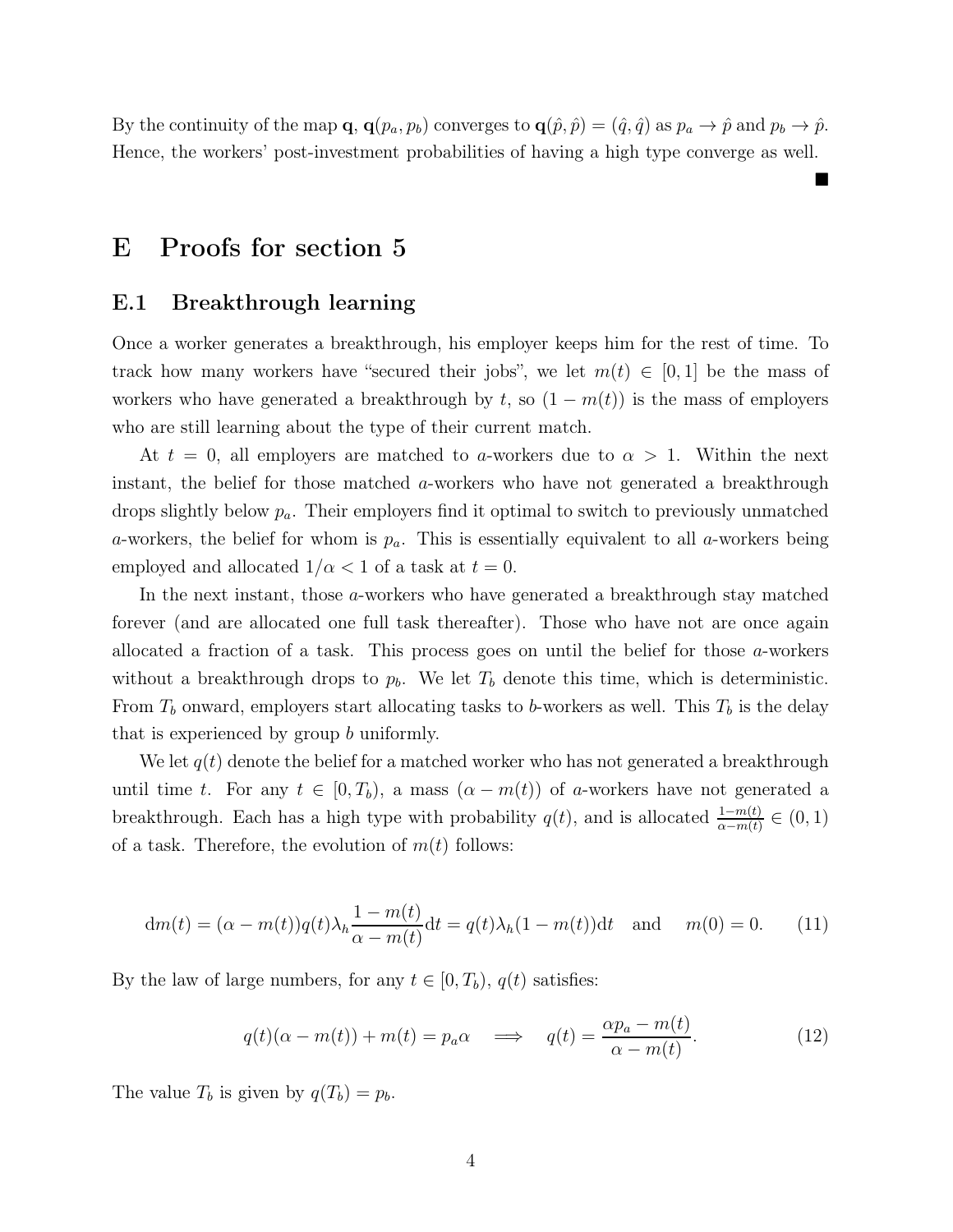Starting from  $T_b$ , employers who did not have a breakthrough over  $(0, T_b)$  start allocating tasks over a larger set of workers: a-workers who have not generated a breakthrough until time  $T_b$  and all b-workers. The method for solving for  $m(t)$  and  $q(t)$  is similar. The evolution of  $m(t)$  is the same as [\(11\)](#page-44-1). By the law of large numbers, for any  $t \geq T_b$ ,  $q(t)$  satisfies:

$$
q(t)(\alpha + \beta - m(t)) + m(t) = p_a \alpha + p_b \beta \implies q(t) = \frac{\alpha p_a + \beta p_b - m(t)}{\alpha + \beta - m(t)}.
$$

The process ends when either  $m(t)$  reaches 1 or  $q(t)$  reaches  $p$ , depending on which event occurs earlier. If  $m(t)$  reaches 1 first, then all employers are matched with workers who have generated a breakthrough. Otherwise, if  $q(t)$  drops to p first, some employers take safe arms.

**Proposition E.1** (Self-correction under breakthrough learning). For  $\alpha > 1$  and  $\beta > 0$ , the expected payoff of an a-worker converges to that of a b-worker as  $p_b \uparrow p_a$ .

*Proof.* We first show that as  $p_b \uparrow p_a, T_b \to 0$ . By the definition of  $T_b$  and the expression for  $q(t)$  in [\(12\)](#page-44-2), we have that

$$
m(T_b) = \frac{\alpha (p_a - p_b)}{1 - p_b}.
$$

Therefore, as  $p_b \uparrow p_a$ ,  $m(T_b) \to 0$ . Using the fact that (i)  $m(0) = 0$ , (ii)  $m(t)$  is independent of  $p_b$  for  $t < T_b$ , and (iii)  $m(t)$  is strictly increasing in t, we conclude that  $T_b \downarrow 0$ .

Conditional on reaching  $T_b$  without a breakthrough, an a-worker has the same continuation payoff as a b-worker does. As  $T_b \to 0$ , the probability of a breakthrough over  $[0, T_b)$ goes to zero and so does the flow payoff from being allocated the task over  $[0, T_b)$ . Hence, the payoff of an a-worker approaches that of a b-worker as  $T_b \to 0$ .

### <span id="page-45-0"></span>E.2 Breakdown learning

Under breakdown learning, a matched worker stays matched as long as no breakdown occurs. At time 0, a unit mass of a-workers are matched with employers. When a matched worker generates a breakdown, his employer replaces him with an a-worker who has never been tried before. This process goes on until all the a-workers are tried. From that instant onward, an employer who just experienced a breakdown hires a b-worker who has never been tried before. We let  $T<sub>b</sub>$  denote the first time that a b-worker is hired. Like in the case of breakthrough learning, this  $T_b$  is again the delay that is experienced by group b uniformly.

We let  $m(t) \geq 1$  be the mass of workers who have been tried before t. Among these workers, one unit are currently employed, and a mass  $(m(t) - 1)$  of workers have generated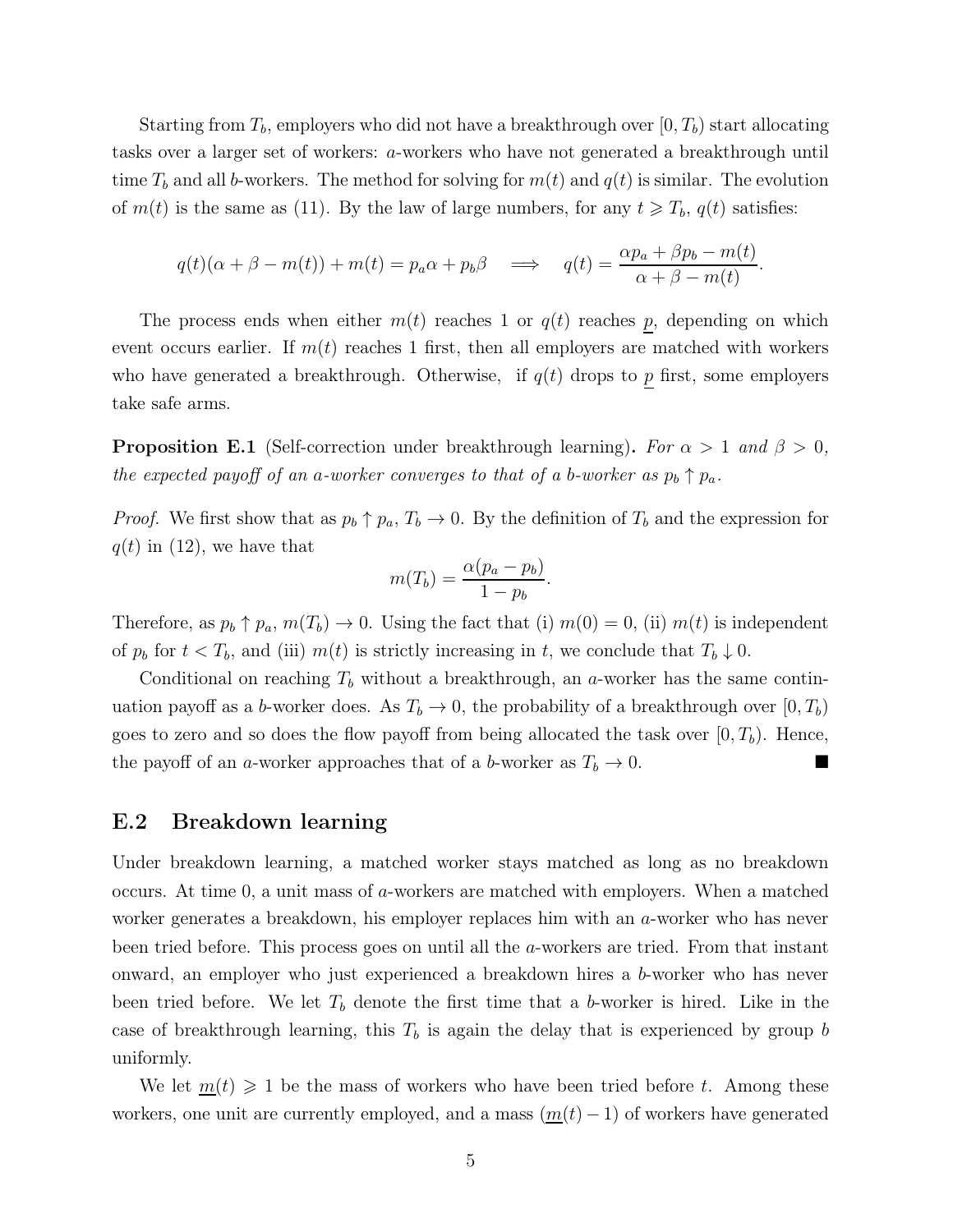a breakdown before t.

For any  $t \in [0, T_b)$ , the mass of employers who are matched to high-type workers are  $p_a \underline{m}(t)$ , so  $1 - p_a \underline{m}(t)$  are matched to low-type workers. Hence, the evolution of  $\underline{m}(t)$ follows:

$$
\mathrm{d}\underline{m}(t) = (1 - p_a \underline{m}(t))\lambda_\ell \mathrm{d}t.
$$

This along with the boundary condition  $m(0) = 1$  pins down  $m(t)$  for any  $t \in [0, T_b)$ :

$$
\underline{m}(t) = \frac{1 - (1 - p_a)e^{-\lambda_{\ell}p_a t}}{p_a}.
$$

If  $p_a \alpha < 1$ , then  $T_b$  is finite and solves  $m(T_b) = \alpha$ . Otherwise  $T_b$  is infinity.

Suppose that  $p_a \alpha < 1$ . For any  $t \geqslant T_b$ , the mass of employers who are matched to high-type workers are  $p_a \alpha + p_b(m(t) - \alpha)$ . Hence, the evolution of  $m(t)$  follows:

$$
d\underline{m}(t) = (1 - p_a \alpha - p_b(\underline{m}(t) - \alpha))\lambda_\ell dt.
$$

This along with the boundary condition  $m(T_b) = \alpha$  pins down  $m(t)$  for any  $t \geq T_b$ :

$$
\underline{m}(t) = \frac{1 - (1 - \alpha p_a)e^{\lambda_\ell p_b(T_b - t)} - \alpha(p_a - p_b)}{p_b}
$$

We let  $T_s$  denote the time at which this process of hiring untried b-workers ends. If  $p_a\alpha +$  $p_b\beta < 1$ , there are fewer high-type workers than employers. Therefore, the process of hiring untried b-workers ends when  $\underline{m}(t)$  reaches  $\alpha + \beta$ . If  $p_a \alpha + p_b \beta \geq 1$ , there are weakly more high-type workers than employers, in which case the process of hiring untried b-workers never ends (so  $T_s = \infty$ ). This is because learning becomes extremely slow when the mass of employers matched with low-type workers approaches zero.

**Proposition E.2** (Spiraling under breakdown learning). As  $p_b \uparrow p_a$ , the limiting ratio of the expected payoff of a b-worker to that of an a-worker is strictly less than one.

*Proof.* Suppose first that  $\alpha p_a > 1$ . A b-worker's payoff is zero, so the ratio is zero as well. The statement holds trivially.

Next, let  $1 < \alpha < 1/p_a$ . This assumption guarantees that  $0 < T_b < \infty$ . Let  $V(p_i)$ denote a worker's continuation payoff from the time he is first allocated the task. From the proof of Proposition [3.2,](#page-11-1) we know that  $V(p_i) = p_i + (1 - p_i)r/(\lambda_\ell + r)$ . An a-worker's expected payoff is

$$
\frac{1}{\alpha}\left(V(p_a)+\int_0^{T_b}e^{-rt}V(p_a)\,\mathrm{d}\underline{m}(t)\right).
$$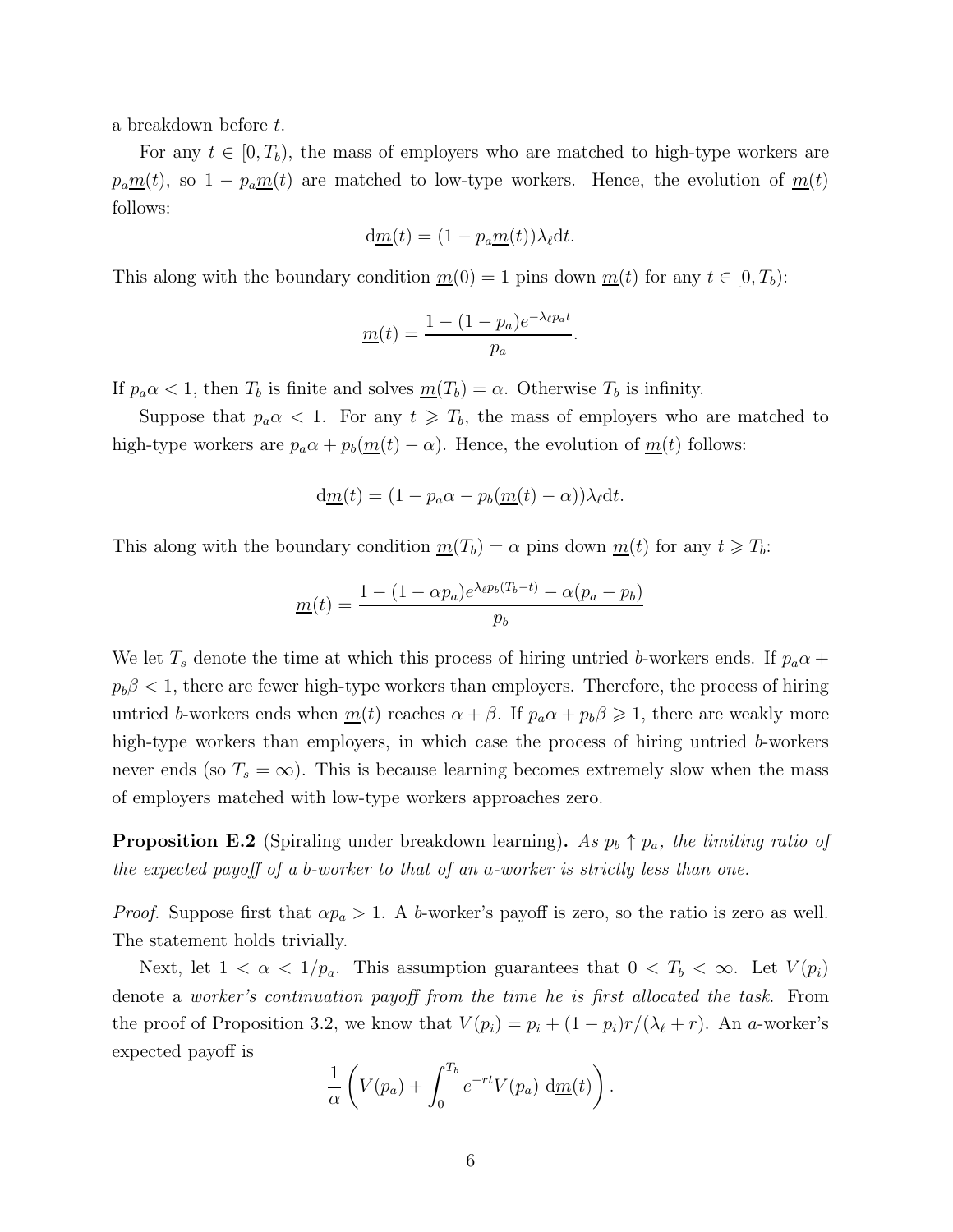A b-worker's expected payoff is

$$
\frac{1}{\beta} \int_{T_b}^{T_s} e^{-rt} V(p_b) \, d\underline{m}(t).
$$

As  $p_b \uparrow p_a$ ,  $V(p_b) \uparrow V(p_a)$ . But because each b-worker gets a chance strictly later than any a-worker, a b-worker's expected payoff is strictly lower than that of an a-worker.

Spiraling arises if and only if b-workers are not guaranteed to be allocated the task at time  $t = 0$ . That is, tasks must be relatively scarce. For simplicity, we assumed that  $\alpha > 1$ so that b-workers never get a chance at  $t = 0$ . But even if some b-workers get a chance at  $t = 0$ , the expected payoffs of the two groups do not converge as  $p_b \uparrow p_a$  for as long as other b-workers are delayed. Proposition [5.1](#page-21-1) shows that the larger the labor force, i.e., the larger the mass of workers relative to the fixed unit mass of tasks, the greater the inequality across groups.

*Proof for Proposition [5.1.](#page-21-1)* The rest of this argument supposes that  $p_a(\alpha + \beta) < 1$ . The argument for  $p_a(\alpha + \beta) \geq 1$  is similar, and hence omitted.

Using the expression we have for  $m(t)$  and applying the change of variables  $\mu_{\ell} = \lambda_{\ell}/r$ , we compute the expected payoffs of workers from each group. The ratio of the expected payoff of an a-worker to that of a b-worker is:

$$
-\frac{\beta(\mu_{\ell}p_b+1)\left((\mu_{\ell}+1)\left(\frac{p_a-1}{\alpha p_a-1}\right)^{\frac{1}{\mu_{\ell}p_a}}+\mu_{\ell}(\alpha p_a-1)\right)\left(\frac{\alpha p_a-1}{\alpha p_a+\beta p_b-1}\right)^{\frac{1}{\mu_{\ell}p_b}}}{\alpha\mu_{\ell}(\mu_{\ell}p_a+1)\left((\alpha p_a-1)\left(\frac{\alpha p_a-1}{\alpha p_a+\beta p_b-1}\right)^{\frac{1}{\mu_{\ell}p_b}}-\alpha p_a-\beta p_b+1\right)}.
$$

We take the limit of this ratio as  $p_b \uparrow p_a$  and differentiate with respect to  $\alpha$  and  $\beta$ . By applying the change of variables  $z = \frac{1-p_a}{1-\alpha n}$  $\frac{1-p_a}{1-\alpha p_a} > 1$  and  $y = \frac{1-\alpha p_a}{1-p_a(\alpha+\beta)} > 1$  to replace  $\alpha$  and  $\beta$ and simplify the algebra, it follows that these two derivatives are both positive.

## <span id="page-47-1"></span><span id="page-47-0"></span>F Proofs for section [6](#page-21-0)

### F.1 Stable stage-game matching

Recall that  $p_i$  denotes the probability that worker is type is high. Let G denote the CDF of the distribution of  $p_i$  for  $i \in [0, \alpha + \beta]$ . Hence,  $(\alpha + \beta)G(p)$  is the mass of workers with  $p_i \leqslant p$ . At time 0,  $p_i$  is either  $p_a$  or  $p_b$ , so  $G(p)$  equals 0 if  $p < p_b$ ,  $\frac{\beta}{\alpha + 1}$  $\frac{\beta}{\alpha+\beta}$  if  $p_b \leqslant p < p_a$ , and 1 if  $p \geq p_a$ . As workers are matched to employers so more is learned about their types, G evolves over time.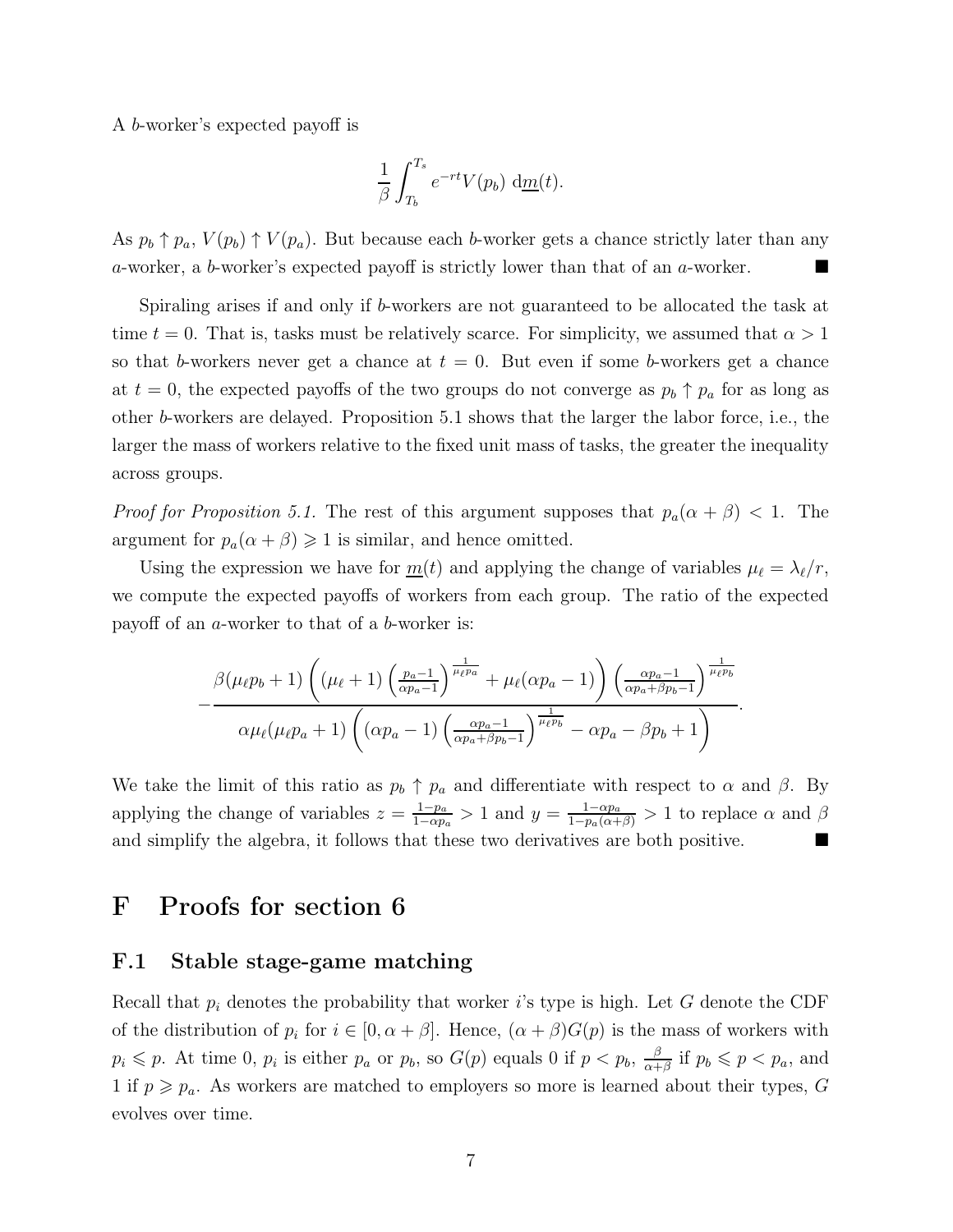In this subsection, we characterize the set of stable stage-game matchings for a fixed G. There exists a unique marginal productivity  $p^M$  such that worker i is matched if  $p_i > p^M$ and unmatched if  $p_i < p^M$ . Moreover, worker *i*'s wage is a linear function of  $p_i$ .

<span id="page-48-0"></span>**Lemma F.1** (Equal profit across employers and linear wage for workers). In any stable stage-game matching,

- 1. all employers make the same profit. If some employers take safe arms, then this profit is s;
- 2. if worker i is matched, his wage takes the form of  $p_i v + c_1$ , where  $c_1$  is a constant.

Proof. We first prove that employers make the same profit across all worker-employer pairs. Suppose that workers  $i_1$  and  $i_2$  are matched to employers  $j_1$  and  $j_2$  at wages  $w_1$  and  $w_2$ respectively. Let  $p_1$  and  $p_2$  be, respectively, the probabilities that  $i_1$  and  $i_2$  are high types. Suppose that employer  $j_1$  makes a strictly higher profit than  $j_2$ :

$$
vp_1 - w_1 > vp_2 - w_2.
$$

Worker  $i_1$  and employer  $j_2$  can form a blocking pair at wage  $w_1 + \varepsilon$ . Worker  $i_1$ 's payoff improves by  $\varepsilon$ . Employer  $j_2$ 's profit improves to  $vp_1 - w_1 - \varepsilon > vp_2 - w_2$ . Hence, employers must make the same profit across all worker-employer pairs. This implies that the wage for worker i must take the form of  $p_i v + c_1$ .

What remains to be shown is that if some employers take safe arms, then all employers make a profit of s. If an employer makes more than s, he must be matched to a worker. Then an employer who is currently taking a safe arm can form a blocking pair with this worker.

Based on Lemma [F.1,](#page-48-0) a stable stage-game matching is without loss characterized by  $(d(p), w(p))$ , where  $d(p)$  specifies the fraction of workers with expected productivity  $p_i = p$ who are matched and  $w(p) = vp + c_1$  is the wage if a worker with expected productivity p is matched.

We next show that employers are matched to the most productive workers, provided that these workers are better than safe arms. We need to discuss two cases, depending on whether there exists a unit mass of workers who are preferred to safe arms. In order to distinguish these two cases, we look at the unit mass of most productive workers, and let p ∗ correspond to the least productive worker in this mass.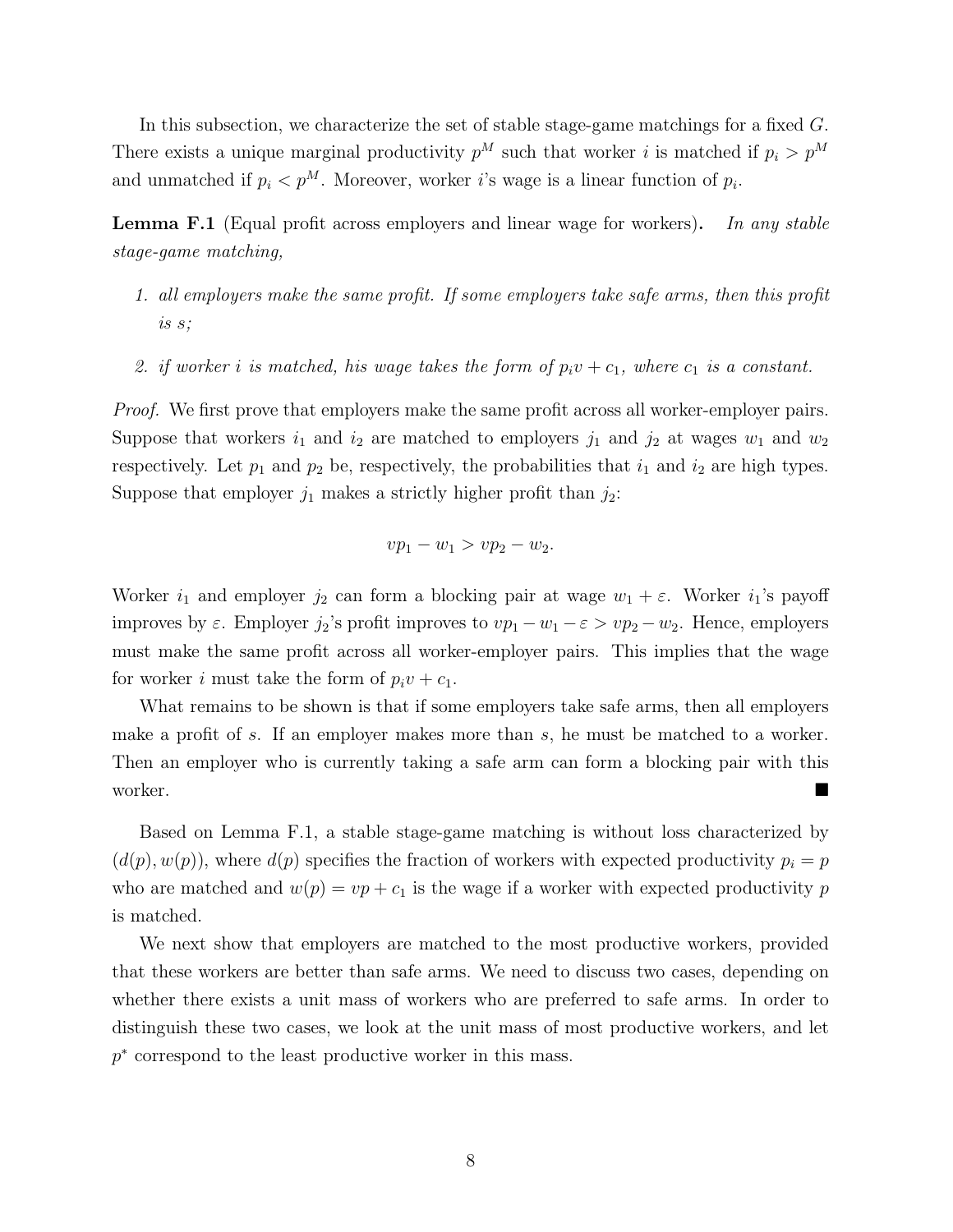**Definition 3.** Let  $p^*$  be the highest probability p such that the mass of workers with  $p_i \geqslant p$ is greater than 1:

$$
(\alpha + \beta) \int_{p^*}^1 dG(s) \ge 1
$$
, and  $(\alpha + \beta) \int_p^1 dG(s) < 1$ ,  $\forall p > p^*$ .

Lemma [F.2](#page-49-0) shows that worker i is matched if  $p_i > \max\{p^*, p_s\}$  and unmatched if  $p_i$  < max $\{p^*, p_s\}$ . Therefore, we call max $\{p^*, p_s\}$  the marginal productivity and let  $p^M$ denote the marginal productivity.

<span id="page-49-0"></span>Lemma F.2 (Most productive workers are matched).

1. Suppose that  $p^* > p_s$ . Then  $d(p)$  equals 1 if  $p > p^*$ , and 0 if  $p < p^*$ . If there is no atom at p<sup>\*</sup>, then  $d(p^*)$  can take any value in [0, 1]. If there is an atom at p<sup>\*</sup>, then  $d(p^*)$  is given by:

$$
(1 - G(p^*)) (\alpha + \beta) + d(p^*) (G(p^*) - G(p^* -)) (\alpha + \beta) = 1.
$$

2. Suppose that  $p^* \leq p_s$ . Then  $d(p)$  equals 1 if  $p > p_s$ , and 0 if  $p < p_s$ . Moreover,  $d(p_s)$ can take any value in [0, 1] subject to:

$$
(1 - G(p_s))(\alpha + \beta) + d(p_s) (G(p_s) - G(p_s-)) (\alpha + \beta) \leq 1.
$$

*Proof.* We prove the first part in two steps.

- 1. If a less productive worker is matched, then a more productive worker must be matched as well. By way of contradiction, suppose that for a given  $p_1 < p_2$ , a  $p_1$ worker is matched but a  $p_2$  worker is not. The employer who is matched to the  $p_1$ worker can form a blocking pair with the  $p_2$  worker.
- 2. If  $p^* > p_s$ , no employer takes a safe arm. Suppose otherwise. Then there exists an unmatched worker *i* with  $p_i \geqslant p^*$ . Then an employer who is taking a safe arm can form a blocking pair with this worker i.

We now prove the second part. Suppose that a worker's probability of having a high type is  $p > p_s$  and he is unmatched. The mass of workers whose  $p_i$  is weakly above p is strictly smaller than 1. Hence, there exists an employer who is either matched to a worker with  $p_i < p$  or taking a safe arm. This employer can form a blocking pair with the unmatched worker p.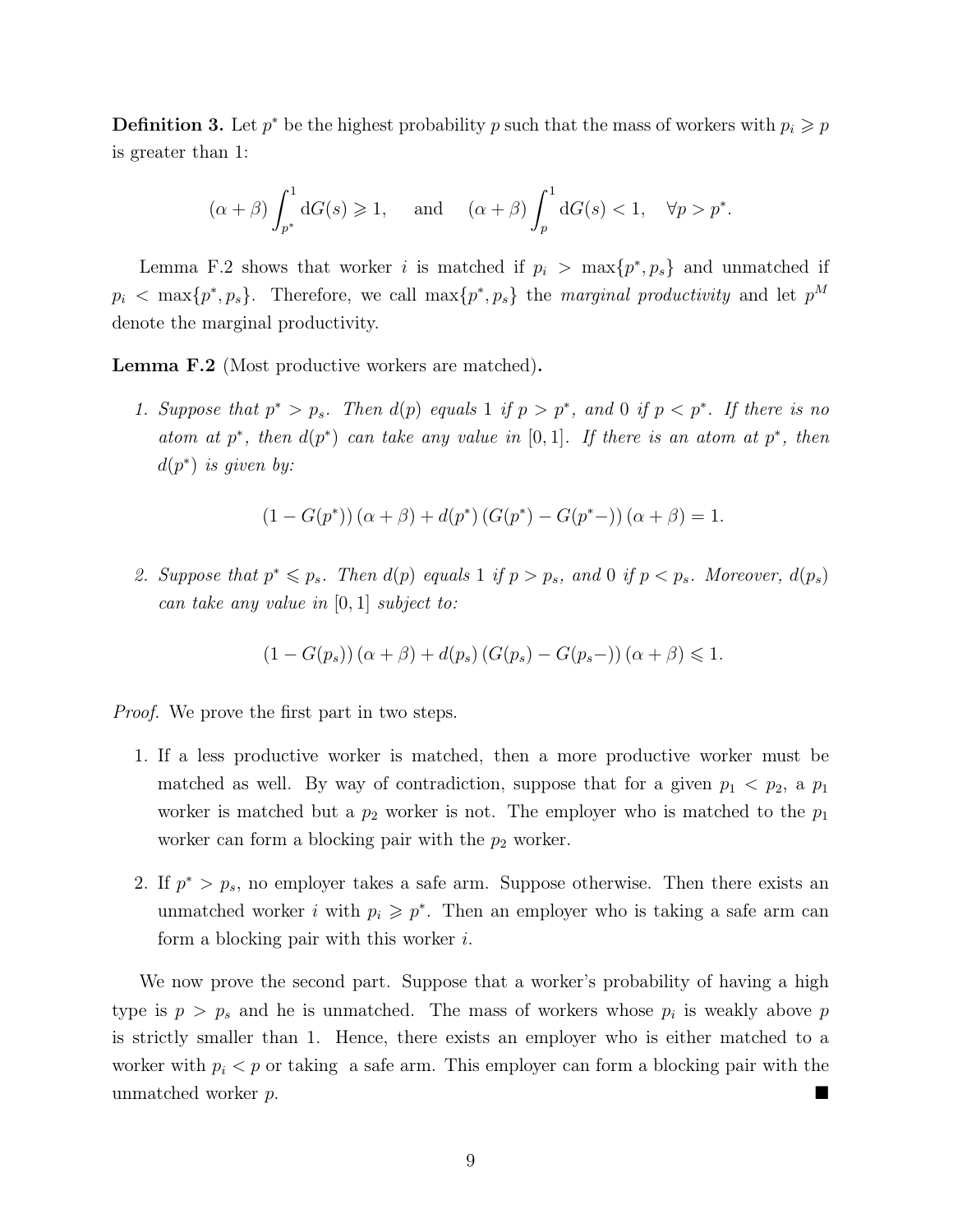We now fully characterize the wage function for matched workers. If  $p^* > p_s$ , we must distinguish two cases depending on whether there exists an unmatched worker whose belief is arbitrarily close to  $p^*$ . If such a worker exists, then the wage function is pinned down uniquely. Otherwise, if there is a belief gap between the least productive matched worker and the most productive unmatched worker, wage can take a range of values. If  $p^* \leq p_s$ , there always exists a safe arm for an employer to take, so the wage function is pinned down uniquely. Whenever unique, the wage for worker *i* is  $(p_i - p^M)v$ .

<span id="page-50-0"></span>Lemma F.3 (Wage in stable stage-game matchings).

1. Suppose that  $p^* > p_s$ .

(1.a) If for any 
$$
\varepsilon > 0
$$
,  

$$
\int_{p^*-\varepsilon}^{p^*} (1-d(s)) dG(s) > 0,
$$

then  $c_1 = -vp^*$  so  $w(p_i) = (p_i - p^*)v$ .

- $(1.b)$  Otherwise, let  $p^{**}$  be the supremum belief among workers and safe arms whose belief is strictly smaller than  $p^*$ . Then the constant  $c_1$  in  $w(p_i) = vp_i + c_1$  can take any value in  $[-vp^*, -vp^{**}].$
- 2. Suppose that  $p^* \leq p_s$ . Then  $w(p_i) = (p_i p_s)v$ .

*Proof.* We begin by showing that the wage function must be  $w(p_i) = v(p_i - p^*)$  in the case of (1.a). The linearity of  $w(p_i)$  follows from Lemma [F.1.](#page-48-0) First, the wage  $w(p^*)$  cannot be lower than zero because of limited liability. Second, if  $w(p^*) > 0$ , then the employer that is matched to  $p^*$  worker can form a blocking pair with an unmatched worker whose  $p_i$  is arbitrarily close to  $p^*$ .

Next we show (1.b). If there exists  $\varepsilon > 0$  such that

$$
\int_{p^*-\varepsilon}^{p^*} (1-d(s)) \mathrm{d}G(s) = 0,
$$

then it must be that the fraction of workers whose belief is weakly above  $p^*$  is exactly 1. We argue that the constant  $c_1$  in  $w(p_i) = vp_i + c_1$  can be anything in:

$$
c_1 \in [-vp^*, -vp^{**}].
$$

Pick any  $c_1$  in this range. All the employers get the same profit. Hence, an employer cannot form a blocking pair with another worker that is hired, since to attract that worker the employer has to offer a higher wage than  $vp_i + c_1$ . This will lead to a lower profit for the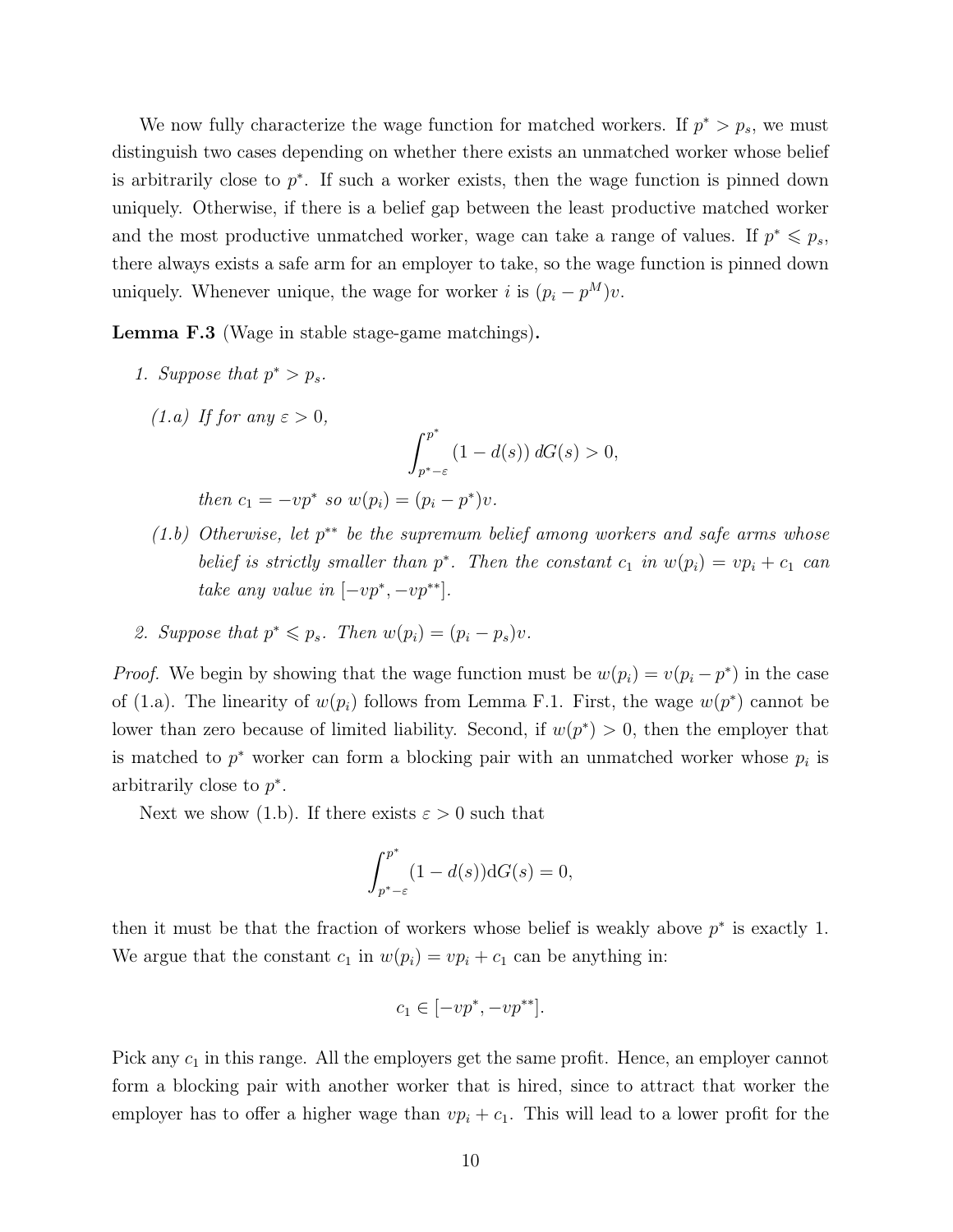employer. Also, the employer cannot form a blocking pair with a worker that is not hired. The most profit the employer can make is  $vp^{**}$ , which is smaller than his current profit.

<span id="page-51-0"></span>For the case of  $p^* \leq p_s$ , the proof is similar to that for the case of (1.a), so is omitted.

### F.2 Stable dynamic matching

So far we characterized the set of stable stage-game matchings for any given G. The CDF G summarizes how much information there is about workers' types before the stagegame matching. Our characterization delineates how this information shapes workers' and employers' payoffs. In the dynamic setting, G evolves endogenously over time due to learning about workers' types. This section shows that repeating a stable stage-game matching after any history is dynamically stable.

Lemmata [F.2](#page-49-0) and [F.3](#page-50-0) showed that for certain  $G$ 's there exist multiple stable stage-game matchings. Whenever such multiplicity arises, we select a stable stage-game matching that (i) leaves unmatched marginal-productivity workers as much as possible, and (ii) assigns the employer-preferred wage. This multiplicity arises only at finitely many instants of the entire time horizon. Moreover, the selection criterion that we adopt is for ease of exposition only: the propositions below hold even with a different selection.

**Definition 4.** Fix G. Let  $p^{M}(G)$  denote the marginal productivity. Let

$$
\mu^* := (d^*(p|G), w^*(p|G))
$$

be a stable stage-game matching that satisfies the following conditions:

- 1.  $d^*(p^M(G)|G) = 0$  if  $d(\cdot)$  is multi-valued at  $p = p^M(G)$  as in Lemma [F.2;](#page-49-0)
- 2.  $w^*(p|G) = (p-p^M(G))v$  is the employer-preferred wage function if  $w(\cdot)$  is multi-valued as in Lemma [F.3.](#page-50-0)

Pick any history  $h \in \mathcal{H}$ . Let  $G(h)$  denote the CDF of the distribution of  $p_i$  after history h. Let  $\mu^*$  be the matching that always assigns the stable stage-game matching  $(d^*(\cdot | G(h)), w^*(\cdot | G(h)))$  after every history h.

<span id="page-51-1"></span>**Proposition F.1.** Under either breakthrough or breakdown learning,  $\mu^*$  is dynamically stable.

*Proof.* Pick any  $h_t \in \mathcal{H}_t$ . We want to show that conditions (i)-(iii) in Definition [2](#page-40-1) are satisfied in each learning environment.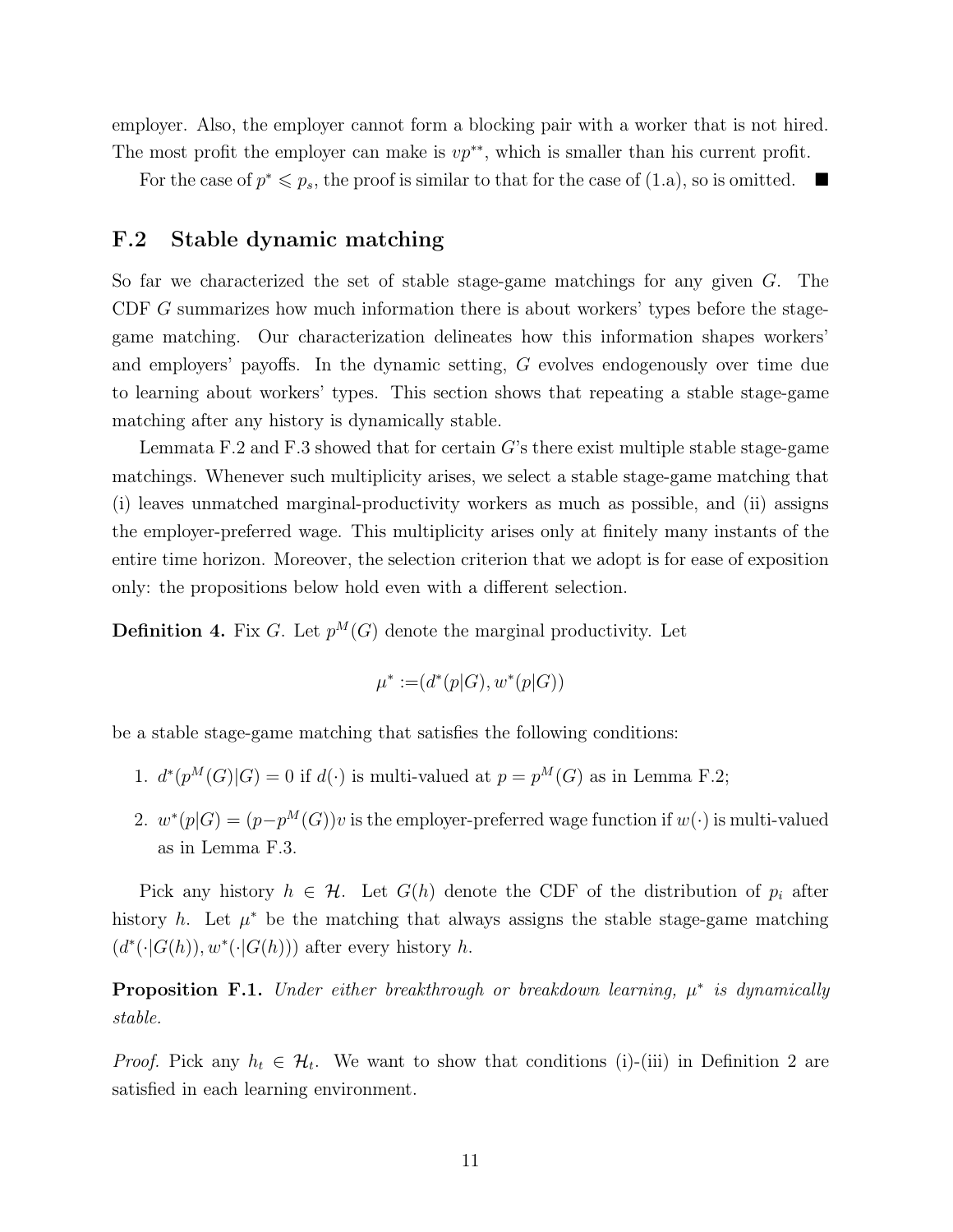- (i) If employer j is matched to a worker under  $\mu^*|_{h_t}$ , his flow payoff on path is at least s. The distribution  $G(h_{t+dt})$ , and hence j's continuation payoff from  $t + dt$  on, does not depend on j's deviation. Hence, he does not strictly prefer to take a safe arm over  $[t, t + dt)$  and then revert to  $\mu^*|_{h_{t+dt}}$  in either learning environment.
- (ii) Suppose that worker i and employer j are not matched to each other under  $\mu^*|_{h_t}$ . We next show that there is no wage  $w \geq 0$  such that both i and j strictly prefer to be matched to each other at flow wage w over  $[t, t + dt)$  and then revert to  $\mu^*|_{h_{t+dt}}$  in either learning environment.

If i is matched to another employer under  $\mu^*|_{h_t}$ , w needs to be strictly higher than worker  $i$ 's current wage. This implies that employer  $j$ 's flow payoff will be strictly lower than his current flow payoff. Hence,  $j$  does not strictly prefer to pair with  $i$ over  $[t, t + dt)$ .

If i is not matched, this means that  $p_i \leq p^M(G(h_t))$ . But employer j's flow payoff on path is at least  $p^M(G(h_t))v$ . So employer j will not find it strictly profitable to be matched to i.

- (iii) Suppose that worker i is matched at history  $h_t$  according to  $\mu^*$ . Let  $p(t)$  be this worker's probability of having a high type at history  $h_t$ . We next show that he does not strictly prefer to stay unmatched for  $[t, t + dt)$  and then revert to  $\mu^*|_{h_{t+dt}}$ .
	- (a) We first consider breakdown learning. Pick any  $\tau \geq t + dt$ . Let  $Q(\tau)$  denote the probability that this worker has generated a breakdown in  $[t, \tau)$ , and  $p(\tau)$ denote the probability that this worker has a high type at time  $\tau$  conditional on no breakdown in  $(t, \tau)$ . By Bayes rule,

$$
(1 - Q(\tau))p(\tau) = p(t).
$$

The worker's expected flow earnings at time  $\tau$  are

<span id="page-52-0"></span>
$$
\max\left\{0, (1 - Q(\tau))\left(p(\tau) - p^M(G(h_{\tau}))\right)v\right\} = \max\left\{0, p(t)\frac{p(\tau) - p^M(G(h_{\tau}))}{p(\tau)}v\right\}
$$
\n(13)

which is weakly increasing in  $p(\tau)$ . Staying unmatched over  $[t, t + dt)$  and then reverting to  $\mu^*|_{h_{t+dt}}$  only makes  $p(\tau)$  lower than its value on path, so the worker will not reject the match.

(b) We next consider breakthrough learning. Pick any  $\tau \geq t + dt$ . Let  $\tilde{Q}(\tau)$  denote the probability that this worker has generated a breakthrough in  $[t, \tau)$ , and  $p(\tau)$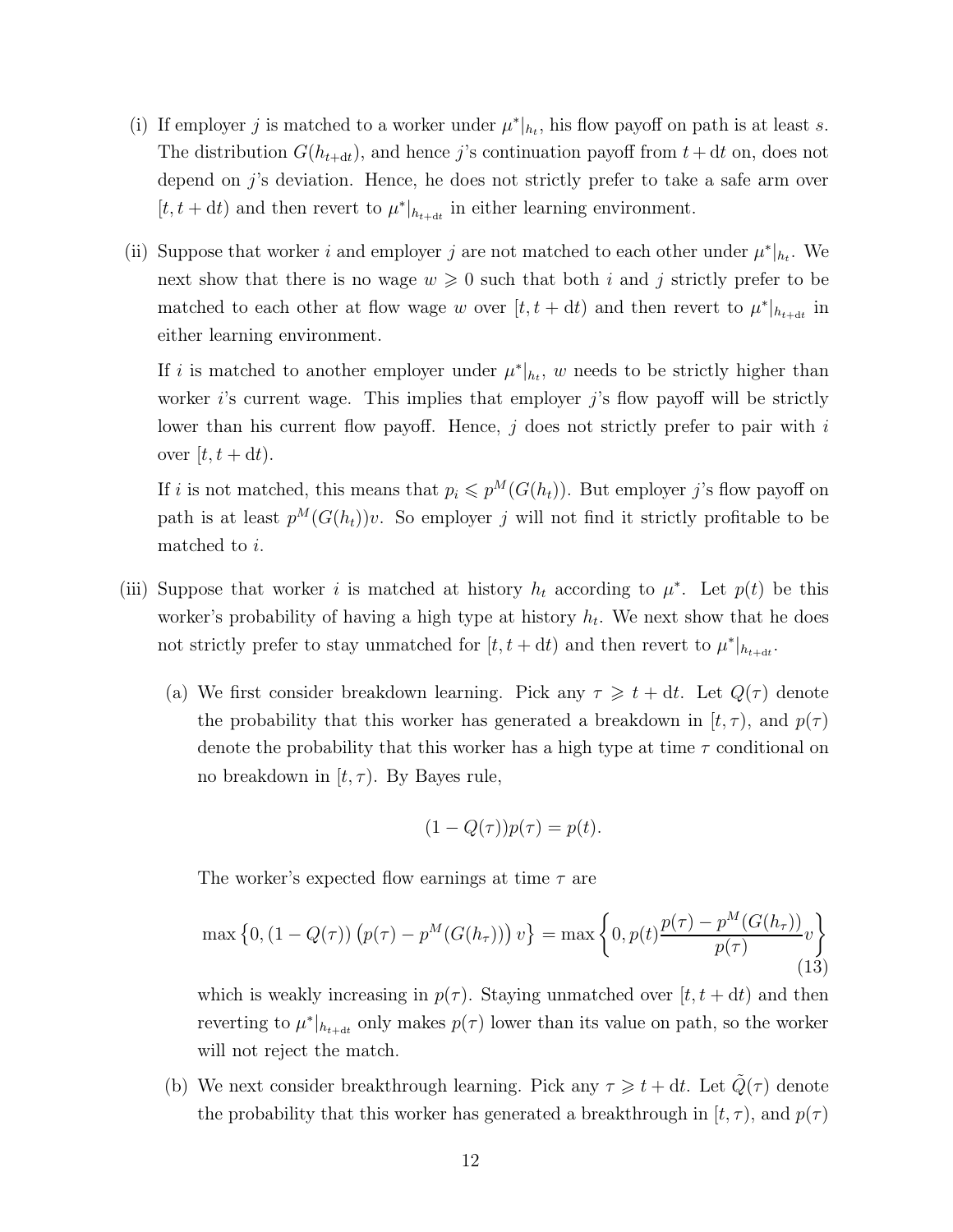denote the probability that this worker has a high type at time  $\tau$  conditional on no breakthrough in  $[t, \tau)$ . By Bayes rule,

$$
\tilde{Q}(\tau) + (1 - \tilde{Q}(\tau))p(\tau) = p(t).
$$

The worker's expected flow earnings at time  $\tau$  are

$$
\tilde{Q}(\tau)(1 - p^{M}(G(h_{\tau})))v + (1 - \tilde{Q}(\tau)) \max \{0, (p(\tau) - p^{M}(G(h_{\tau})))v\}
$$
\n
$$
= \max \left\{\tilde{Q}(\tau)(1 - p^{M}(G(h_{\tau})))v, (p(t) - p^{M}(G(h_{\tau})))v\right\}
$$

which is weakly increasing in  $\tilde{Q}(\tau)$ . Staying unmatched over  $[t, t + dt)$  and then reverting to  $\mu^*|_{h_{t+dt}}$  only makes  $\tilde{Q}(\tau)$  lower than its value on path, so the worker will not reject the match.

п

Limited liability is not only sufficient, but also necessary for  $\mu^*$  to be dynamically stable. If the wage can drop below zero, then unmatched workers have an incentive to be matched at negative wages in order to speed up learning about their types. Intuitively, the flow earnings to a worker of belief  $p_i$  are max  $\{v(p_i - p^M(G(h_i)))\},0\}$  after history  $h_t$ . This flow earnings are convex in  $p_i$ . Hence, learning about a worker's type strictly benefits this worker.

Our next proposition shows that the contrast between breakthrough and breakdown environments in terms of group inequality continues to hold. In particular, flexible wages do not close the earnings gap between group  $a$  and  $b$  in the breakdown environment.

**Proposition F.2.** Given matching  $\mu^*$ , as  $p_b \uparrow p_a$  the average lifetime earnings of a-workers converge to those of b-workers under breakthroughs but not under breakdowns.

*Proof.* Let  $T_b$  be as defined in appendix [E.](#page-44-0)

Consider first the breakthrough environment. Because  $\alpha > 1$ , for an initial period  $t \in [0, T_b)$ , only a-workers are matched. If an a-worker has not achieved a breakthrough by  $T_b$ , his probability of having a high type is  $p_b$ . In this case, he has the same continuation payoff as a b-worker does. As  $p_b \uparrow p_a$ ,  $T_b \rightarrow 0$ . Hence, an a-worker's earnings advantage vanishes as well.

We now consider the breakdown environment. Equation [\(13\)](#page-52-0) in the proof of Proposition [F.1](#page-51-1) established that a worker who has been matched for longer has higher expected flow earnings than a worker who has been matched for a shorter period. Hence, at any t the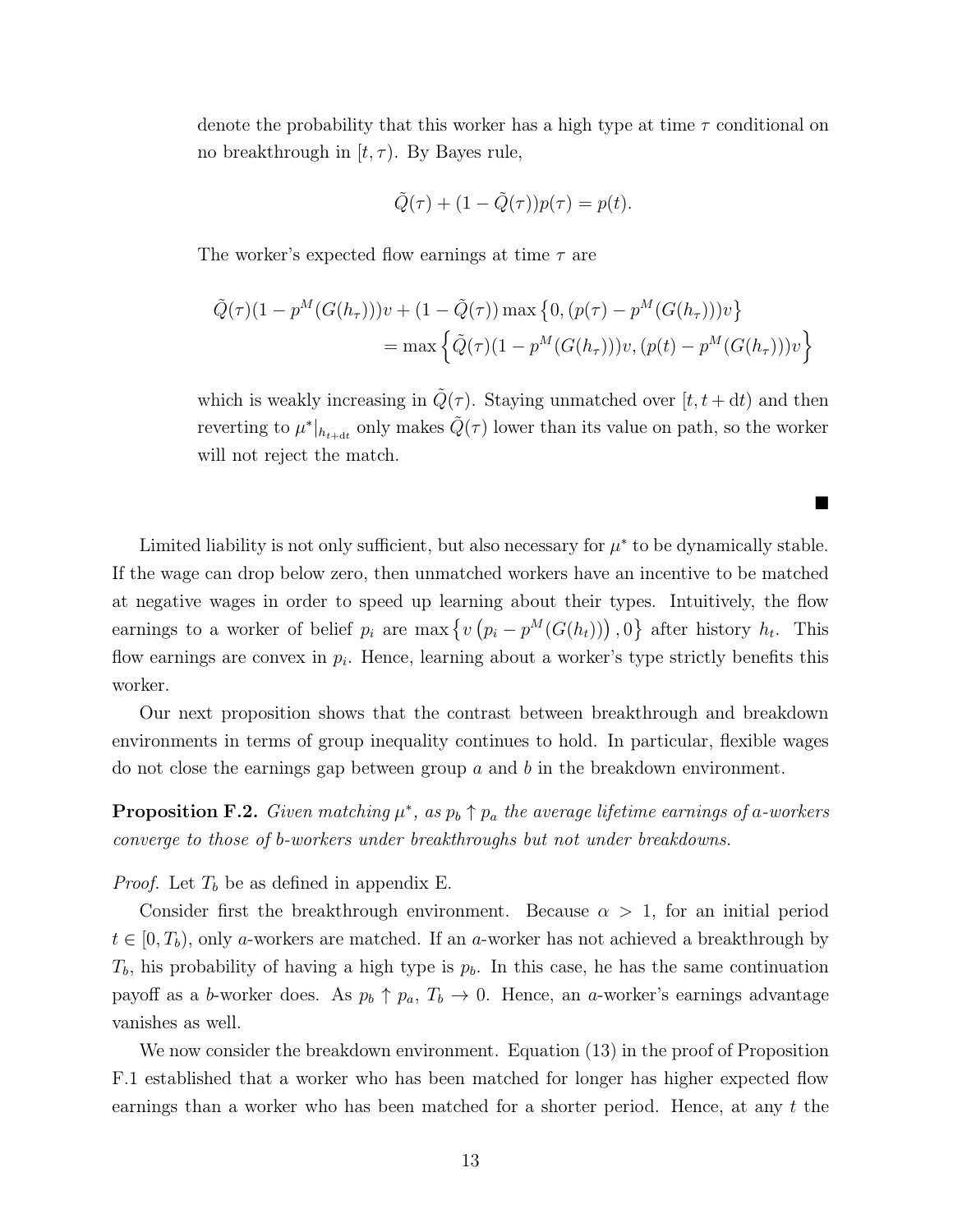expected flow earnings of an a-worker are strictly higher than those of a b-worker. Moreover, group delay  $T_b$  does not converge to zero as  $p_b \uparrow p_a$ , hence an a-worker's earnings advantage due to  $[0, T_b)$  does not converge to zero either. Hence, the average lifetime earnings of aworkers are strictly higher than those of b-workers.

# <span id="page-54-0"></span>F.3 Wage, earnings, and employment gaps under breakdown learning

In this subsection we normalize v to 1 without loss of generality. We let  $E_a(\tau)$  (resp.,  $E_b(\tau)$ ) denote the average flow earnings of a-workers (resp., b-workers) at any time  $\tau \geq 0$ . To simplify exposition, we assume that (i)  $\alpha > 1$ , (ii)  $\alpha p_a < 1$ , and (iii)  $\alpha p_a + \beta p_b > 1$ . The first two conditions ensure that the delay for group b is positive but finite, i.e.,  $0 < T_b < \infty$ . The third condition ensures that the pool of new workers is not exhausted before all employers identify a high-type worker. That is, there are more high-type workers than employers available. At the end of this section, we discuss the case of  $\alpha p_a + \beta p_b \leq 1$ .

We first solve for the expected flow earnings at time  $\tau$  of an *i*-worker who is first matched at time  $t \leq \tau$ . From expression [\(13\)](#page-52-0), this expected flow earnings are given by

$$
p_i\left(1-\frac{p^M(\tau)}{q(p_i,\tau-t)}\right),\,
$$

where  $p_i$  is the prior belief of an *i*-worker,  $p^M(\tau)$  is the marginal productivity at time  $\tau$ , and  $q(p_i, \tau - t)$  is the employer's belief at time  $\tau$  about an *i*-worker who is first matched at time  $t \leq \tau$  and has not generated a breakdown over  $[t, \tau)$ . The marginal productivity  $p^M(\tau)$  is given by

$$
p^{M}(\tau) = \begin{cases} p_{a} & \text{if } \tau \leq T_{b} \\ p_{b} & \text{otherwise,} \end{cases}
$$

where the delay for group b is  $T_b = \frac{1}{\lambda_{01}}$  $\frac{1}{\lambda_{\ell} p_a} \log \left( \frac{1-p_a}{1-\alpha p_a} \right)$  $1-\alpha p_a$ . Moreover,

$$
q(p_i, \tau - t) = \frac{p_i}{p_i + (1 - p_i)e^{-\lambda_{\ell}(\tau - t)}}.
$$

In order to calculate the average earnings of *i*-workers, we also need the density over the time at which each *i*-worker is first matched. From appendix [E.2,](#page-45-0) we have the expression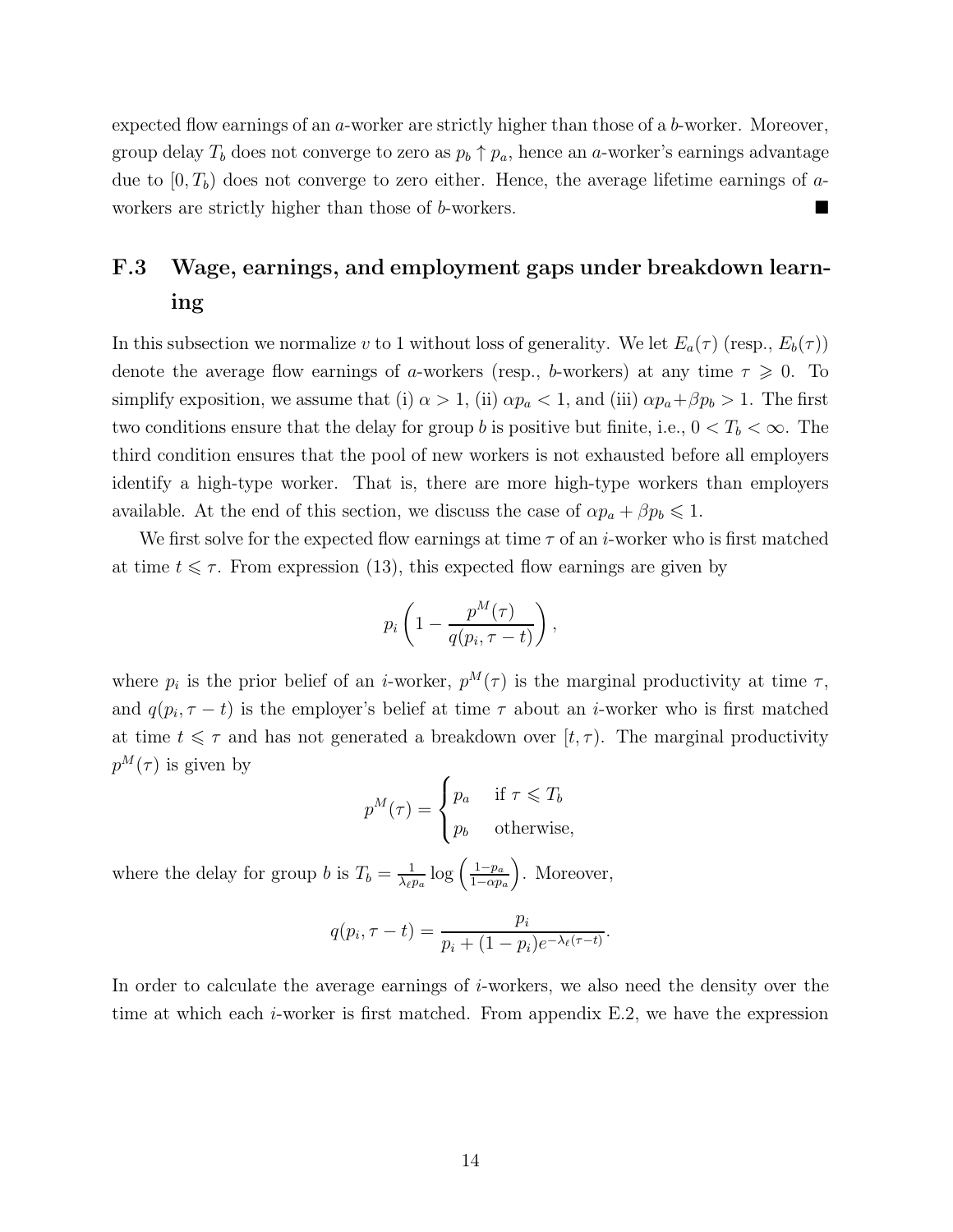for  $m(t)$ , the mass of workers who have been tried until time t:

$$
\underline{m}(t) = \begin{cases}\n\frac{1 - (1 - p_a)e^{-\lambda_{\ell}p_a t}}{p_a} & \text{if } t \leq T_b \\
\frac{1 - (1 - \alpha p_a)e^{\lambda_{\ell}p_b(T_b - t)} - \alpha(p_a - p_b)}{p_b} & \text{otherwise.} \n\end{cases}
$$

A unit mass of a-workers are matched at time 0. For any  $t \in (0, T_b)$ , new a-workers are tried at rate  $\underline{m}'(t)$ . For any  $t \geq T_b$ , new b-workers are tried at rate  $\underline{m}'(t)$ . Therefore, for any  $\tau \geq 0$ , the average earnings of *a*-workers are

$$
\frac{1}{\alpha} \left( p_a \left( 1 - \frac{p^M(\tau)}{q(p_a, \tau)} \right) + \int_0^{T_b \wedge \tau} p_a \left( 1 - \frac{p^M(\tau)}{q(p_a, \tau - t)} \right) \underline{m}'(t) dt \right)
$$

which simplifies to:

$$
E_a(\tau) := \begin{cases} \frac{(1 - p_a) (1 - e^{-\lambda_{\ell} p_a \tau})}{\alpha} & \text{if } \tau \leq T_b \\ \frac{p_b(\alpha p_a - 1) ( \frac{p_a - 1}{\alpha p_a - 1})^{\frac{1}{p_a}} e^{-\lambda_{\ell} \tau}}{\alpha} - p_a p_b + p_a & \text{otherwise.} \end{cases}
$$

The calculation for the average earnings of b-workers is similar. For any  $\tau < T_b$ , no b-worker is tried, so the average earnings of b-workers are 0. For  $\tau \geq T_b$ , the average earnings are:

$$
\frac{1}{\beta} \int_{T_b}^{\tau} p_b \left( 1 - \frac{p^M(\tau)}{q(p_b, \tau - t)} \right) \underline{m}'(t) dt.
$$

Hence,

$$
E_b(\tau) := \begin{cases} 0 & \text{if } \tau \leq T_b \\ \frac{(\alpha p_a - 1)}{\alpha p_a - 1} \left( \frac{p_a - 1}{\alpha p_a - 1} \right)^{\frac{p_b}{p_a}} e^{-\lambda_{\ell} p_b \tau} - p_b \left( \frac{p_a - 1}{\alpha p_a - 1} \right)^{\frac{1}{p_a}} e^{-\lambda_{\ell} \tau} + p_b - 1 \right) & \text{otherwise.} \end{cases}
$$

At the start of the horizon, there exists an earnings gap between groups because  $E_a(\tau)$  $0 = E_b(\tau)$  for any  $\tau \in (0, T_b]$ . Moreover, the earnings gap persists over the entire horizon and it does not disappear even in the long run, as the following proposition shows. This is because even as  $\tau \to \infty$ , there exist a non-zero mass of b-workers who never get tried.

<span id="page-55-0"></span>**Proposition F.3** (Persistent earnings gap under breakdowns). Suppose that  $\alpha > 1 > p_a \alpha$ and  $p_a(\alpha + \beta) > 1$ . In the limit  $p_b \uparrow p_a$ , there exists  $\tilde{T} \in (T_b, \infty)$  such that the wage gap  $W_a(\tau) - W_b(\tau)$  is strictly increasing for  $\tau < \tilde{T}$ , and strictly decreasing for  $\tau > \tilde{T}$ . The limit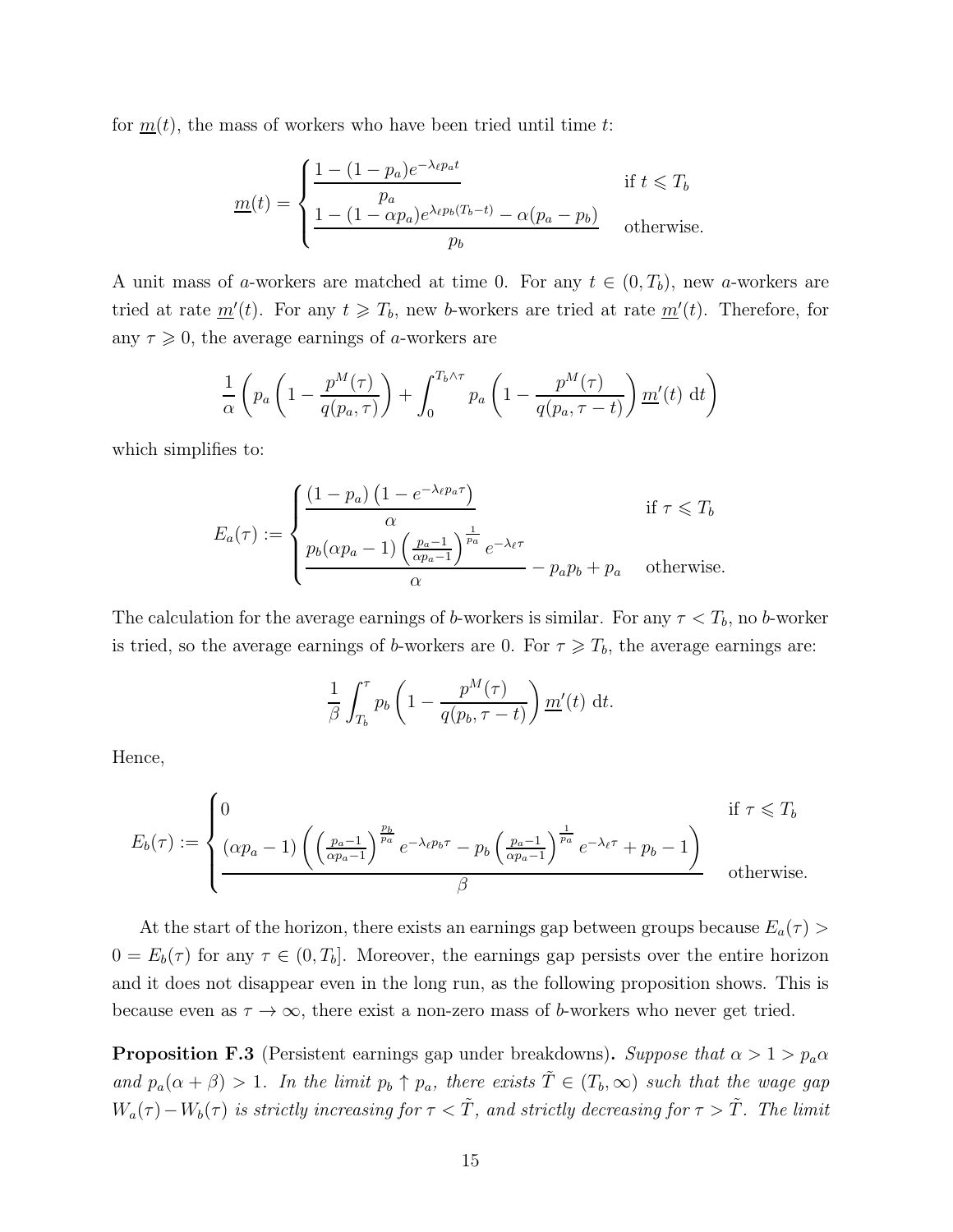$\lim_{\tau\to\infty} (E_a(\tau) - E_b(\tau))$  is strictly positive.

*Proof.* The assumption that  $\alpha > 1 > p_a \alpha$  ensures that  $T_b \in (0, \infty)$ . For any  $\tau \in [0, T_b)$ , the earnings gap  $E_a(\tau) - E_b(\tau)$  is simply  $E_a(\tau)$ , which is strictly increasing in  $\tau$ .

For any  $\tau \in [T_b, \infty)$ , the earnings gap is increasing in  $\tau$  if and only if

$$
\frac{(\alpha+\beta)\left(\frac{1-p_a}{1-\alpha p_a}\right)^{\frac{1}{p_a}-1}e^{-\lambda_{\ell}(1-p_a)\tau}}{\alpha} > 1.
$$

The LHS is decreasing in  $\tau$ , so this inequality holds when  $\tau$  is small enough. Since the LHS equals zero when  $\tau \to \infty$  and the inequality holds when  $\tau = T_b$ , the earnings gap is first strictly increasing and then strictly decreasing. In the limit of  $\tau \to \infty$ , the earnings gap is strictly positive:

$$
\lim_{\tau \to \infty} \left( E_a(\tau) - E_b(\tau) \right) = \frac{(1 - p_a)(\alpha p_a + \beta p_a - 1)}{\beta} > 0.
$$

If  $\alpha < 1$ , then  $T_b = 0$ . If  $\alpha p_a > 1$ , then  $T_b = \infty$ . The results for both cases are similar to those in Proposition [F.3,](#page-55-0) so we omit them. If  $p_a \alpha + p_b \beta \leq 1$  instead, all b-workers will obtain a chance in the long run. Even though for each  $\tau \geq 0$  there exists a non-zero earnings gap, as  $t \to \infty$  the average earnings of the two groups converge.

We next characterize the average wage of a-workers and that of b-workers at each  $\tau$ . Let  $W_a(\tau)$  and  $W_b(\tau)$  be the average wage for the two groups. Let  $Q(p_i, \tau - t)$  be the probability that no breakdown has occurred up to time  $\tau$  if the *i*-worker is first matched at time t:

$$
Q(p_i, \tau - t) = (1 - p_i)e^{-\lambda_{\ell}(\tau - t)} + p_i.
$$

The average wage of a-workers at time  $\tau$  is:

$$
\frac{\int_0^{T_b \wedge \tau} (q(p_a, \tau - t) - p^M(\tau)) \underline{m}'(t) Q(p_a, \tau - t) dt + (q(p_a, \tau) - p^M(\tau)) Q(p_a, \tau)}{\int_0^{T_b \wedge \tau} \underline{m}'(t) Q(p_a, \tau - t) dt + Q(p_a, \tau)},
$$

which simplifies to:

$$
W_a(\tau) = \begin{cases} (p_a - 1)e^{-\lambda_{\ell}p_a\tau} - p_a + 1 & \text{if } \tau \le T_b\\ \frac{\alpha p_a e^{\lambda_{\ell}\tau}}{\alpha p_a e^{\lambda_{\ell}\tau} + (1 - \alpha p_a) \left(\frac{p_a - 1}{\alpha p_a - 1}\right)^{\frac{1}{p_a}}} - p_b & \text{otherwise.} \end{cases}
$$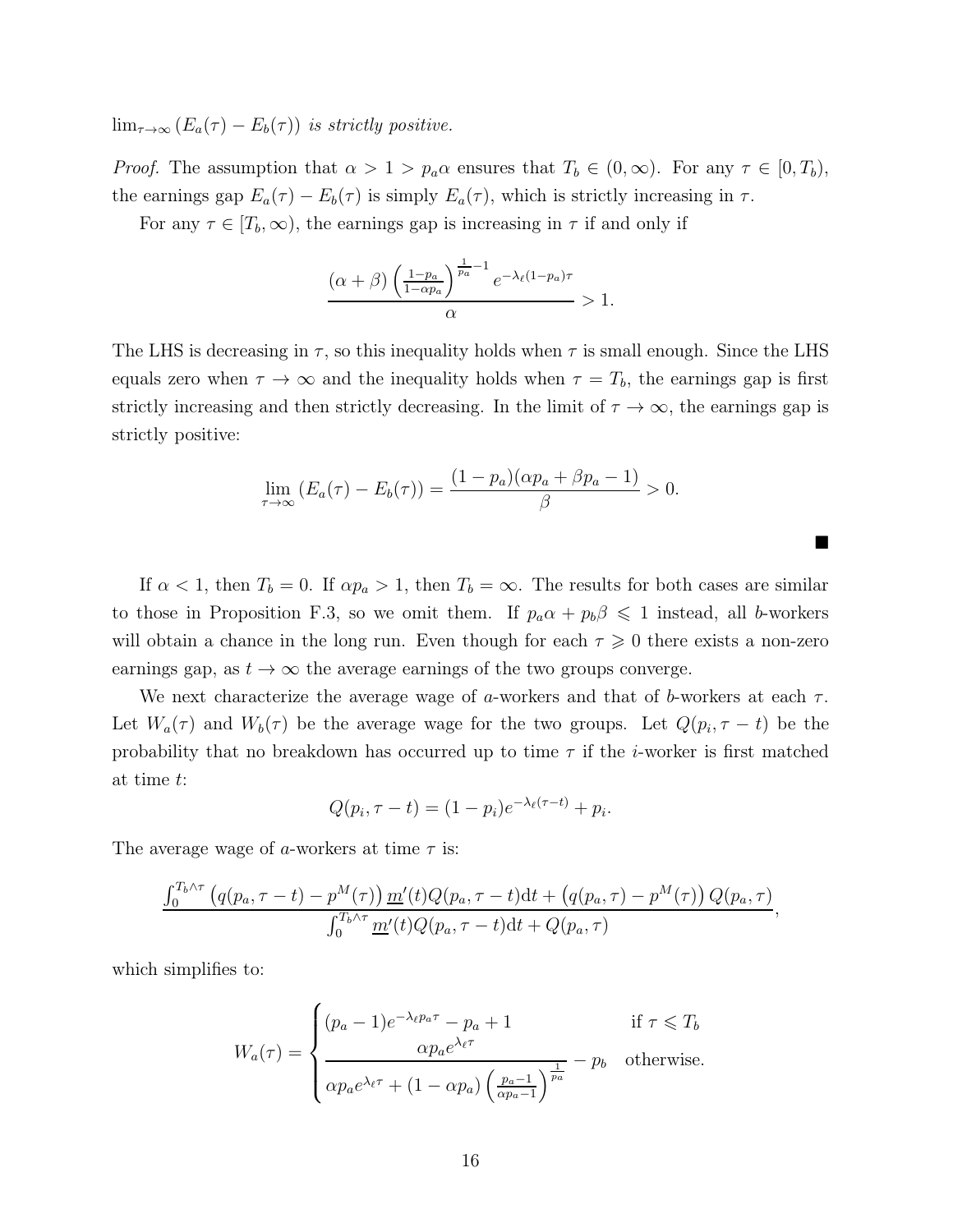The average for b-workers at time  $\tau \geq T_b$  is:

$$
\frac{\int_{T_b}^{\tau} \left( q(p_b, \tau - t) - p^M(\tau) \right) \underline{m}'(t) Q(p_b, \tau - t) \mathrm{d}t}{\int_{T_b}^{\tau} \underline{m}'(t) Q(p_b, \tau - t) \mathrm{d}t},
$$

which simplifies to

$$
W_b(\tau) = \begin{cases} 0 & \text{if } \tau \leq T_b \\ \frac{\left(\frac{p_a - 1}{\alpha p_a - 1}\right)^{\frac{p_b}{p_a}} e^{-\lambda_{\ell} p_b \tau} - p_b \left(\frac{p_a - 1}{\alpha p_a - 1}\right)^{\frac{1}{p_a}} e^{-\lambda_{\ell} \tau} + p_b - 1 \\ \frac{\left(\frac{p_a - 1}{\alpha p_a - 1}\right)^{\frac{1}{p_a}} e^{-\lambda_{\ell} \tau} - 1}{\left(\frac{p_a - 1}{\alpha p_a - 1}\right)^{\frac{1}{p_a}} e^{-\lambda_{\ell} \tau} - 1} & \text{otherwise.} \end{cases}
$$

<span id="page-57-0"></span>**Proposition F.4** (Persistent wage gap under breakdowns). Suppose that  $\alpha > 1 > p_a \alpha$ and  $p_a(\alpha + \beta) > 1$ . In the limit  $p_b \uparrow p_a$ , there exists  $\hat{T} \in [T_b, \infty)$  such that the wage gap  $W_a(\tau) - W_b(\tau)$  is strictly increasing for  $\tau < \hat{T}$ , and strictly decreasing for  $\tau > \hat{T}$ .

*Proof.* For any  $\tau \in [0, T_b)$ , the wage gap  $W_a(\tau) - W_b(\tau)$  is simply  $W_a(\tau)$ , which is strictly increasing in  $\tau$ .

For any  $\tau \in [T_b, \infty)$ , we apply the change of variables  $x = \frac{p_a - 1}{\alpha p_a - 1}$  $\frac{p_a-1}{\alpha p_a-1},\ y=\left(\frac{p_a-1}{\alpha p_a-1}\right)$  $\alpha p_a-1$  $\int_{-\frac{1}{p_a}}^{\frac{1}{p_a}} e^{\lambda_{\ell} \tau}$ . We can rewrite the wage gap as

<span id="page-57-1"></span>
$$
\frac{y\left(y^{-p_a} - \frac{x}{y(p_a + x - 1) - p_a + 1}\right)}{y - 1},\tag{14}
$$

where  $x > 1$  since  $0 < p_a < \alpha p_a < 1$  and  $y \geq 1$  since  $\tau \geq T_b$ . Note also that y is monotone increasing in  $\tau$ . This wage gap [\(14\)](#page-57-1) is increasing in y if and only if

$$
H(y) := xy^{p_a} \left( y^2(p_a + x - 1) - p_a + 1 \right) + \left( -(y - 1)p_a - 1 \right) \left( y(p_a + x - 1) - p_a + 1 \right)^2 > 0.
$$

We next argue that  $H(y)$  is positive if and only if y is small enough.

First, it is readily verified that  $H(1) = H'(1) = 0$ ,  $H(\infty) < 0$ , and  $H^{(4)}(y) < 0$ . This shows that  $H''(y)$  is concave. It is also readily verified that  $H''(\infty) < 0$ . There are three cases to consider regarding the shape of  $H''(y)$ , with the third case being impossible:

- (1) If  $H''(1) > 0$ , then as y increases,  $H''(y)$  is first positive and then negative.
- (2) If  $H''(1) \leq 0$  and  $H'''(1) \leq 0$ , then  $H''(y)$  is negative for all  $y > 1$ .
- (3) The last case is  $H''(1) \leq 0$  but  $H'''(1) > 0$ . We show that this is not possible since it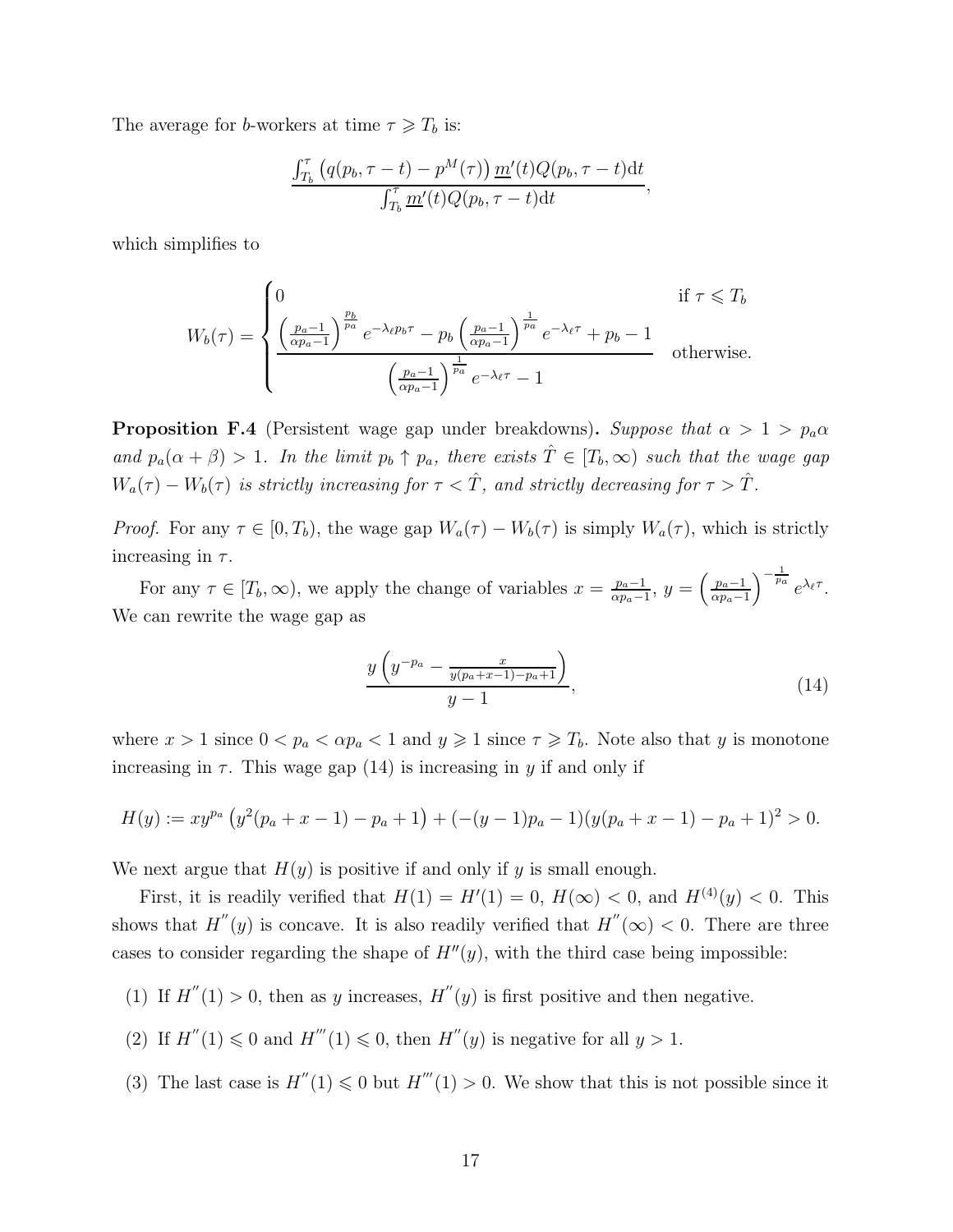requires that

$$
2(p_a + x) < p_a x^2 + 2,
$$
\n
$$
p_a(x+6)x + 4(x-3)x + 6 < 6p_a,
$$

which cannot hold simultaneously given that  $x > 1$  and  $p_a \in (0, 1)$ .

If case (1) holds, then  $H(y)$  is first convex then concave. This, together with  $H(1) =$  $H'(1) = 0$  and  $H(\infty) < 0$ , shows that  $H(y)$  is first positive and then negative. If case (2) holds, then  $H(y)$  is concave for all  $y \ge 1$ . This, together with  $H(1) = H'(1) = 0$ , shows that  $H(y)$  is negative for  $y > 1$ .

Finally, we also characterize the employment gap between groups. Let  $P_a(\tau)$  (resp.,  $P_b(\tau)$ ) denote the fraction of a-workers (resp., b-workers) that are allocated a task at time  $\tau$ . We refer to  $P_i(\tau)$  as the *employment rate* for group *i*. The following proposition shows that at any time  $\tau$ , *a*-workers have a strictly higher chance of being employed than *b*workers. Moreover, the gap  $P_a(\tau) - P_b(\tau)$  does not vanish to zero even as  $\tau \to \infty$ .

<span id="page-58-0"></span>**Proposition F.5** (Persistent employment gap under breakdowns). Suppose that  $\alpha > 1$  $p_a\alpha$  and  $p_a(\alpha+\beta) > 1$ . In the limit as  $p_b \uparrow p_a$ ,  $P_a(\tau) - P_b(\tau)$  is weakly decreasing in  $\tau$  and

$$
\lim_{\tau \to \infty} (P_a(\tau) - P_b(\tau)) = \frac{p_a(\alpha + \beta) - 1}{\beta} > 0.
$$

*Proof.* The employment rate  $P_i(\tau)$  equals  $\frac{E_i(\tau)}{W_i(\tau)}$ . From the equations for  $E_i(\tau)$  and  $W_i(\tau)$ , we calculate  $P_i(\tau)$  as  $p_b \uparrow p_a$ :

$$
P_a(\tau) = \begin{cases} \frac{1}{\alpha} & \text{if } \tau \leq T_b \\ p_a + \frac{1}{\alpha} \left( e^{-\lambda_{\ell} \tau} (1 - \alpha p_a) \left( \frac{1 - p_a}{1 - \alpha p_a} \right)^{1/p_a} \right) & \text{otherwise,} \end{cases}
$$
  

$$
P_b(\tau) = \begin{cases} 0 & \text{if } \tau \leq T_b \\ \frac{1}{\beta} (1 - \alpha p_a) \left( 1 - e^{-\lambda_{\ell} \tau} \left( \frac{1 - p_a}{1 - \alpha p_a} \right)^{1/p_a} \right) & \text{otherwise.} \end{cases}
$$

The employment gap  $P_a(\tau) - P_b(\tau)$  is given by

$$
P_a(\tau) - P_b(\tau) = \begin{cases} \frac{1}{\alpha} & \text{if } \tau \leq T_b \\ p_a + \left(\frac{1}{\alpha} + \frac{1}{\beta}\right)(1 - \alpha p_a)e^{-\lambda_\ell(\tau - T_b)} - \frac{1}{\beta}(1 - \alpha p_a) & \text{otherwise.} \end{cases}
$$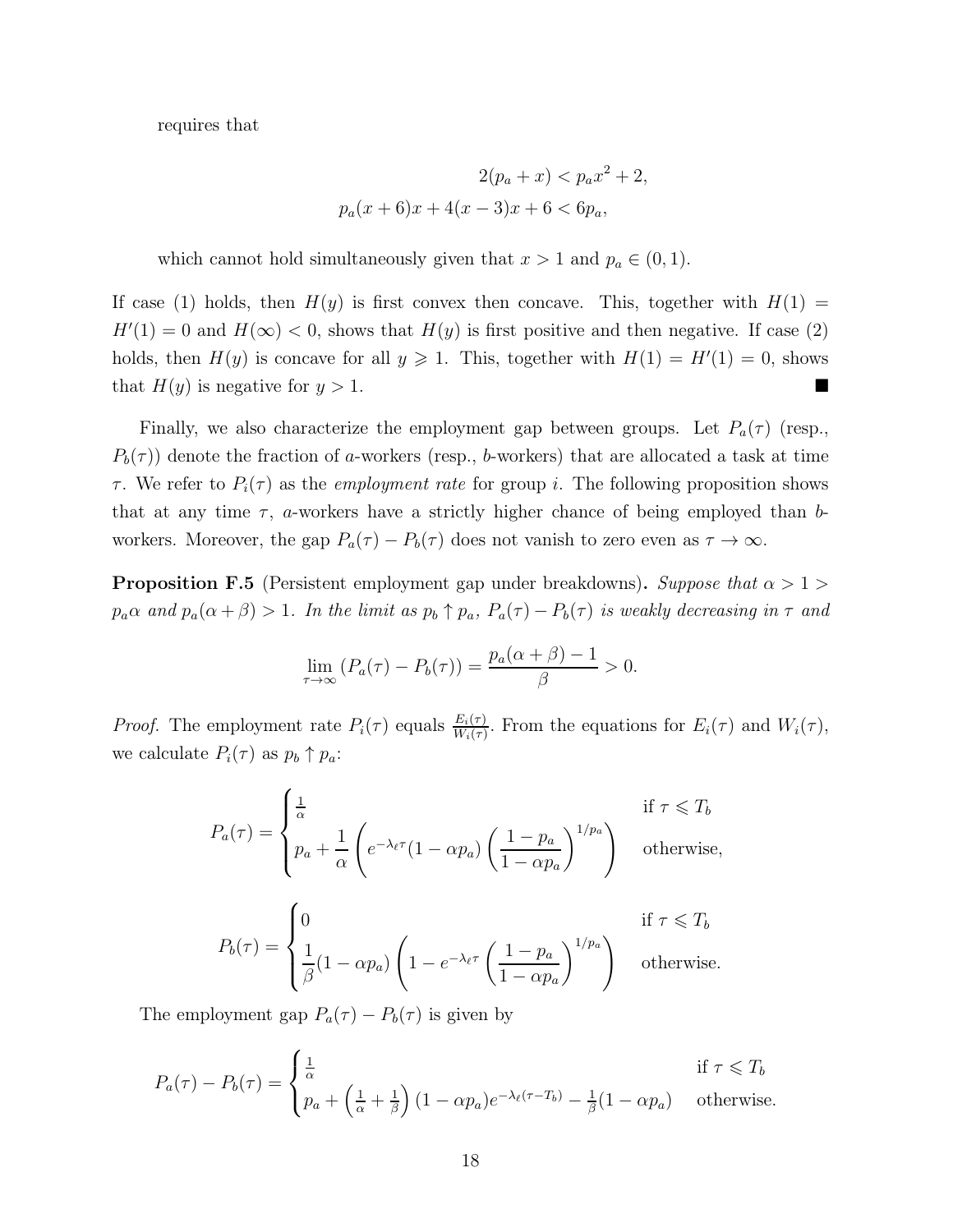It can be readily observed that (i) for  $\tau \leq T_b$ ,  $P_a(\tau) - P_b(\tau)$  is constant in  $\tau$ , (ii) for  $\tau > T_b$ , it strictly decreases in  $\tau$ , and (iii) as  $\tau \to \infty$ ,  $P_a(\tau) - P_b(\tau) \to \frac{p_a(\alpha+\beta)-1}{\beta}$ . Because  $p_a(\alpha + \beta) > 1$ , this limit is strictly greater than 0.

## <span id="page-59-1"></span>G Proofs for section [7.1](#page-24-0)

We consider here the case of a pair of general arrival rates  $(\lambda_h, \lambda_{\ell}) \in \mathbb{R}^2_+$ . Based on whether the arrival of a signal is more likely to suggest a high or a low type, we distinguish two classes of learning environments:

- (i) a signal is an *inconclusive breakthrough* if  $\lambda_h > \lambda_\ell > 0$ ;
- (ii) a signal is an *inconclusive breakdown* if  $\lambda_{\ell} > \lambda_h > 0$ .

The case of  $\lambda_h = \lambda_\ell \geq 0$  corresponds to uninformative signals. We ignore this trivial case in the rest of this analysis.

<span id="page-59-0"></span>**Proposition G.1** (Self-correcting property of inconclusive breakthroughs). For any  $\lambda_h$  $\lambda_{\ell}$ , the two workers' payoffs converge as  $p_a \downarrow p_b$ .

*Proof.* Let  $U_i(p_a, p_b)$  be worker i's payoff given the belief pair  $(p_a, p_b)$ . For any  $p_a > p_b$ , the employer first uses worker a for a period of length  $t^*$ . If no breakthrough occurs in  $[0, t^*),$ the employer's belief toward worker a drops to  $p_b$ . Let  $f(s)$  for  $s \in [0, t^*)$  be the density of the random arrival time of the first breakthrough from worker a. We let  $p_a(s)$  be the belief that  $\theta_a = h$  if there is no breakthrough up to time s, and let  $j(p_a(s))$  be the belief that  $\theta_a = h$  right after the first breakthrough at time s. Worker a's payoff is given by

$$
\int_0^{t^*} f(s) \left( 1 - e^{-rs} + e^{-rs} U_a(j(p_a(s)), p_b) \right) ds + \left( 1 - \int_0^{t^*} f(s) ds \right) \left( 1 - e^{-rt^*} + e^{-rt^*} U_a(p_b, p_b) \right).
$$

Worker *b*'s payoff is given by

$$
\int_0^{t^*} f(s)e^{-rs}U_b(j(p_a(s)), p_b) ds + \left(1 - \int_0^{t^*} f(s) ds\right) e^{-rt^*}U_b(p_b, p_b).
$$

As  $p_a \downarrow p_b$ ,  $t^*$  converges to zero. Both workers' payoffs converge to  $U_a(p_b, p_b) = U_b(p_b, p_b)$ .